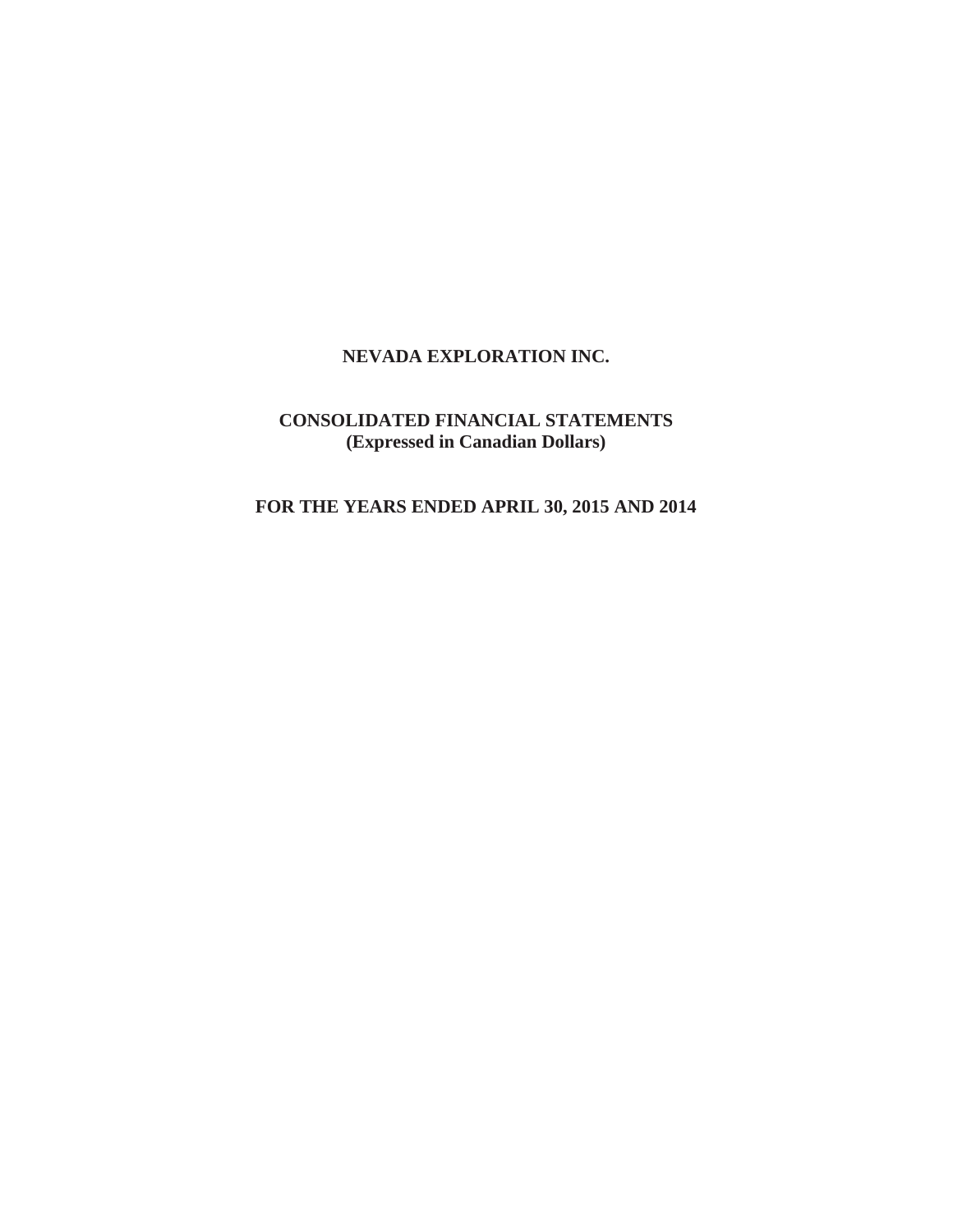

Collins Barrow Toronto LLP Collins Barrow Place 11 King Street West Suite 700, P.O. Box 27 Toronto, Ontario M5H 4C7 Canada

T. 416.480.0160 F. 416.480.2646

www.collinsbarrow.com

# **INDEPENDENT AUDITORS' REPORT**

# **To the Shareholders of Nevada Exploration Inc.**

We have audited the accompanying consolidated financial statements of Nevada Exploration Inc. and its subsidiary, which comprise the consolidated statements of financial position as at April 30, 2015 and April 30, 2014 and the consolidated statements of loss and comprehensive loss, changes in equity and cash flows for the years then ended and a summary of significant accounting policies and other explanatory information.

#### *Management's Responsibility for Consolidated Financial Statements*

Management is responsible for the preparation and fair presentation of these consolidated financial statements in accordance with International Financial Reporting Standards, and for such internal control as management determines is necessary to enable the preparation of consolidated financial statements that are free from material misstatement, whether due to fraud or error.

#### *Auditor's Responsibility*

Our responsibility is to express an opinion on these consolidated financial statements based on our audits. We conducted our audits in accordance with Canadian generally accepted auditing standards. Those standards require that we comply with ethical requirements and plan and perform the audit to obtain reasonable assurance about whether the consolidated financial statements are free from material misstatement.

An audit involves performing procedures to obtain audit evidence about the amounts and disclosures in the consolidated financial statements. The procedures selected depend on the auditor's judgment, including the assessment of the risks of material misstatement of the consolidated financial statements, whether due to fraud or error. In making those risk assessments, the auditor considers internal control relevant to the entity's preparation and fair presentation of the consolidated financial statements in order to design audit procedures that are appropriate in the circumstances, but not for the purpose of expressing an opinion on the effectiveness of the entity's internal control. An audit also includes evaluating the appropriateness of accounting policies used and the reasonableness of accounting estimates made by management, as well as evaluating the overall presentation of the consolidated financial statements.

We believe that the audit evidence we have obtained in our audits is sufficient and appropriate to provide a basis for our audit opinion.

#### *Opinion*

In our opinion, these consolidated financial statements present fairly, in all material respects, the financial position of Nevada Exploration Inc. and its subsidiary as at April 30, 2015 and April 30, 2014 and its financial performance and its cash flows for the years then ended in accordance with International Financial Reporting Standards.

#### *Emphasis of Matter*

Without qualifying our opinion, we draw attention to Note 1 in the consolidated financial statements which describes material uncertainties that cast significant doubt about Nevada Exploration Inc.'s ability to continue as a going concern.

Colline Barrow Toronto LLP

Licensed Public Accountants Chartered Accountants August 26, 2015 Toronto, Ontario

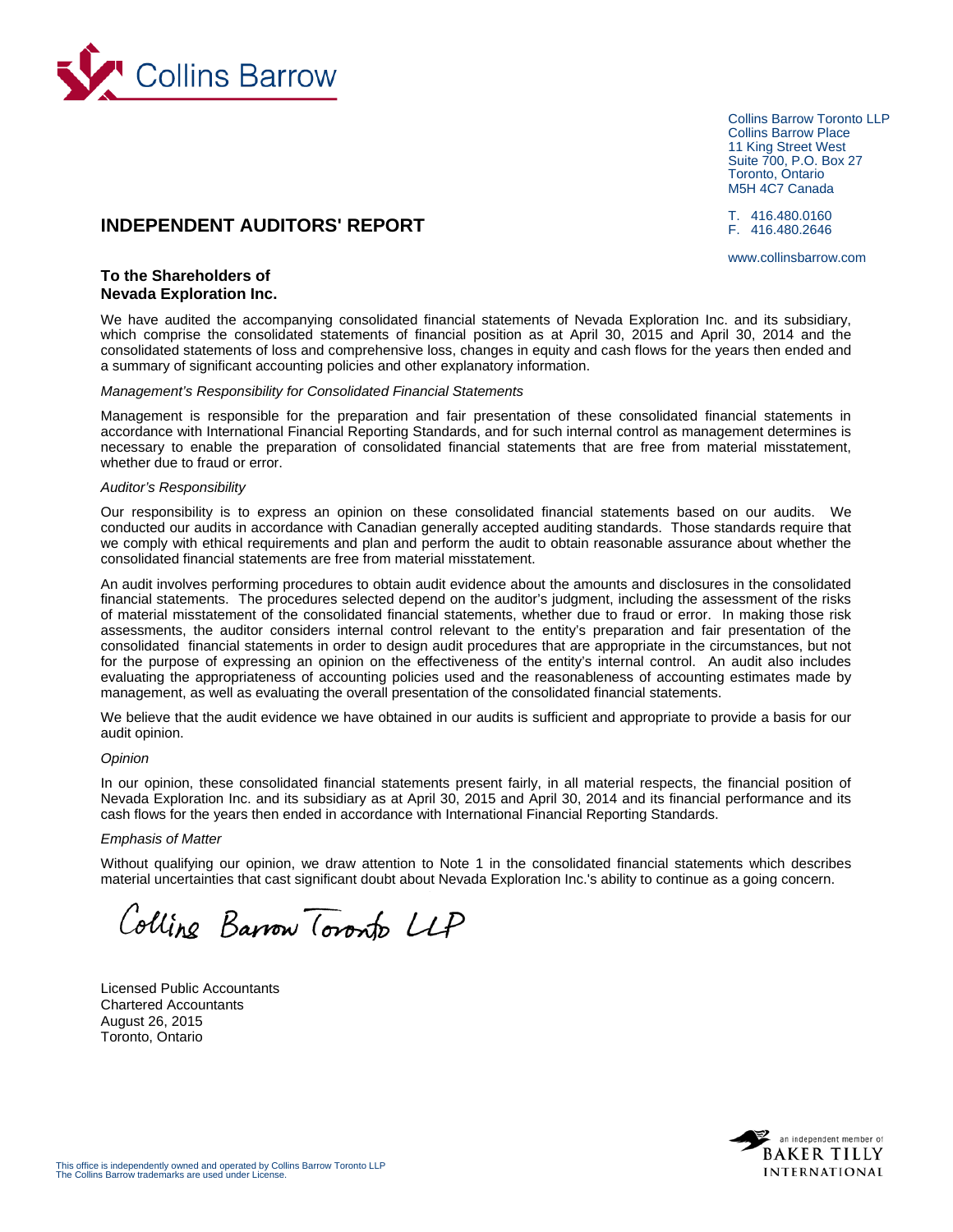# **NEVADA EXPLORATION INC.**

CONSOLIDATED STATEMENTS OF FINANCIAL POSITION (Expressed in Canadian Dollars) AS AT

|                                                                    |          |                | April 30,<br>2015 |               | April 30,<br>2014 |
|--------------------------------------------------------------------|----------|----------------|-------------------|---------------|-------------------|
| <b>ASSETS</b>                                                      |          |                |                   |               |                   |
| <b>Current assets</b>                                              |          |                |                   |               |                   |
| Cash                                                               |          |                | \$<br>29,674      | \$            | 22,603            |
| Accounts receivable (Note 3)                                       |          |                | 4,649             |               | 2,131             |
| Prepaid expenses (Note 4)                                          |          |                | 7,948             |               | 17,735            |
| Short term investments (Note 5)                                    |          |                | 5,102             |               | 3,401             |
| <b>Total current assets</b>                                        |          |                | 47,373            |               | 45,870            |
| <b>Non-current assets</b>                                          |          |                |                   |               |                   |
| Equipment (Note 7)                                                 |          |                | 138,643           |               | 144,860           |
| Exploration and evaluation assets (Note 8)                         |          |                | 3,442,023         |               | 4,359,925         |
| Deposits and bonds (Note 9)                                        |          |                | 28,894            |               | 87,321            |
| <b>Total non-current assets</b>                                    |          |                | 3,609,560         |               | 4,592,106         |
| <b>Total assets</b>                                                |          |                | \$<br>3,656,933   | $\mathcal{S}$ | 4,637,976         |
| <b>LIABILITIES AND EQUITY</b>                                      |          |                |                   |               |                   |
| <b>Current liabilities</b>                                         |          |                |                   |               |                   |
| Accounts payable and accrued liabilities (Notes 10 and 6)          |          |                | \$<br>448,578     | \$            | 272,045           |
| Short term demand loan (Note 12)                                   |          |                | 30,000            |               |                   |
| Current portion of finance lease obligations (Note 11)             |          |                | 10,630            |               | 9,381             |
| <b>Total current liabilities</b>                                   |          |                | 489,208           |               | 281,426           |
| <b>Non-current liabilities</b>                                     |          |                |                   |               |                   |
| Finance lease obligations (Note 11)                                |          |                | 28,855            |               | 35,870            |
| <b>Total liabilities</b>                                           |          |                | 518,063           |               | 317,296           |
| <b>Equity</b>                                                      |          |                |                   |               |                   |
| Capital stock (Note 13)                                            |          |                | 16,368,731        |               | 16,122,776        |
| Reserves (Note 13)                                                 |          |                | 1,163,289         |               | 1,286,854         |
| Deficit                                                            |          |                | (14, 393, 150)    |               | (13,088,950)      |
| <b>Total equity</b>                                                |          |                | 3,138,870         |               | 4,320,680         |
| <b>Total liabilities and equity</b>                                |          |                | \$<br>3,656,933   | \$            | 4,637,976         |
| Nature of operations and going concern (Note 1)                    |          |                |                   |               |                   |
| Commitments (Note 19)                                              |          |                |                   |               |                   |
| Subsequent events (Note 20)                                        |          |                |                   |               |                   |
| Approved and authorized on behalf of the Board on August 26, 2015: |          |                |                   |               |                   |
| "Wade Hodges"                                                      | Director | "Cyrus Driver" | Director          |               |                   |
| Wade Hodges                                                        |          | Cyrus Driver   |                   |               |                   |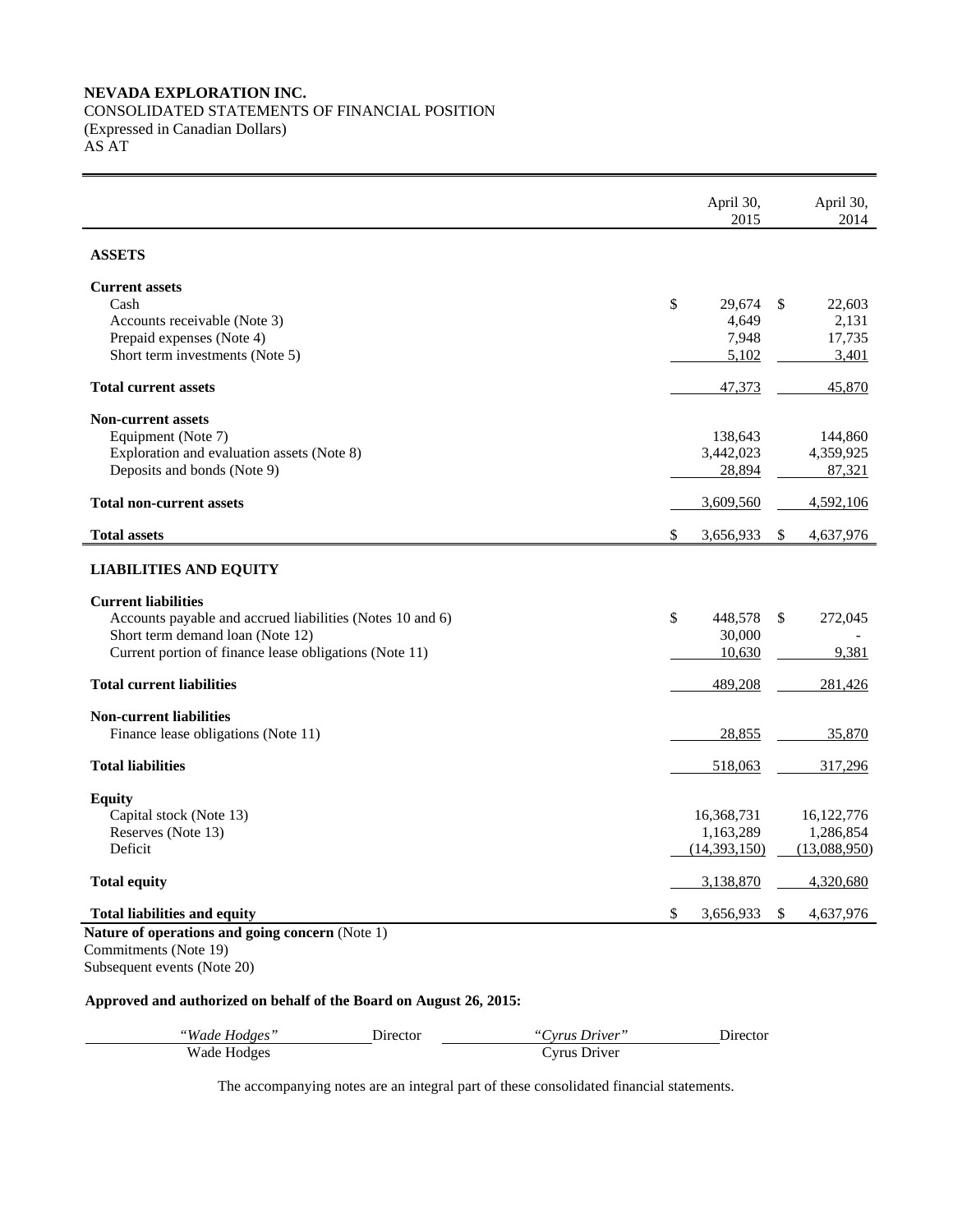# **NEVADA EXPLORATION INC.**  CONSOLIDATED STATEMENTS OF LOSS AND COMPREHENSIVE LOSS (Expressed in Canadian Dollars) FOR THE YEAR ENDED APRIL 30,

|                                                         | 2015                   | 2014          |
|---------------------------------------------------------|------------------------|---------------|
|                                                         |                        |               |
| <b>INCOME</b>                                           |                        |               |
| Project management and consulting                       | \$                     | \$<br>154,964 |
| Option payments                                         |                        | 103,992       |
| Interest                                                |                        | 109           |
| <b>Total income</b>                                     |                        | 259,065       |
| <b>EXPENSES</b>                                         |                        |               |
| Amortization (Note 7)                                   | 19,832                 | 49,563        |
| General exploration costs                               | 7,078                  | 146,015       |
| Interest and bank charges                               | 1,841                  | 1,814         |
| Investor relations                                      | 3,796                  | 23,600        |
| Office expenses and other                               | 71,735                 | 68,120        |
| Professional fees and consulting (Note 6)               | 111,980                | 131,413       |
| Project management and consulting                       |                        | 39,460        |
| Rent                                                    | 55,964                 | 49,768        |
| Salaries (Note 15)                                      | 122,724                | 402,405       |
| Share-based payments                                    |                        | 235,483       |
| Travel                                                  | 1,994                  | 21,127        |
| <b>Total operating expenses</b>                         | (396, 944)             | (1,168,768)   |
| <b>Loss from operations</b>                             | (396, 944)             | (909, 703)    |
| <b>OTHER INCOME (LOSS)</b>                              |                        |               |
| Gain on sale of equipment                               | 6,473                  | 28,743        |
| Gain on settlement of debt (Note 13)                    | 93,768                 |               |
| Unrealized gain (loss) on marketable securities         | 1,701                  | (18,708)      |
| Write-off of exploration and evaluation assets (Note 8) | (1,349,346)            | (2,632,919)   |
| Total other income (loss)                               | (1,247,404)            | (2,622,884)   |
|                                                         |                        |               |
| Net income (loss) for the year                          | (1,644,348)            | (3,532,587)   |
| <b>OTHER COMPREHENSIVE INCOME</b>                       |                        |               |
| Currency translation adjustment                         | 297,274                | 404,156       |
| Comprehensive income (loss) for the year                | \$<br>$(1,347,074)$ \$ | (3,128,431)   |
| Basic and diluted loss per common share                 | \$<br>$(0.01)$ \$      | (0.02)        |
| Weighted average number of common shares                |                        |               |
| outstanding                                             | 130,863,011            | 128,065,900   |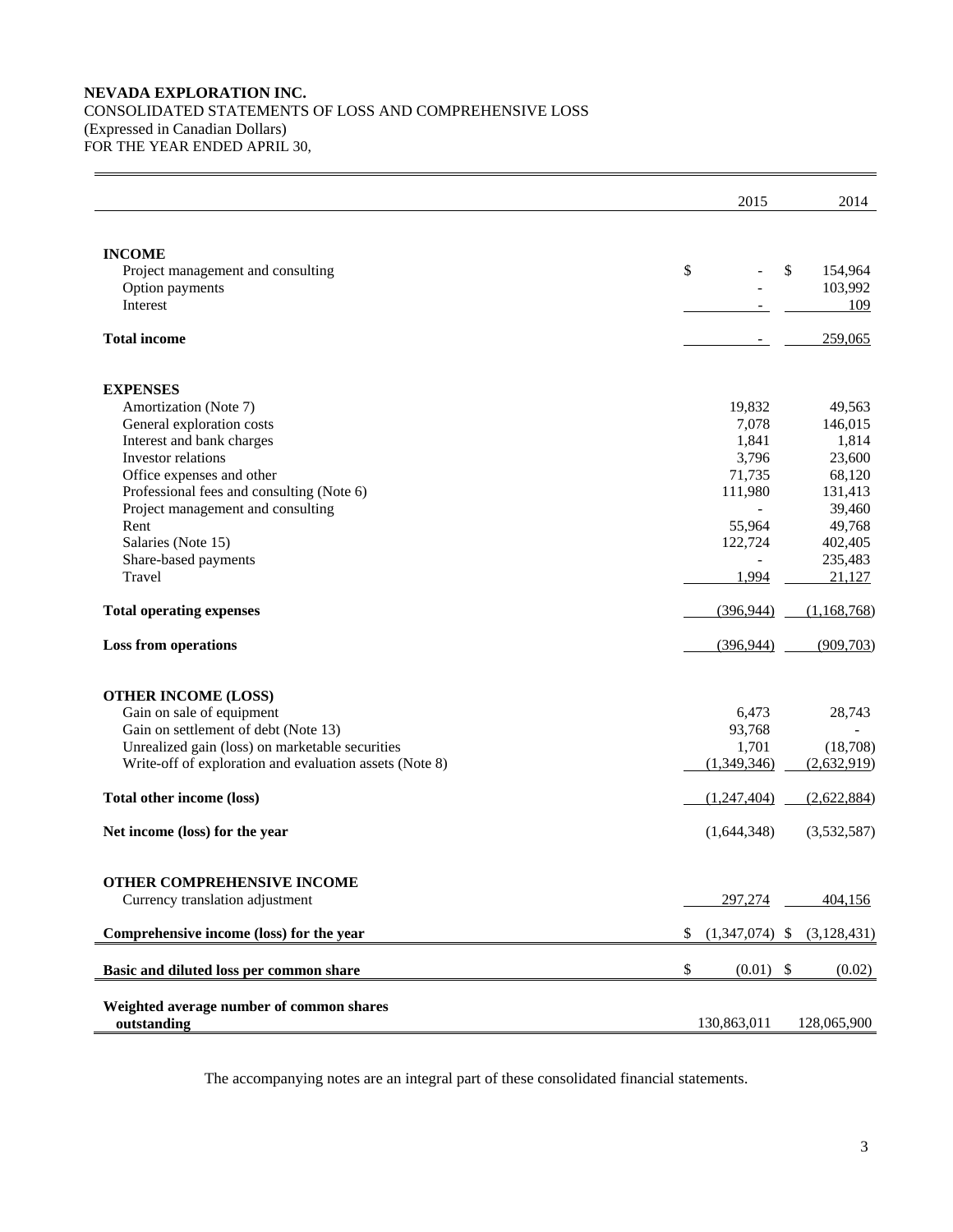# **NEVADA EXPLORATION INC.**  CONSOLIDATED STATEMENTS OF CHANGES IN EQUITY (Expressed in Canadian Dollars)

|                                                                                                                                                                                                                                                                                                                                             | Capital Stock                                    |                                                                                           |     |                                                           |      |                                                | Reserves |                         |      |                                                                   |    |                                        |    |                                                                              |
|---------------------------------------------------------------------------------------------------------------------------------------------------------------------------------------------------------------------------------------------------------------------------------------------------------------------------------------------|--------------------------------------------------|-------------------------------------------------------------------------------------------|-----|-----------------------------------------------------------|------|------------------------------------------------|----------|-------------------------|------|-------------------------------------------------------------------|----|----------------------------------------|----|------------------------------------------------------------------------------|
|                                                                                                                                                                                                                                                                                                                                             | <b>Shares</b><br>(Note 13)                       | Amount<br>(Note 13)                                                                       |     | Options<br>(Note 13)                                      |      | Warrants<br>(Note 13)                          |          | Currency<br>Translation |      | Total<br>Reserves                                                 |    | Deficit                                |    | Total<br>Equity                                                              |
| Balance, May 1, 2013<br>Share-based payments<br>Options expired<br>Warrants expired<br>Currency translation adjustment<br>Net loss for the period                                                                                                                                                                                           | 128,065,900                                      | 15,965,009<br>-\$<br>157,767                                                              | \$  | 884,585<br>235,483<br>(279, 578)                          | - \$ | 286,143<br>(157,767)                           | -\$      | (86, 168)<br>404,156    | - \$ | 1,084,560 \$<br>235.483<br>(279, 578)<br>(157,767)<br>404,156     |    | (9,835,941)<br>279,578<br>(3,532,587)  | S  | 7,213,628<br>235,483<br>404,156<br>(3,532,587)                               |
| Balance, April 30, 2014                                                                                                                                                                                                                                                                                                                     | 128,065,900                                      | 16,122,776<br>-\$                                                                         | \$. | 840,490                                                   | S.   | 128,376 \$                                     |          | 317,988                 | S.   | 1,286,854                                                         | \$ | (13,088,950)                           | S  | 4,320,680                                                                    |
| Balance, May 1, 2014<br>Private placement<br>Share issuance costs<br>Relative fair value of unit warrants issued<br>Share issuance costs - finders' warrant<br>Options expired<br>Warrants expired<br>Shares issued for property (Note 8)<br>Shares issued for debt (Note 13)<br>Currency translation adjustment<br>Net loss for the period | 128,065,900<br>2,830,100<br>800,000<br>2,050,000 | 16,122,776<br>.S<br>141,505<br>(4,741)<br>(46,892)<br>(793)<br>128,376<br>8.000<br>20,500 | \$  | 840,490<br>$\overline{a}$<br>(340, 148)<br>$\overline{a}$ | -S   | 128,376 \$<br>46.892<br>793<br>(128, 376)<br>٠ |          | 317,988<br>۰<br>297,274 | \$   | 1,286,854<br>46,892<br>793<br>(340, 148)<br>(128, 376)<br>297,274 | S. | (13,088,950)<br>340,148<br>(1,644,348) | S. | 4,320,680<br>141,505<br>(4,741)<br>8,000<br>20,500<br>297,274<br>(1,644,348) |
| Balance, April 30, 2015                                                                                                                                                                                                                                                                                                                     | 133,746,000                                      | 16,368,731<br>S.                                                                          | \$  | 500,342                                                   | S.   | 47,685                                         | \$       | 615,262                 | \$.  | 1,163,289                                                         |    | (14,393,150)                           | £. | 3,138,870                                                                    |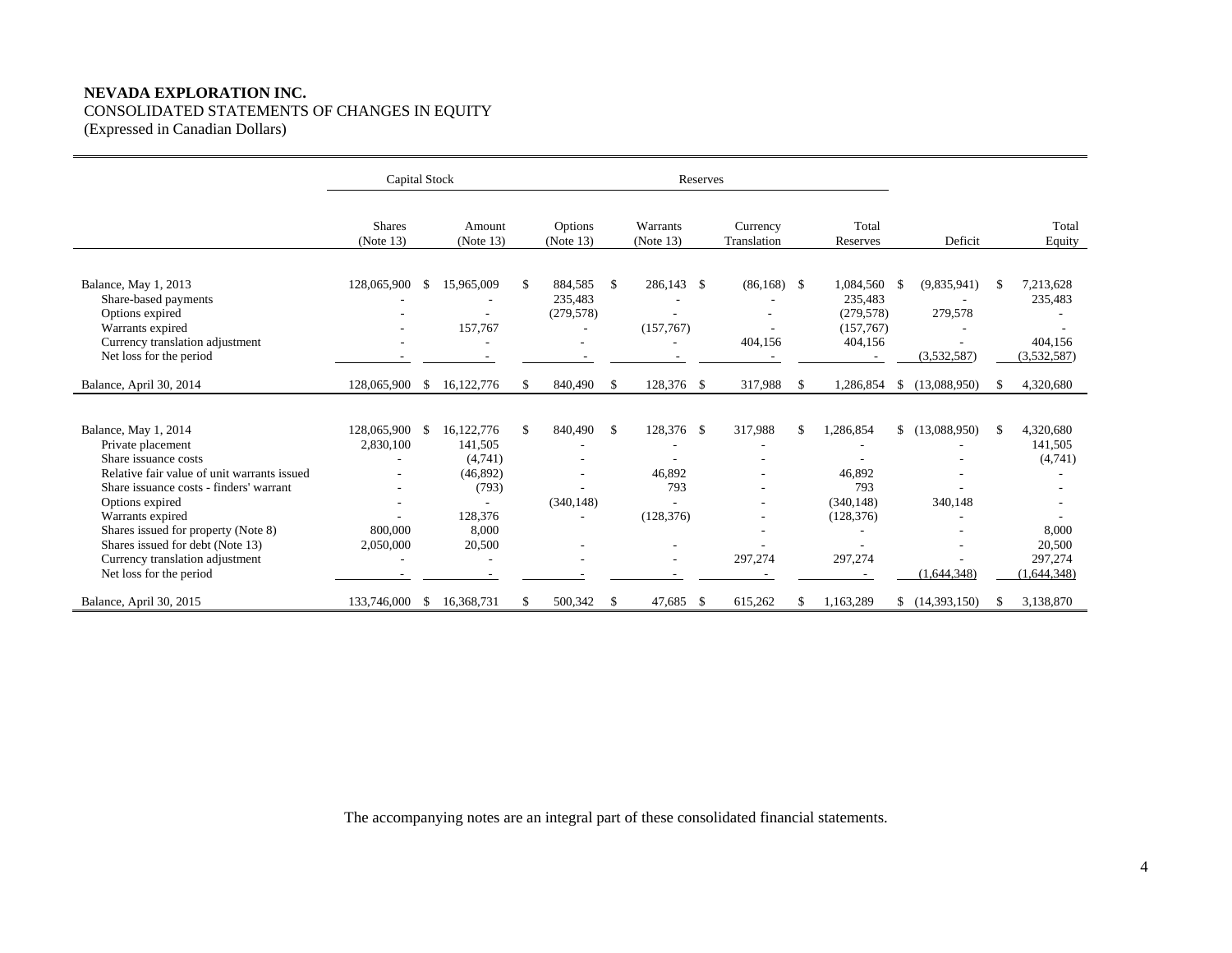# **NEVADA EXPLORATION INC.**

# CONSOLIDATED STATEMENTS OF CASH FLOWS (Expressed in Canadian Dollars)

|                                                             | Year Ended<br>April 30,<br>2015 | Year Ended<br>April 30,<br>2014 |
|-------------------------------------------------------------|---------------------------------|---------------------------------|
|                                                             |                                 |                                 |
| <b>CASH FLOWS FROM OPERATING ACTIVITIES</b>                 |                                 |                                 |
| Net loss for the year                                       | $(1,644,348)$ \$<br>\$          | (3,532,587)                     |
| Items not affecting cash:                                   |                                 |                                 |
| Amortization                                                | 19,832                          | 49,563                          |
| Share-based payments                                        |                                 | 235,483                         |
| Gain on sale of equipment                                   | (6, 473)                        | (28, 743)                       |
| Write-off of exploration and evaluation assets              | 1,349,346                       | 2,632,919                       |
| Unrealized loss (gain) on marketable securities             | (1,701)                         | 18,707                          |
| Gain on settlement of debts                                 | (93,768)                        |                                 |
| Option income received in excess of property carrying value |                                 | (100,000)                       |
| Changes in non-cash working capital items:                  |                                 |                                 |
| Accounts receivable                                         | (2,517)                         | 47,672                          |
| Prepaid expenses                                            | 9,787                           | (2,141)                         |
| Accounts payable and accrued liabilities                    | 273,815                         | 141,797                         |
| Net cash used in operating activities                       | (96,027)                        | (537, 330)                      |
| <b>CASH FLOWS FROM INVESTING ACTIVITIES</b>                 |                                 |                                 |
| Acquisition of equipment                                    |                                 | (9,756)                         |
| Proceeds from sale of equipment                             | 5,922                           | 47,884                          |
| Proceeds from exploration and evaluation option             |                                 | 122,348                         |
| Exploration and evaluation expenditures                     | (116, 857)                      | (194, 198)                      |
| Net cash provided by (used in) investing activities         | (110,935)                       | 33,722                          |
| <b>CASH FLOWS FROM FINANCING ACTIVITIES</b>                 |                                 |                                 |
| Proceeds from private placement (Note 13)                   | 141,505                         |                                 |
| Short term demand loan                                      | 30,000                          |                                 |
| Share issuance cost - finders' fee (Note 13)                | (4,741)                         |                                 |
| Redemption of bonds (Note 9)                                | 55,190                          |                                 |
| Repayment of finance lease obligations                      | (9,909)                         | (3,821)                         |
| Net cash provided by (used in) financing activities         | 212,045                         | (3,821)                         |
| <b>Effect of foreign exchange</b>                           | 1,988                           | 6,416                           |
| Change in cash for the year                                 | 7,071                           | (568, 457)                      |
| Cash, beginning of year                                     | 22,603                          | 591,060                         |
| Cash, end of year                                           | \$<br>29,674                    | \$<br>22,603                    |

*Supplemental cash flow information (note 17)*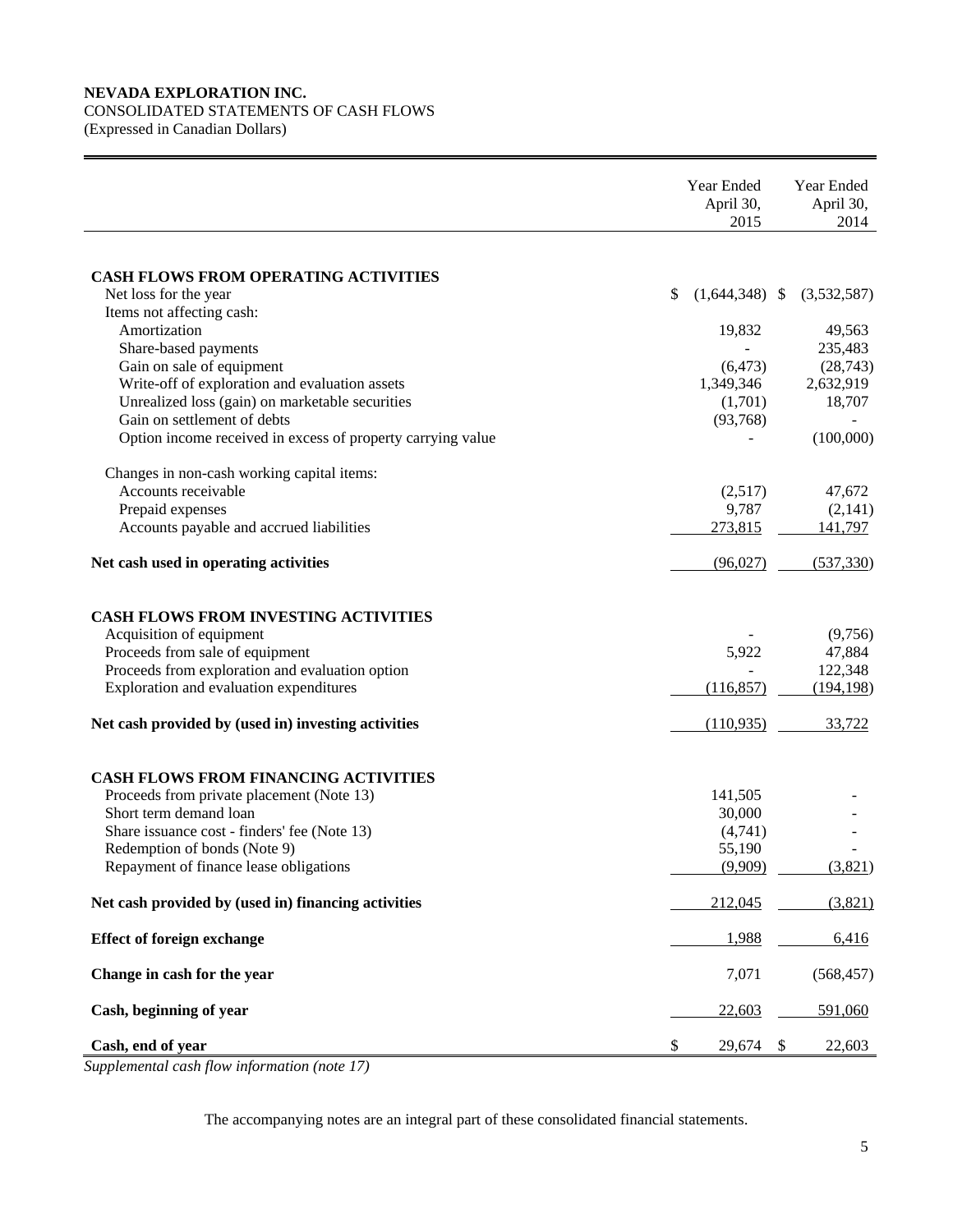### **1. NATURE OF OPERATIONS AND GOING CONCERN**

Nevada Exploration Inc. (the "Company" or "NGE") was incorporated on April 6, 2006 under the Canada Business Corporations Act and is in the business of acquiring and exploring mineral properties. On July 14, 2010, the Company amalgamated with its subsidiary 2107189 Ontario Inc. The Company has not yet determined whether its properties contain reserves that are economically recoverable. The amounts shown for mineral properties and related deferred exploration costs represent costs incurred to date and do not reflect present or future values. The recoverability of these capitalized costs is dependent upon the existence of economically recoverable reserves, the ability of the Company to obtain necessary financing to complete the development of those reserves, and future profitable production.

The Company is listed on the TSX Venture Exchange ("TSX-V") under the trading symbol "NGE" and the Company's head office is located at Suite 1500 - 885 West Georgia Street, Vancouver, BC V6C 3E8. The Company's registered and records office is located at 25th Floor, 700 W. Georgia St., Vancouver, BC V7Y 1B3.

 These consolidated financial statements are authorized for issue on behalf of the Board of Directors on August 26, 2015.

#### Going concern

These consolidated financial statements have been prepared in accordance with International Financial Reporting Standards ("IFRS") on a going concern basis that presumes the realization of assets and discharge of liabilities in the normal course of business. There are material uncertainties related to adverse conditions and events that cast substantial doubt on the Company's ability to continue as a going concern.

During the year ended April 30, 2015, the Company incurred a comprehensive loss of \$1,347,074 (2014 –  $$3,128,431)$  and as at that date, the Company had accumulated deficit of  $$14,393,150$  (April 30, 2014 – \$13,088,950), a working capital deficiency of \$441,835 (April 30, 2014 - \$235,556) and negative cash flows from operations of \$96,027 (2014 - \$537,330). These factors create material uncertainties that may cast substantial doubt upon the Company's ability to continue as a going concern.

As is common with junior mining companies, the Company continues to seek capital through various means including the issuance of equity and/or debt to finance its on-going and planned exploration activities and to cover administrative costs.

In order to continue as a going concern and to meet its corporate objectives, the Company will require additional financing through debt or equity issuances or other available means. Although the Company has been successful in the past in obtaining financing, there is no assurance that it will be able to obtain adequate financing in the future or that such financing will be on terms advantageous to the Company.

Recovery of the carrying value of the mining claims and related deferred exploration expenditures are dependent upon the discovery of economically recoverable resources, the ability of the Company to develop necessary financing to continue exploration and development, the ability of the Company to secure and maintain title and beneficial interest in the properties, entering into agreements with others to explore and develop the properties and upon future profitable production or proceeds from disposition of such properties.

These consolidated financial statements do not include any adjustments to the amounts and classification of assets and liabilities that might be necessary should the Company be unable to continue operations. Such adjustments would be material.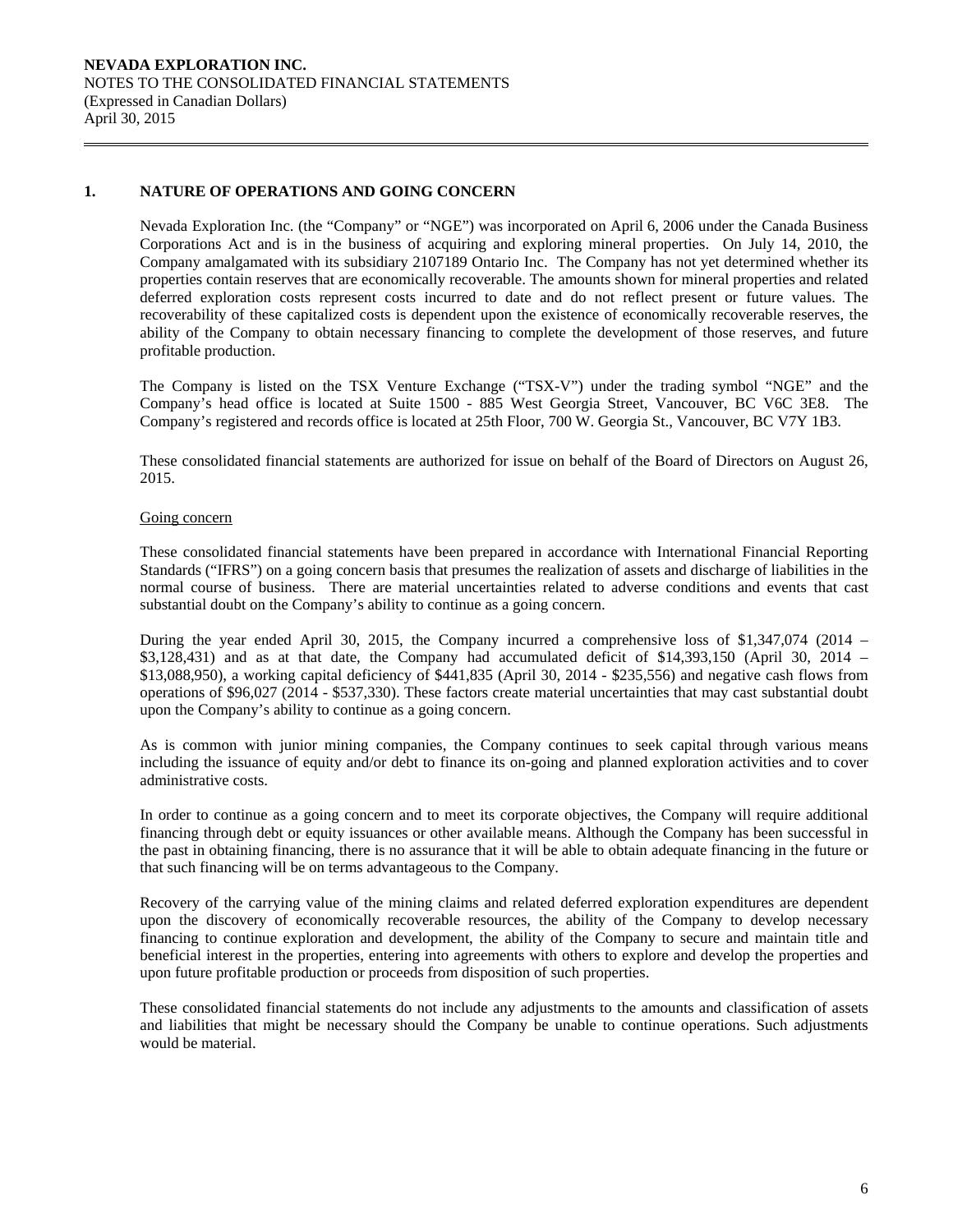### **2. SIGNIFICANT ACCOUNTING POLICIES**

#### **Statement of compliance**

 These consolidated financial statements have been prepared in accordance with International Financial Reporting Standards ("IFRS") as issued by the International Accounting Standards Board ("IASB") and interpretations of the IFRS Interpretations Committee ("IFRIC"), effective for the Company's reporting for the years ended April 30, 2015 and 2014.

#### **Basis of consolidation**

 These consolidated financial statements include the accounts of the Company and its wholly-owned subsidiary Pediment Gold LLC. The financial statements of the Company's subsidiary have been consolidated from the date that control commenced. All inter-company balances and transactions, and income and expenses have been eliminated upon consolidation.

The financial statements include the financial statements of Nevada Exploration Inc. and its subsidiary listed in the following table:

| Name of Subsidiary | Country of<br>Incorporation | Functional<br>Currency | Ownership<br>Interest | Principal Activity  |
|--------------------|-----------------------------|------------------------|-----------------------|---------------------|
| Pediment Gold LLC  | JSA                         | US dollar              | 100%                  | Exploration company |

#### **Use of judgments and estimates**

The preparation of these consolidated financial statements requires management to make certain estimates, judgments and assumptions that affect the reported amounts of assets and liabilities at the date of the financial statements and the reported revenues and expenses during the year.

 Significant assumptions about the future and other sources of estimated uncertainty that management has made at the end of the reporting period, that could result in a material adjustment to the carrying amounts of assets and liabilities in the event that the actual results differ from assumptions made, relate to, but are not limited to, the following:

- i) the carrying value and the recoverability of exploration and evaluation assets;
- ii) the estimated useful lives of equipment and the related amortization;
- iii) impairment of equipment; and
- iv) valuation of share-based payments and warrants.

#### **Functional and presentation currency**

These consolidated financial statements are presented in Canadian dollar, which is the Company's functional currency. The functional currency of the Company's wholly-owned subsidiary Pediment Gold LLC is the US dollar.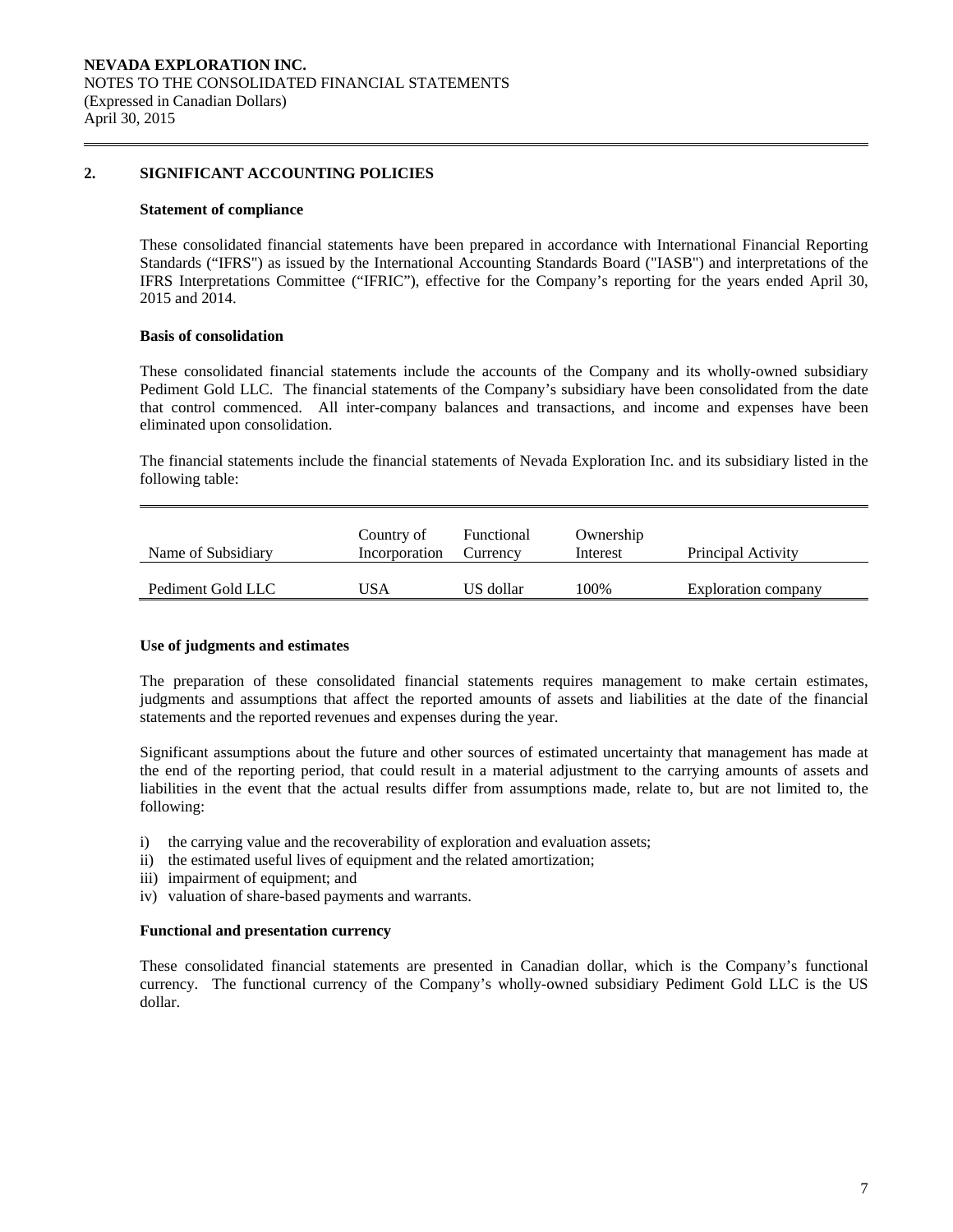#### **Share issuance costs**

 Professional fees, consulting fees and other costs that are directly attributable to financing transactions are charged to capital stock when the related shares are issued. If the financing is not completed share issue costs are charged to profit or loss.

#### **Equipment**

Equipment is recorded at historical cost less accumulated amortization and impairment charges. Equipment is amortized on a straight-line basis over their estimated useful lives as follows:

| <b>Exploration equipment</b> | 5 to 7 years |
|------------------------------|--------------|
| <b>Vehicles</b>              | 5 years      |
| Computer equipment           | 3 years      |

The cost of replacing a piece of equipment is recognized in the carrying amount of the equipment if it is probable that the future economic benefits embodied within the part will flow to the Company and its cost can be measured reliably. The carrying amount of the replaced part is derecognized. The costs of the day-to-day servicing of the equipment are recognized in profit or loss as incurred.

#### **Mineral properties – exploration and evaluation assets**

#### *Pre-exploration costs*

 Pre-exploration costs are expensed in the period in which they are incurred unless it is considered probable that they will generate future economic benefits. The Company expenses all costs incurred prior to obtaining legal rights to a mineral property.

#### *Exploration and evaluation expenditures*

 Once the legal right to explore a property has been acquired, all costs related to the acquisition, exploration and evaluation of mineral properties are capitalized by property. These direct expenditures include such costs as license and property acquisition costs, materials used, surveying costs, exploratory drilling costs, payments made to contractors and amortization on equipment during the exploration phase. Costs not directly attributable to exploration and evaluation activities, including general administrative overhead costs, are expensed in the period in which they are incurred. Exploration and evaluation assets are recognized if the rights to the project are current and either (1) the expenditures are expected to be recovered through successful development and exploitation of the project, or alternatively by its sale, and (2) active and significant operations in, or in relation to, the projects are continuing.

 When a project is deemed to no longer have commercially viable prospects to the Company, exploration and evaluation expenditures in respect of that project are deemed to be impaired. As a result, those exploration and evaluation expenditure costs, in excess of estimated recoveries, are written off to the statement of comprehensive loss/income.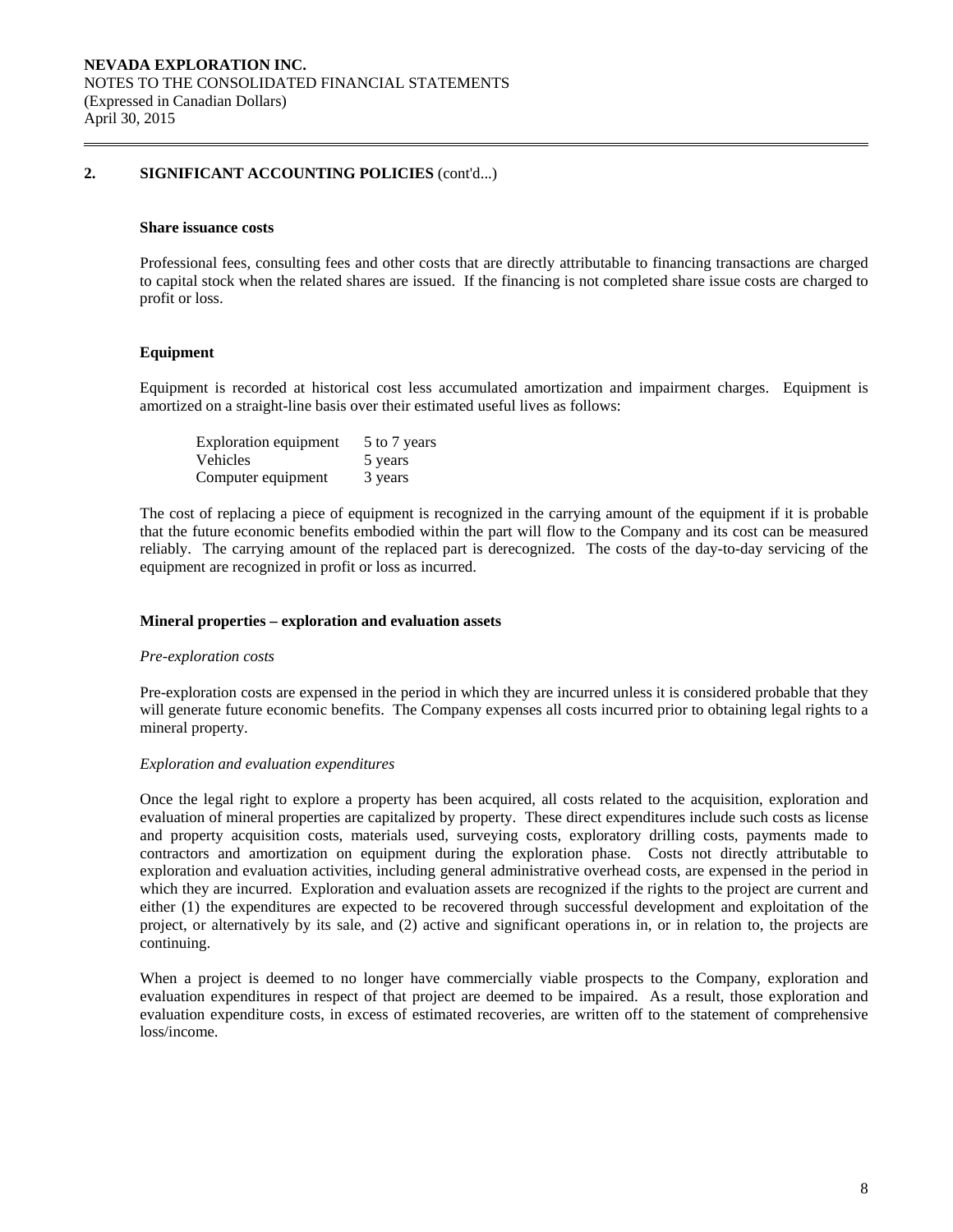#### **Mineral properties – exploration and evaluation assets** (cont'd...)

#### *Exploration and evaluation expenditures* (cont'd...)

 The Company assesses exploration and evaluation assets for impairment when facts and circumstances suggest that the carrying amount of an asset may exceed its recoverable amount. As the Company acquires more information and data about a project, it may choose to focus its efforts on a smaller area within the project area and in such cases may choose to reduce the size of its land holdings at the project. Focusing efforts on a small area and reducing the size of the project accordingly does not necessarily result in impairment.

 Once the technical feasibility and commercial viability of extracting the mineral resource has been determined, the property is considered to be a mine under development and is classified as "mines under construction." Exploration and evaluation assets are also tested for impairment before the assets are transferred to development properties.

#### *Title*

Ownership in a mineral property involves certain risk due to the difficulties in determining the validity of certain claims as well as the potential for problems arising from the frequently ambiguous conveyancing history characteristic of many mineral interests. The Company has investigated the ownership of its mineral properties and, to the best of its knowledge, ownership of interests are in good standing.

#### **Impairment**

At the end of each reporting date, the carrying amounts of the Company's long-lived assets are reviewed to determine whether there is any indication that those assets may be impaired. If such indication exists, the recoverable amount of the asset is estimated in order to determine the extent of the impairment, if any. In addition, capitalized exploration and evaluation assets are tested for impairment when technical feasibility and commercial viability of the related project is established.

Impairment is determined for an individual asset unless the asset does not generate cash inflows that are independent of those generated from other assets or group of assets, in which case, the individual assets are grouped together into cash generating units ("CGU's") for impairment purposes. The recoverable amount is the higher of fair value less costs of disposal and value in use. Fair value is the price that would be received to sell an asset or paid to transfer a liability in an ordinary transaction between market participants at the measurement date. In assessing value in use, the estimated future cash flows are discounted to their present value using a pre-tax discount rate that reflects current market assessments of the time value of money and the risks specific to the asset. If the recoverable amount of an asset is estimated to be less than its carrying amount, the carrying amount of the asset is reduced to its recoverable amount and the impairment loss is recognized in profit and loss for the period.

Where an impairment loss subsequently reverses, the carrying amount of the asset (or cash-generating unit) is increased to the revised estimate of its recoverable amount, but to an amount that does not exceed the carrying amount that would have been determined had no impairment loss been recognized for the asset (or cash-generating unit) in prior years. A reversal of an impairment loss is recognized immediately in profit or loss.

#### **Income taxes**

Income tax expense comprises current and deferred tax. Income tax is recognized in profit or loss except to the extent that it relates to items recognized directly in equity. Current tax expense is the expected tax payable on taxable income for the year, using tax rates enacted or substantively enacted at period end, adjusted for amendments to tax payable with regards to previous years.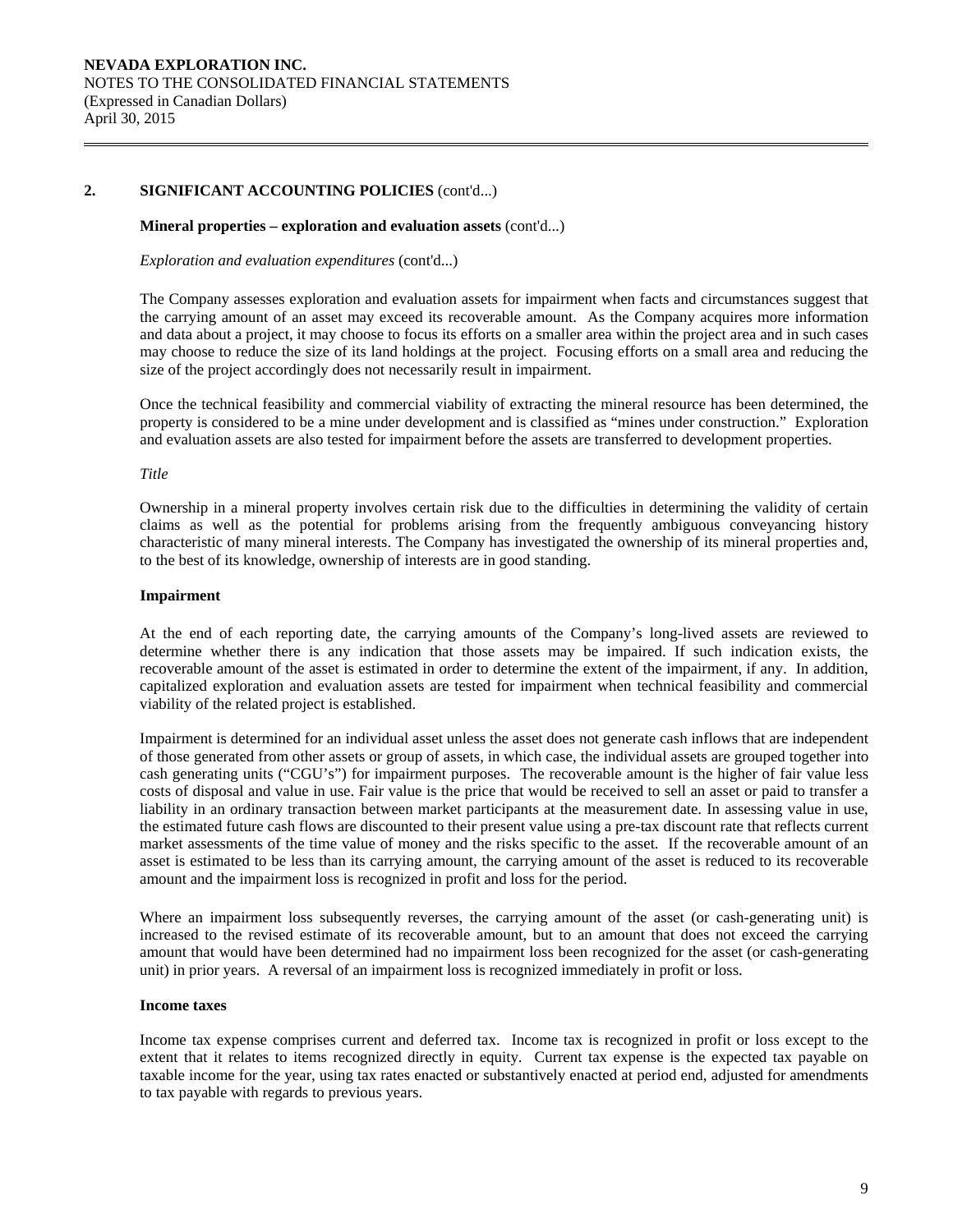#### **Income taxes** (cont'd...)

Deferred taxes are recorded using the liability method, providing for temporary differences, between the carrying amounts of assets and liabilities for financial reporting purposes and the amounts used for taxation purposes. Temporary differences are not provided for relating to goodwill not deductible for tax purposes, the initial recognition of assets or liabilities that do not affect either accounting or taxable loss, or differences relating to investments in subsidiaries to the extent that they will probably not reverse in the foreseeable future. The amount of deferred tax provided is based on the expected manner of realization or settlement of the carrying amount of assets and liabilities, using tax rates enacted or substantively enacted at the statement of financial position date.

A deferred tax asset is recognized only to the extent that it is probable that future taxable profits will be available against which the asset can be utilized. To the extent that the Company does not consider it probable that a deferred tax asset will be recovered, it does not recognize that excess.

#### **Provision for environmental rehabilitation**

The Company recognizes the fair value of a liability for the provision for environmental rehabilitation in the year in which it is incurred when a reliable estimate of fair value can be made. The carrying amount of the related longlived asset is increased by the same amount as the liability.

Changes in the liability for an asset retirement obligation due to the passage of time will be measured by applying an interest method of allocation. The amount will be recognized as an increase in the liability and an accretion expense in the consolidated statement of comprehensive loss. Changes resulting from revisions to the timing or the amount of the original estimate of undiscounted cash flows are recognized as an increase or a decrease to the carrying amount of the liability and the related long-lived asset. As at April 30, 2015 and 2014, the Company has not recorded any provision for environmental rehabilitation.

#### **Warrants**

Proceeds from unit placements are allocated between shares and warrants issued according to their relative fair value. The relative fair value of the share component is credited to capital stock and the relative fair value of the warrant component is credited to warrants reserve. Upon exercise of warrants, consideration paid by the warrant holder together with the amount previously recognized in warrants reserve is recorded as an increase to capital stock. Upon expiration of warrants, the amount applicable to warrants expired is recorded as an increase to capital stock.

#### **Basic and diluted loss per common share**

Basic loss per share is calculated by dividing the loss for the year by the weighted average number of common shares outstanding during the year.

 Diluted loss per share is determined by adjusting the loss attributable to common shareholders by the weighted average number of common shares outstanding for the dilutive effect of options, warrants and similar instruments. Under this method the dilutive effect on loss per share is recognized on the use of the proceeds that could be obtained upon exercise of options, warrants and similar instruments. It assumes that the proceeds would be used to purchase common shares at the average market price during the year. As at April 30, 2015 and 2014, warrants and options outstanding are anti-dilutive.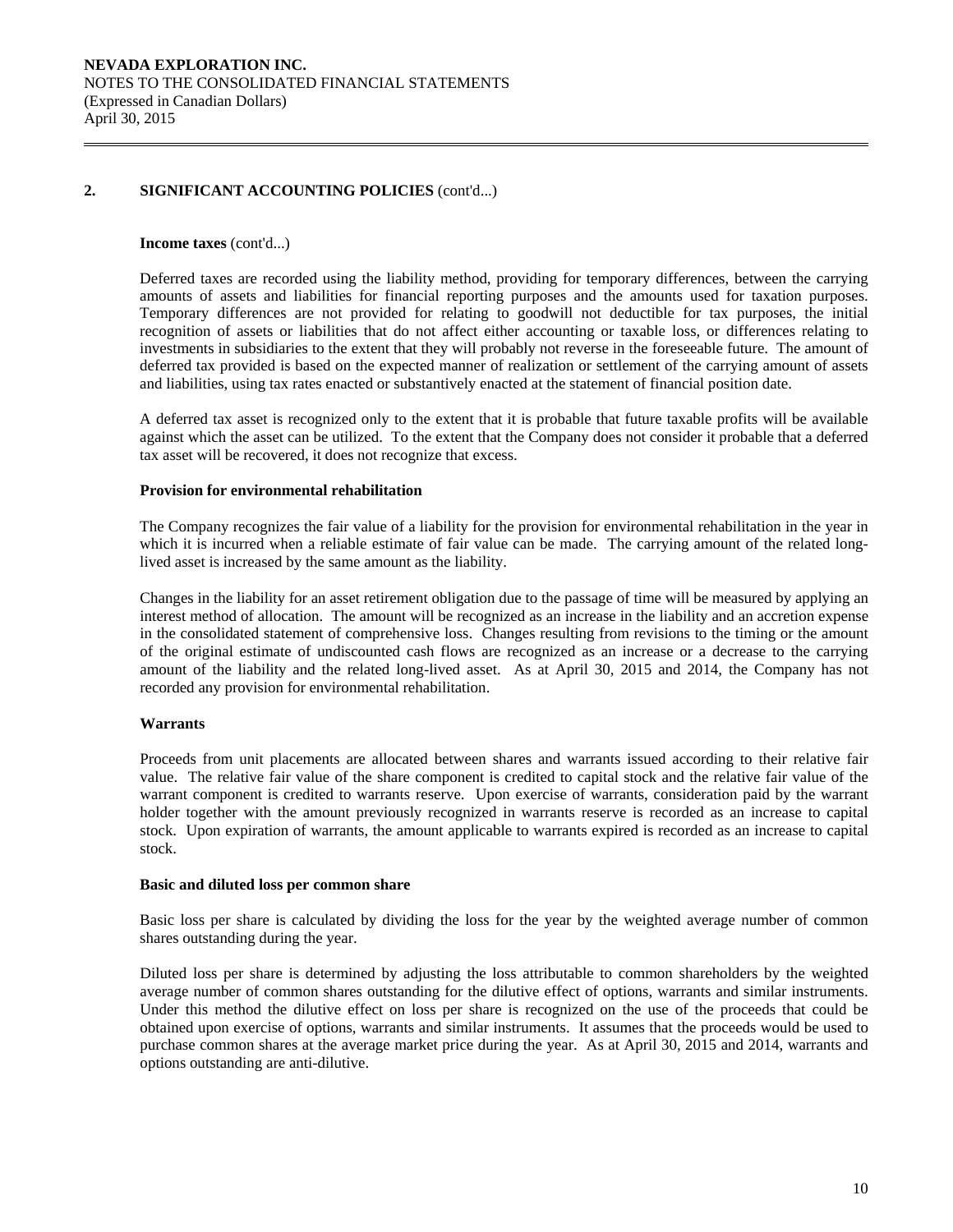#### **Share-based payments**

The Company grants stock options to acquire common shares of the Company to directors, officers, employees and consultants. An individual is classified as an employee when the individual is an employee for legal or tax purposes, or provides services similar to those performed by an employee.

The fair value of employee stock options are measured on the date of grant, using the Black-Scholes option pricing model, and is recognized over the vesting period. In situations where equity instruments are issued to nonemployees and some or all of the goods or services received by the entity as consideration cannot be reliably measured, they are measured at the fair value of the share-based payment consideration. Consideration paid for the shares on the exercise of stock options together with the fair value of the stock options previously recognized is credited to capital stock. When vested options are not exercised by the expiry date, the amount previously recognized in share-based payment is transferred to deficit. The Company estimates a forfeiture rate and adjusts the corresponding expense each period based on an updated forfeiture estimate.

#### **Receivables**

Receivables are recorded at face value less any provisions for uncollectible amounts considered necessary.

#### **Revenue recognition**

Project management and consulting revenue is recognized at the time the service is provided and collection is reasonably assured.

 Option payments received by the Company for mineral properties not recorded in exploration and evaluation assets are recorded as income.

#### **Foreign currencies**

 Foreign currency transactions are initially recorded in the functional currency at the transaction date exchange rate. At closing date, monetary assets and liabilities denominated in a foreign currency are translated into the functional currency at the closing date exchange rate, and non-monetary assets and liabilities, at the historical rates. Exchange differences arising on the settlement of monetary items or on translating monetary items at different rates from those at which they are translated on initial recognition during the period or in previous consolidated financial statements are recognized in profit or loss.

For the purpose of presenting consolidated financial statements, the assets and liabilities of Pediment Gold LLC are expressed in Canadian dollars using the exchange rates prevailing at the end of the reporting period. Income and expense items are translated at the average exchange rates for the period, unless exchange rates fluctuated significantly during the period, in which case exchange rates at the dates of the transactions are used. Exchange differences are recognized in other comprehensive income and reported as currency translation reserve in equity.

 Foreign exchange gains and losses arising from a monetary item receivable or payable to a foreign operation, the settlement of which is neither planned nor likely to occur in the foreseeable future and which in substance is considered to form a part of the net investment in the foreign operation, are recognized in foreign currency translation in the currency translation reserve.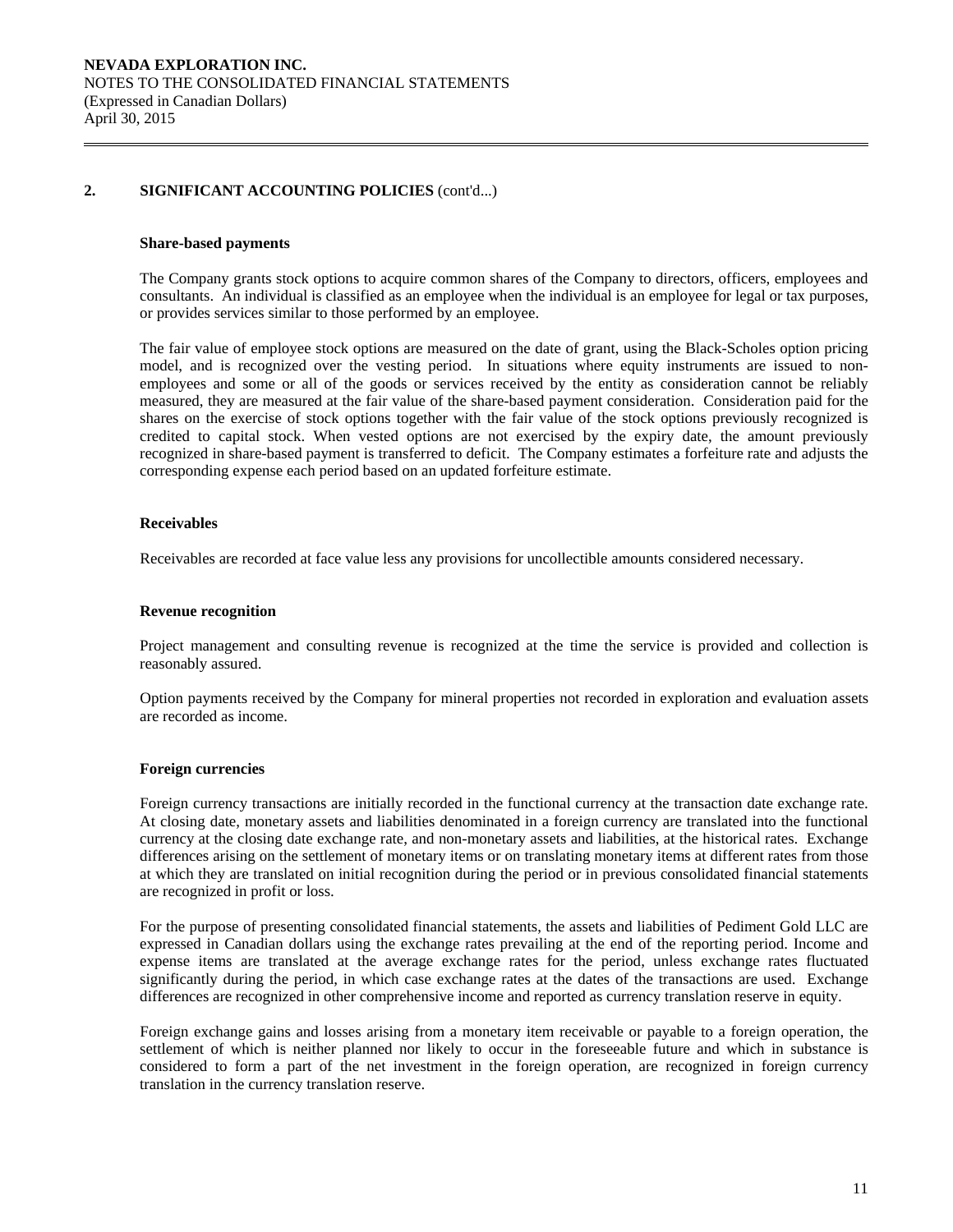#### **Financial instruments**

#### Financial assets

Financial assets are classified as into one of the following categories based on the purpose for which the asset was acquired. The Company's accounting policy for each category is as follows:

*Fair value through profit or loss ("FVTPL")* – This category comprises derivatives, or assets acquired or incurred principally for the purpose of selling or repurchasing in the near term. They are carried in the statement of financial position at fair value with changes in fair value recognized in profit or loss.

*Loans and receivables ("LAR") -* Loans and receivables are financial assets with fixed or determinable payments that are not quoted in an active market. Such assets are initially recognized at fair value plus any directly attributable transaction costs. Subsequent to initial recognition, loans and receivables are measured at amortized cost using the effective interest method, less any impairment losses.

*Held-to-maturity ("HTM") -* These assets are non-derivative financial assets with fixed or determinable payments and fixed maturities that the Company's management has the positive intention and ability to hold to maturity. These assets are measured at amortized cost using the effective interest method. If there is objective evidence that the asset is impaired, determined by reference to external credit ratings and other relevant indicators, the financial asset is measured at the present value of estimated future cash flows. Any changes to the carrying amount of HTM financial assets, including impairment losses, are recognized in profit or loss.

*Available-for-sale ("AFS") -* Non-derivative financial assets not included in the above categories are classified as available-for-sale. They are carried at fair value with changes in fair value recognized directly in equity. Investments in equity instruments classified as available-for-sale that do not have a quoted market price in an active market and whose fair value cannot be reliably measured are measured at cost. Where a decline in the fair value of an available-for-sale financial asset constitutes objective evidence of impairment and at disposal, the amount of the cumulative loss is removed from equity and recognized in profit or loss.

#### Financial liabilities

 Financial liabilities are classified into one of two categories, based on the purpose for which the liability was acquired. The Company's accounting policy for each category is as follows:

*Fair value through profit or loss ("FVTPL")* – This category comprises derivatives, or liabilities acquired or incurred principally for the purpose of selling or repurchasing in the near term. They are carried in the consolidated statement of financial position at fair value with changes in fair value recognized in profit or loss.

*Other financial liabilities ("OFL") -* This category includes amounts due to related parties, accounts payable and accrued liabilities and finance lease obligations, all of which are recognized at amortized cost.

| <b>Financial Instrument</b>                    | Classification |
|------------------------------------------------|----------------|
| Cash                                           | LAR            |
| Accounts receivable (excluding GST receivable) | LAR            |
| Deposits and bonds                             | LAR            |
| Accounts payable and accrued liabilities       | <b>OFL</b>     |
| Finance lease obligations                      | OFL            |
| Short-term demand loan                         | <b>OFL</b>     |
| Short term investments                         | <b>FVTPL</b>   |
|                                                |                |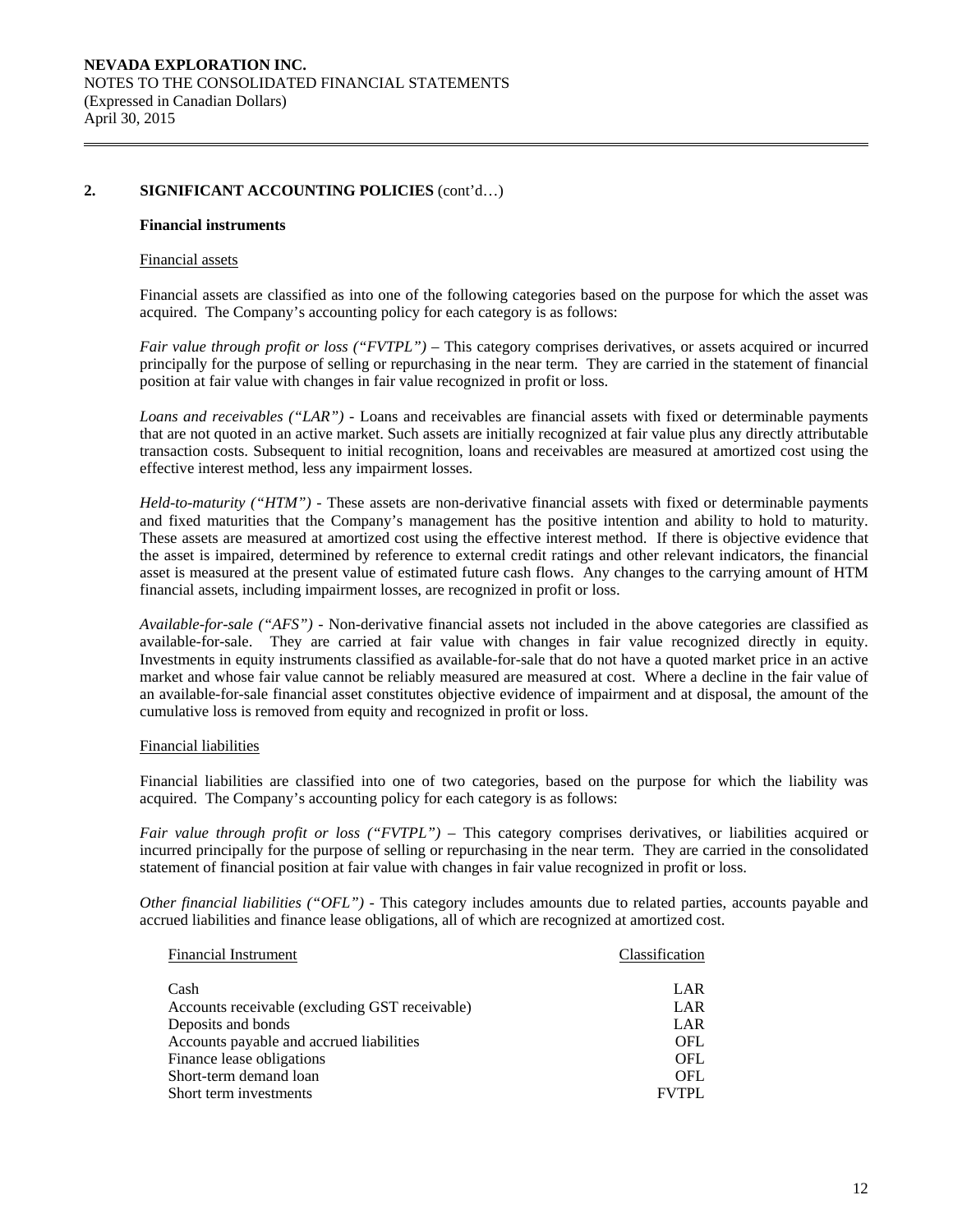### **Financial instruments** (cont'd…)

#### Impairment

All financial assets except for those at FVTPL, are subject to review for impairment at least at each reporting date. Financial assets are impaired when there is any objective evidence that the estimated cash flows of a financial asset or group of financial assets are negatively impacted. Evidence of impairment could include:

- significant financial difficulty of the issuer or counterparty; or
- default or delinquency in interest or principal payments by the borrower; or
- it becomes probable that the borrower will enter into bankruptcy or financial reorganization.

The carrying amount of the financial asset is directly reduced by any impairment loss.

#### **Provisions**

A provision is recognized if, as a result of a past event, the Company has a present legal or constructive obligation that can be estimated reliably, and it is probable that an outflow of economic benefits will be required to settle the obligation. Provisions are determined by discounting the future cash flows at a pre-tax rate that reflects current market assessments of the time value of money and the risks specific to the liability. Provisions are not recognized for future operating losses.

### **Leases**

Leases that transfer substantially all of the benefits and risks of ownership of the assets to the Company are accounted for as finance lease obligations. At the time the finance lease obligation is entered into, an asset is recorded together with the related obligation. Assets under finance lease obligations are depreciated over their estimated useful lives.

#### **New Accounting Standards and Amendments to Existing Standards**

#### New and amended standards adopted by the Company

The following new and amended standards have become effective for the Company's April 30, 2015 reporting period. Adoption of these standards did not result in a significant impact on the Company's financial statements.

- (i) Effective for annual periods beginning on or after January 1, 2014
	- Amendments to IAS 32, *Financial Instruments: Presentation*
	- Amendments to IAS 36, *Impairment of assets*
	- Amendments to IFRS 10, *Consolidated Financial Statements*
	- Amendments to IFRS 12, *Disclosure of Interests in Other Entities*
	- Amendments to IAS 27, *Separate Financial Statements*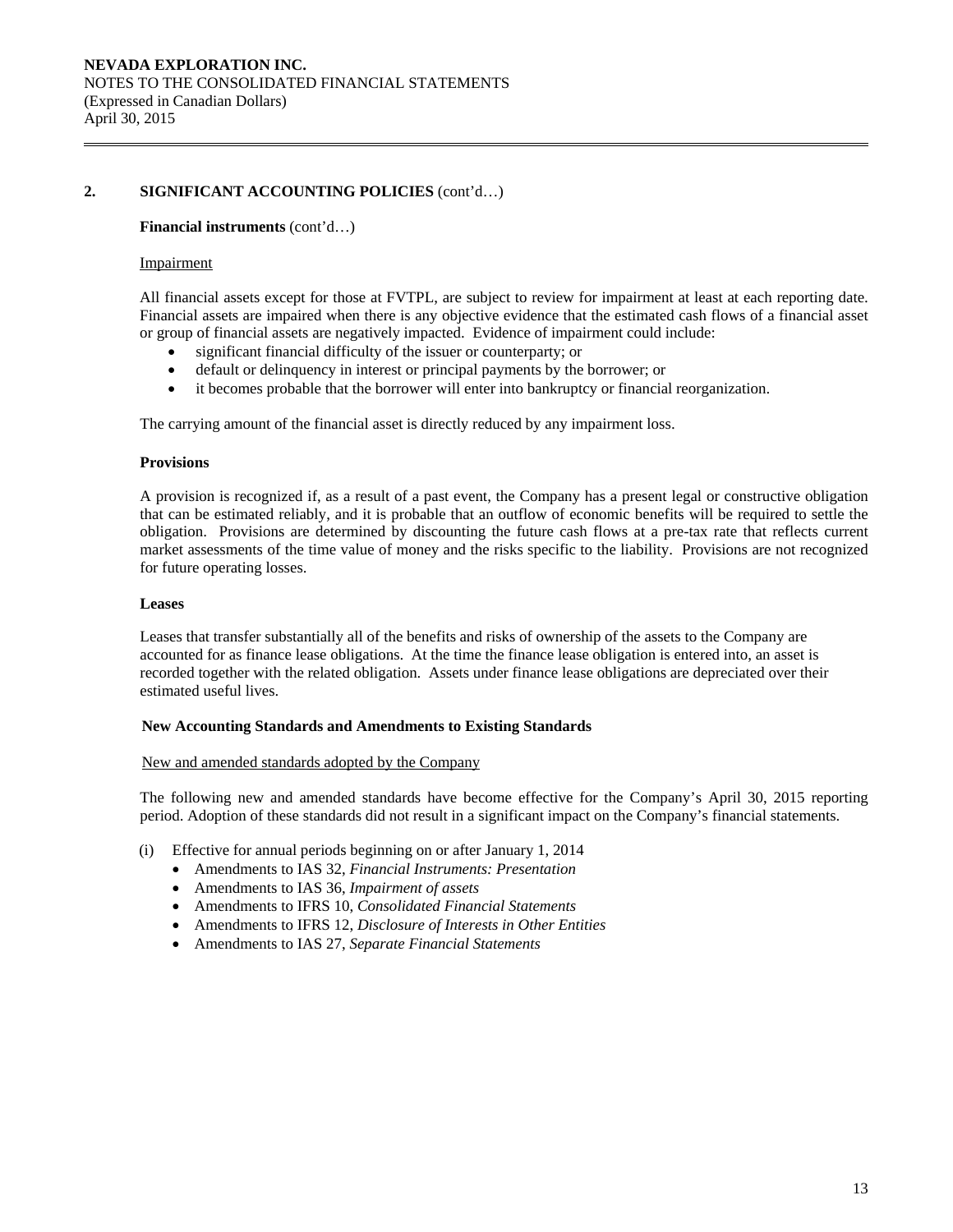### **New Accounting Standards and Amendments to Existing Standards** (cont'd…)

#### New or revised standards and amendments to existing standards not yet effective

 The Company has not applied the following new or revised standards and amendments that have been issued but are not yet effective for the Company's April 30, 2015 reporting period:

 New standard IFRS 9, *Financial Instruments*, classification and measurement is the first part of a new standard on classification and measurement of financial assets that will replace IAS 39, "Financial Instruments: Recognition and Measurement." IFRS 9 has two measurement categories: amortized cost and fair value. All equity instruments are measured at fair value. A debt instrument is at amortized cost only if the entity is holding it to collect contractual cash flows and the cash flows represent principal and interest. Otherwise it is at fair value through profit and loss. This standard is effective for years beginning on or after January 1, 2018. The new standard is expected to have minimal impact on the Company's financial statements.

The Company plans to adopt these standards as soon as they become effective for the Company's reporting period.

# **3. ACCOUNTS RECEIVABLE**

The Company's receivables arise from two main sources: Goods and Services Tax ("GST") receivable due from Canadian government taxation authorities and trade accounts receivable. These are broken down as follows:

|                                       | April 30,<br>2015                       |    | April 30,<br>2014 |
|---------------------------------------|-----------------------------------------|----|-------------------|
| GST receivable<br>Accounts receivable | \$<br>4,649<br>$\overline{\phantom{0}}$ | -S | 1,802<br>329      |
| Total                                 | 4.649                                   |    | 2,131             |

#### **4. PREPAID EXPENSES**

The prepaid expenses for the Company are as follows:

|                                         | April 30,<br>2015 | April 30,<br>2014 |
|-----------------------------------------|-------------------|-------------------|
| Security deposit for rental of premises | 7.948             | 17,735            |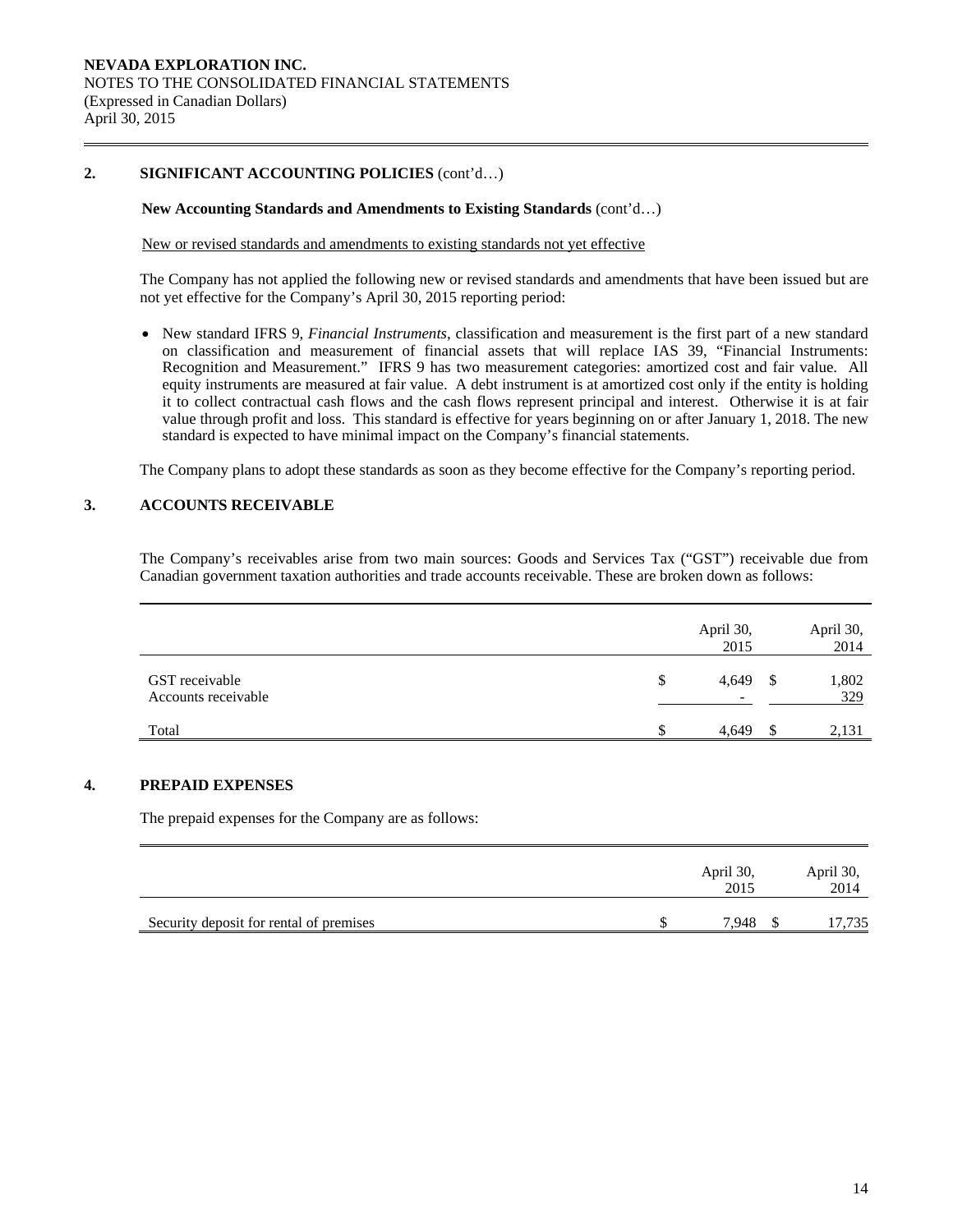# **5. SHORT TERM INVESTMENTS**

|                                      |               |        | April 30,<br>2015     | April 30,<br>2014     |
|--------------------------------------|---------------|--------|-----------------------|-----------------------|
|                                      | <b>Number</b> | Cost   | <b>Carrying Value</b> | <b>Carrying Value</b> |
| Spruce Ridge Resources Ltd. - Shares | 170,068       | 25,000 | \$<br>5,102           | 3,401                 |

During the year ended April 30, 2015, the Company revalued the shares based on the market price at April 30, 2015 resulting in an unrealized gain of \$1,701 (2014 – loss of \$ 18,707).

# **6. RELATED PARTY TRANSACTIONS**

During the year ended April 30, 2015, the Company:

- i) paid or accrued \$47,408 in professional fees to a firm in which the Chief Financial Officer of the Company is a partner;
- ii) issued 250,000 commons shares at a market price of \$0.01 per share to settle \$12,500 of indebtedness to a firm of which the Chief Financial Officer is a partner.

During the year ended April 30, 2014, the Company:

- i) paid or accrued \$51,380 in professional fees to a firm in which the Chief Financial Officer of the Company is a partner.
- iii) granted 950,000 stock options to independent directors of the Company resulting in share-based payments of \$73,347.
- iv) received \$22,348 in option payments from Spruce Ridge on the Company's Fletcher Junction Project (Note 8). At the time the option payments were received, an Officer and Director of Spruce Ridge was also a Director of the Company.

The amounts included in accounts payable and accrued liabilities which are due to related parties are as follows:

|                                                                                                                                        |   | April 30,<br>2015          | April 30,<br>2014 |
|----------------------------------------------------------------------------------------------------------------------------------------|---|----------------------------|-------------------|
| Due to a firm of which the Chief Financial Officer is a partner<br>Due to President of the Company<br>Due to a director of the Company | S | 65,848<br>13,635<br>11,660 | 28,598            |
|                                                                                                                                        |   | 91.143                     | 28,598            |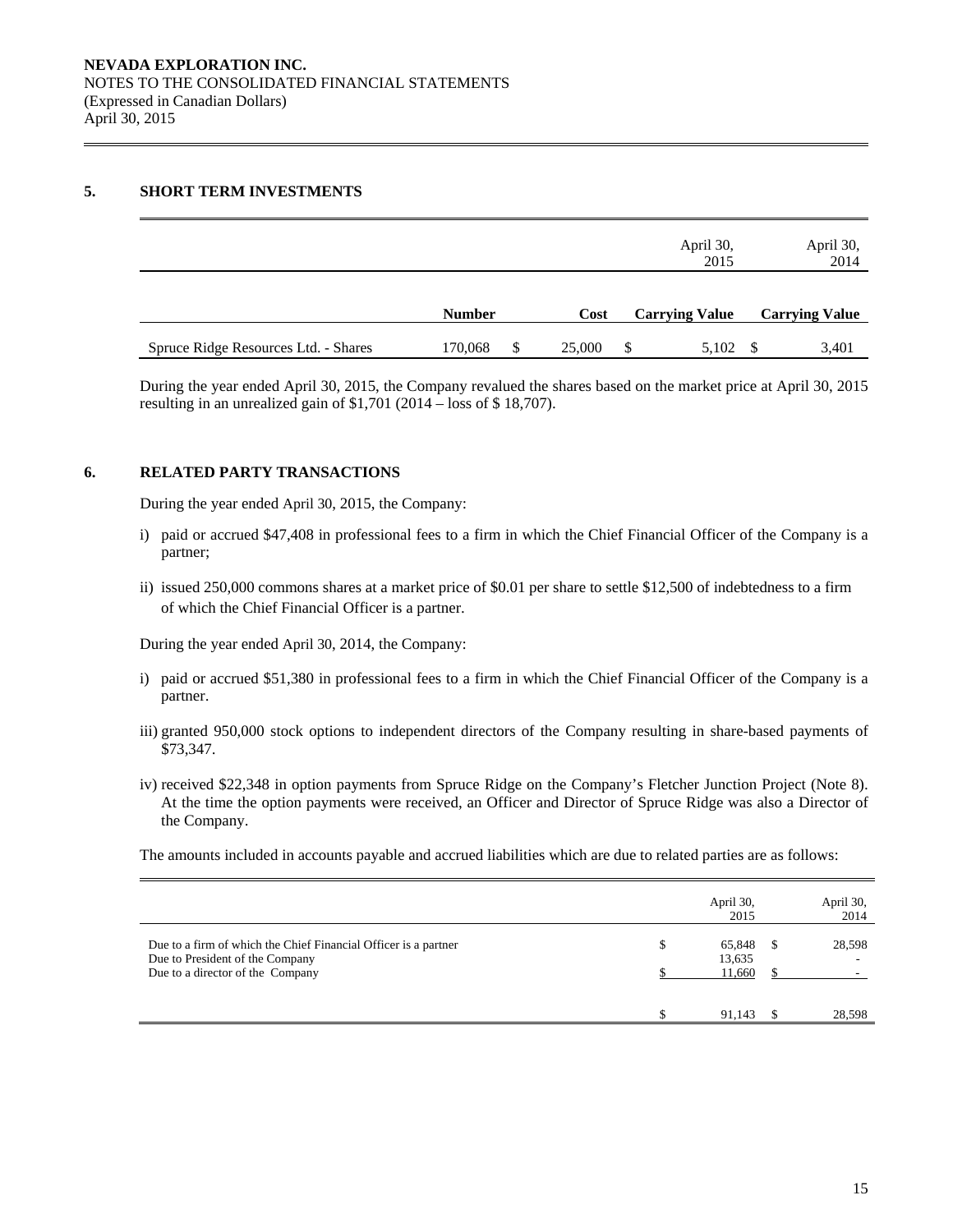# **7. EQUIPMENT**

Included in computer equipment as at April 30, 2015 is a database under construction with a cost of \$82,195 (2014 - \$82,195). The database is on hold pending review of costs. No amortization has been taken on this computer equipment in the current year.

During the year ended April 30, 2015, the Company disposed office equipment and exploration equipment that were fully amortized in prior year and recognized gains of \$2,200 (2014 - \$nil) and \$3,722 (2014 - \$nil), respectively.

|                                 | Vehicles     | Exploration<br>equipment | Computer<br>equipment    |    | Total      |
|---------------------------------|--------------|--------------------------|--------------------------|----|------------|
| Cost                            |              |                          |                          |    |            |
| Balance, April 30, 2013         | \$<br>71.176 | \$<br>233,766            | \$<br>105.302            | \$ | 410,244    |
| <b>Additions</b>                | 49,081       |                          | 12,474                   |    | 61,555     |
| Disposal                        | (40,708)     | (85,069)                 | $\overline{\phantom{a}}$ |    | (125, 777) |
| Effect of translation           | 5,153        | 18,235                   | 9,515                    |    | 32,903     |
| Balance, April 30, 2014         | \$<br>84,702 | \$<br>166,932            | \$<br>127,291            | \$ | 378,925    |
| Disposal                        |              | (3,722)                  |                          |    | (3,722)    |
| <b>Effect</b> of translation    | 8,532        | 16,677                   | 12,822                   |    | 38,031     |
| Balance, April 30, 2015         | \$<br>93,234 | \$<br>179,887            | \$<br>140,113            | \$ | 413,234    |
| <b>Accumulated amortization</b> |              |                          |                          |    |            |
| Balance, April 30, 2013         | \$<br>71.176 | \$<br>174,707            | \$<br>23,706             | \$ | 269,589    |
| Disposal                        | (40,708)     | (65, 928)                |                          |    | (106, 636) |
| Amortization                    | 4,864        | 37,894                   | 6,805                    |    | 49,563     |
| Effect of translation           | 5,197        | 14,054                   | 2,298                    |    | 21,549     |
| Balance, April 30, 2014         | \$<br>40,529 | \$<br>160,727            | \$<br>32,809             | \$ | 234,065    |
| Disposal                        |              | (3,722)                  |                          |    | (3,722)    |
| Amortization                    | 10,297       | 2,169                    | 7,366                    |    | 19,832     |
| Effect of translation           | 4,590        | 16,159                   | 3,667                    |    | 24,416     |
| Balance, April 30, 2015         | \$<br>55,416 | \$<br>175,333            | \$<br>43,842             | S. | 274,591    |
| <b>Carrying amounts</b>         |              |                          |                          |    |            |
| As at April 30, 2014            | \$<br>44.173 | \$<br>6.205              | \$<br>94.482             | \$ | 144,860    |
| As at April 30, 2015            | \$<br>37,818 | \$<br>4.554              | \$<br>96,271             | \$ | 138,643    |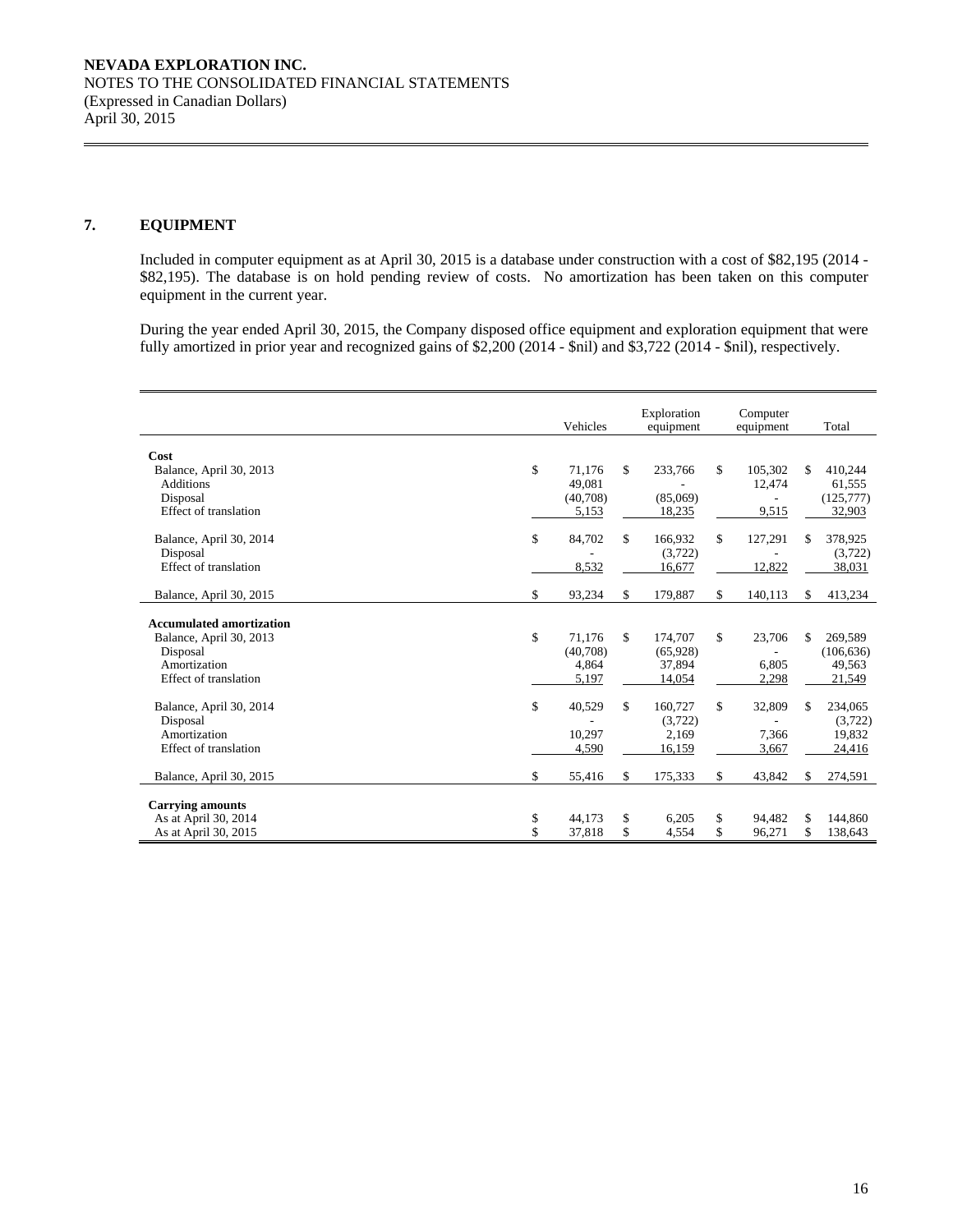NOTES TO THE CONSOLIDATED FINANCIAL STATEMENTS (Expressed in Canadian Dollars) April 30, 2015

# **8. EXPLORATION AND EVALUATION ASSETS**

For the year ended April 30, 2015:

|                              | <b>GV</b> | <b>SGV</b>   | KC              |              | HP        |               | AW        |    | <b>FJ</b>      |     | <b>TOTAL</b> |
|------------------------------|-----------|--------------|-----------------|--------------|-----------|---------------|-----------|----|----------------|-----|--------------|
| <b>Acquisition costs</b>     |           |              |                 |              |           |               |           |    |                |     |              |
| Balance – May 1, 2014        | \$        | \$<br>67,531 | \$<br>927,347   | <sup>S</sup> | 109,247   | <sup>\$</sup> | 239,373   | -S | 235,790        | \$. | 1,579,288    |
| Additions - cash             | 23,997    | 33,824       | 38,211          |              | 553       |               | 13,166    |    |                |     | 109,751      |
| Additions – shares           |           |              | 8,000           |              |           |               |           |    |                |     | 8,000        |
| Effect of translation        | 2,405     | 10,158       | 97,568          |              | 11,004    |               | 25,309    |    | (1,203)        |     | 145,241      |
| Balance – end of year        | 26,402    | 111,513      | 1,071,126       |              | 120,804   |               | 277,848   |    | 234,587        |     | 1,842,280    |
| <b>Exploration costs</b>     |           |              |                 |              |           |               |           |    |                |     |              |
| Balance – May 1, 2014        |           |              | 82,116          |              | 875,087   |               | 702,957   |    | 1,120,477      |     | 2,780,637    |
| Geological                   |           |              |                 |              | 5,259     |               | 1,556     |    |                |     | 6,815        |
| Travel                       | 291       |              |                 |              |           |               |           |    |                |     | 291          |
| Effect of translation        | 28        |              | 8,205           |              | 88,226    |               | 70,605    |    | (5,718)        |     | 161,346      |
| Balance – end of year        | 319       |              | 90,321          |              | 968,572   |               | 775,118   |    | 1,114,759      |     | 2,949,089    |
| Write-off of property        |           |              |                 |              |           |               |           |    | (1,349,346)    |     | (1,349,346)  |
| Total costs – April 30, 2015 | 26,721    | 111,513      | \$<br>1,161,447 | SS.          | 1,089,376 | \$            | 1,052,966 | -S | $\blacksquare$ | \$  | 3,442,023    |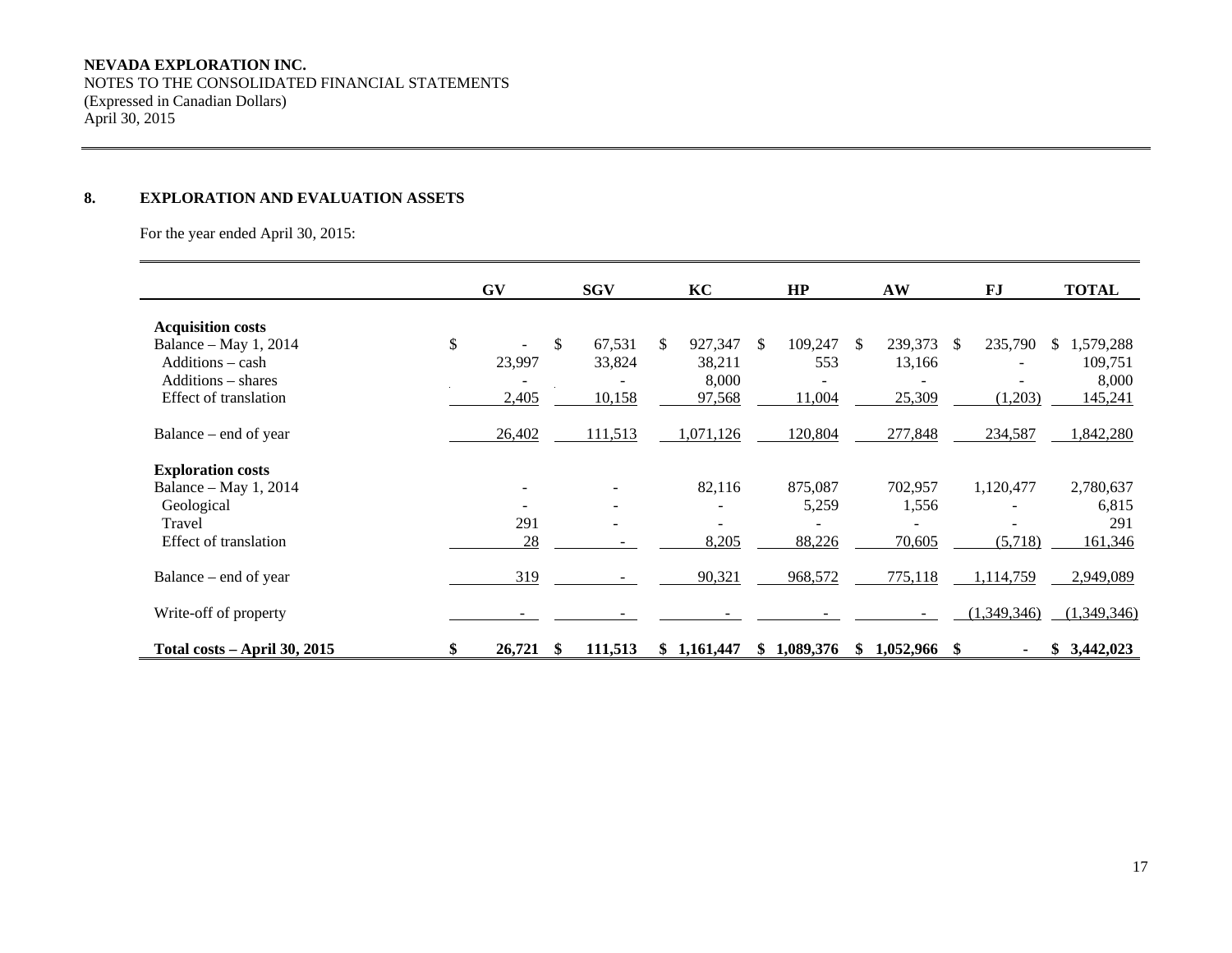#### **NEVADA EXPLORATION INC.**

NOTES TO THE CONSOLIDATED FINANCIAL STATEMENTS (Expressed in Canadian Dollars) April 30, 2015

# 8. **EXPLORATION AND EVALUATION ASSETS** (cont'd...)

For the year ended April 30, 2014:

|                             | AW      | FJ            | KC                       | HP      | <b>SGV</b>               | <b>BU</b>     | JU            | RP           | SP         | WF               | <b>TOTAL</b> |
|-----------------------------|---------|---------------|--------------------------|---------|--------------------------|---------------|---------------|--------------|------------|------------------|--------------|
| <b>Acquisition costs</b>    |         |               |                          |         |                          |               |               |              |            |                  |              |
| Balance – beginning of year | 198,809 | 221,255<br>S. | 772,938                  | 78,902  |                          | \$<br>424,247 | 175,991<br>S. | 207,301<br>Ж | 352,806    | 219,903 \$<br>Ъ, | 2,652,152    |
| Additions - cash            | 21,715  | 18,316        | 81,385                   | 21,742  | 62,213                   |               |               |              |            |                  | 205,371      |
| Option payments received    |         | (22, 348)     | $\overline{\phantom{a}}$ |         |                          |               |               |              |            |                  | (22, 348)    |
| Effect of translation       | 18,849  | 18,567        | 73,024                   | 8,603   | 5,318                    | 8,289         | 3,438         | 4,050        | 6,893      | 4,297            | 151,328      |
| Balance – end of year       | 239,373 | 235,790       | 927,347                  | 109,247 | 67,531                   | 432,536       | 179,429       | 211,351      | 359,699    | 224,200          | 2,986,503    |
| <b>Exploration costs</b>    |         |               |                          |         |                          |               |               |              |            |                  |              |
| Balance – beginning of year | 646,081 | 1,032,098     | 75,649                   | 799,528 | $\overline{\phantom{a}}$ | 902,446       | 61,265        | 65,405       | 87,396     | 85,705           | 3,755,573    |
| Geological                  | 1,522   |               | $\overline{\phantom{a}}$ | 6,650   | ٠                        |               |               |              |            |                  | 8,172        |
| Travel                      |         | 147           | $\overline{\phantom{0}}$ |         | $\overline{\phantom{0}}$ |               |               |              |            |                  | 147          |
| Effect of translation       | 55,354  | 88,232        | 6,467                    | 68,909  |                          | 17,631        | 1,197         | ,278         | 1,707      | 1,674            | 242,449      |
| Balance – end of year       | 702,957 | 1,120,477     | 82,116                   | 875,087 |                          | 920,077       | 62,462        | 66,683       | 89,103     | 87,379           | 4,006,341    |
| Write-off                   |         |               |                          |         |                          | (1,352,613)   | (241,891)     | (278, 034)   | (448, 802) | (311,579)        | (2,632,919)  |
| <b>Total costs</b>          | 942,330 | \$1,356,267   | \$1,009,463              | 984,334 | 67,531                   |               |               |              |            |                  | 4,359,925    |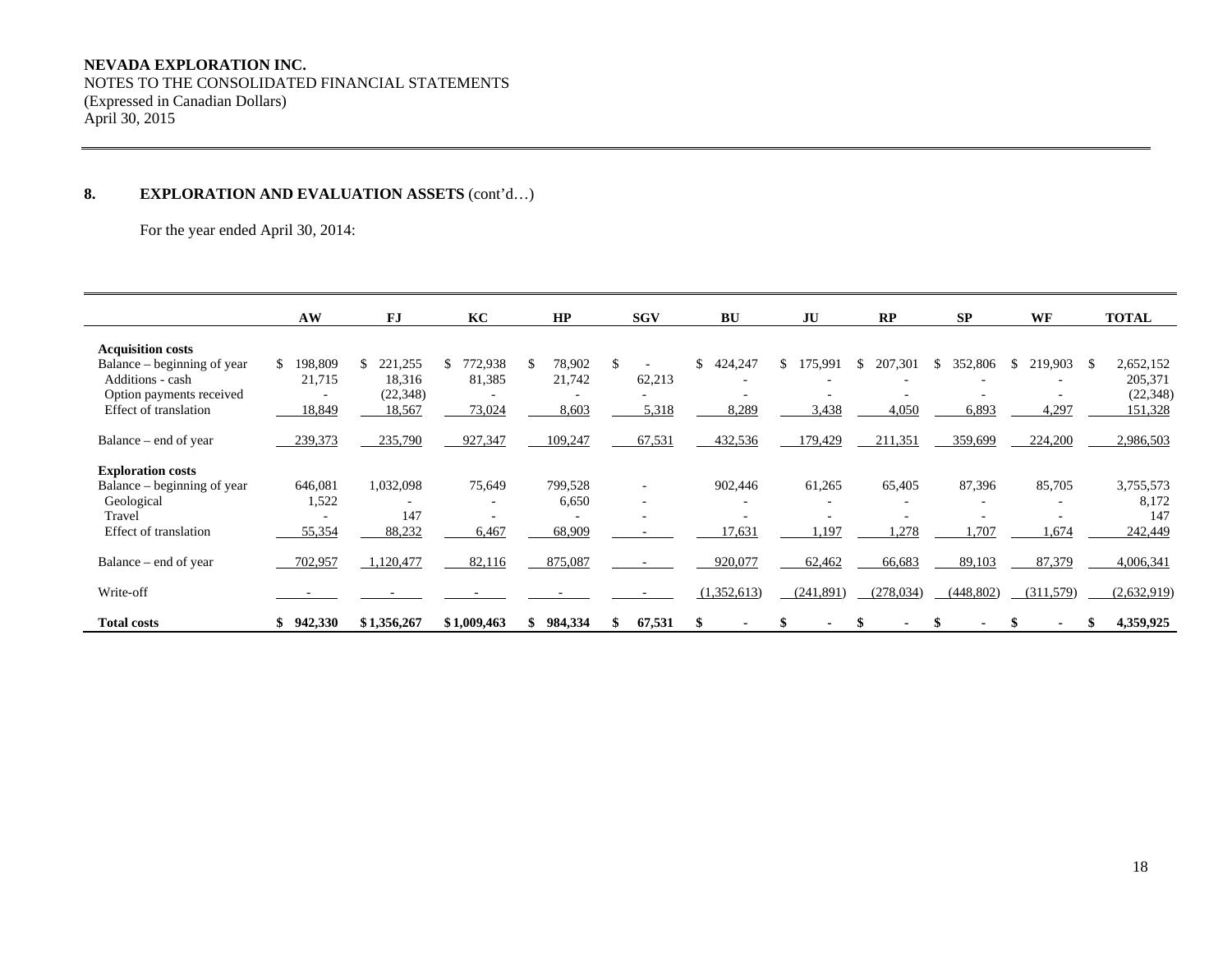#### **8. EXPLORATION AND EVALUATION ASSETS** (cont'd….)

#### **Grass Valley Project (GV)**

On February 27, 2012, the Company acquired the Grass Valley Project. Concurrent with the acquisition, the Company announced the signing of agreement with McEwen Mining Inc, ("MMI"), a two-year Exploration Agreement to generate new gold projects in a 25,000 hectare (95 sq mi) study area in north central Nevada (referred to as the Area of Interest or "AOI") using the Company's hydrogeochemistry exploration technology.

Under the agreement, if MMI elected to continue maintaining the Designated Property, MMI agreed to pay the Company the following staged payments:

| $1st$ anniversary                     | US\$ 100,000 | (recorded as option income for the year ended April 30, 2014) |
|---------------------------------------|--------------|---------------------------------------------------------------|
| $2nd$ anniversary                     | 100.000      |                                                               |
| $3rd$ anniversary                     | 100,000      |                                                               |
| $4th$ anniversary                     | 100.000      |                                                               |
| $5th$ and each subsequent anniversary | 250,000      |                                                               |

During the year ended April 30, 2015, McEwen Mining Inc. elected to withdraw from the Exploration Agreement, and NGE now holds a 100% interest in the project, which consists of 452 claims (approx.  $37.6 \text{ km}^2$ ). Accordingly, the Company new bears all cost related to the Grass Valley Project.

### **South Grass Valley (SGV)**

During the year ended April 30, 2014, the Company established the South Grass Valley Project by staking 185 unpatented mining claims (approx. 15.4 km<sup>2</sup>). The Project is located in Lander County, north-central Nevada, approximately 50 kilometres (32 miles) south southwest of Barrick Gold Corp.'s Cortez Pipeline property.

#### **Kelly Creek (KC)**

On October 1, 2009, the Company entered into a Mining Lease and Option to Purchase Agreement with Genesis Gold Corporation ("Genesis") to acquire a 100% interest of Genesis's Hot Pot Claims, which consist of 209 unpatented mineral claims (20.2km2). Under the Agreement, the Company is the Operator and has the option to purchase 100% of the Genesis claims for 100,000 common shares (50,000 shares issued in 2011, 50,000 shares issued in 2010) and USD\$1,500,000, subject to a 1.5% Net Smelter Return Royalty ("Royalty").

The Company shall pay to Genesis advance royalty payments as follows:

| $1st$ anniversary                                 | S | 5.000        | (paid) |
|---------------------------------------------------|---|--------------|--------|
| $2nd$ anniversary                                 |   | 10.000       | (paid) |
| $3rd$ anniversary                                 |   | 10.000       | (paid) |
| $4th$ anniversary                                 |   | 10.000       | (paid) |
| 5 <sup>th</sup> and each subsequent anniversaries |   | $50,000^{i}$ | (paid) |

i) During the year ended April 30, 2015, the Company issued 800,000 Common shares, plus \$10,000 USD to be paid on or before September 1, 2015 to satisfy the 2014 annual payment under the Mining Lease and Option to Purchase Agreement with Genesis (Note 13).

#### **Hot Pot (HP)**

On September 16, 2005, the Company entered into a Mining Lease Agreement on 8.8  $km^2$  at the Hot Project located in Humboldt County, Nevada, approximately 30 km northwest of Battle Mountain, Nevada. Under the terms of the agreement, the Company is required to make annual payments of US\$20,000 on each anniversary, and the agreement is subject to a  $3\%$  NSR to the property owner. The Company also controls  $3(2014 - 6)$  claims (approx. 25 hectares) at Hot Pot. All of the Company's mineral interests at Hot Pot are subject to a 1.25% NSR.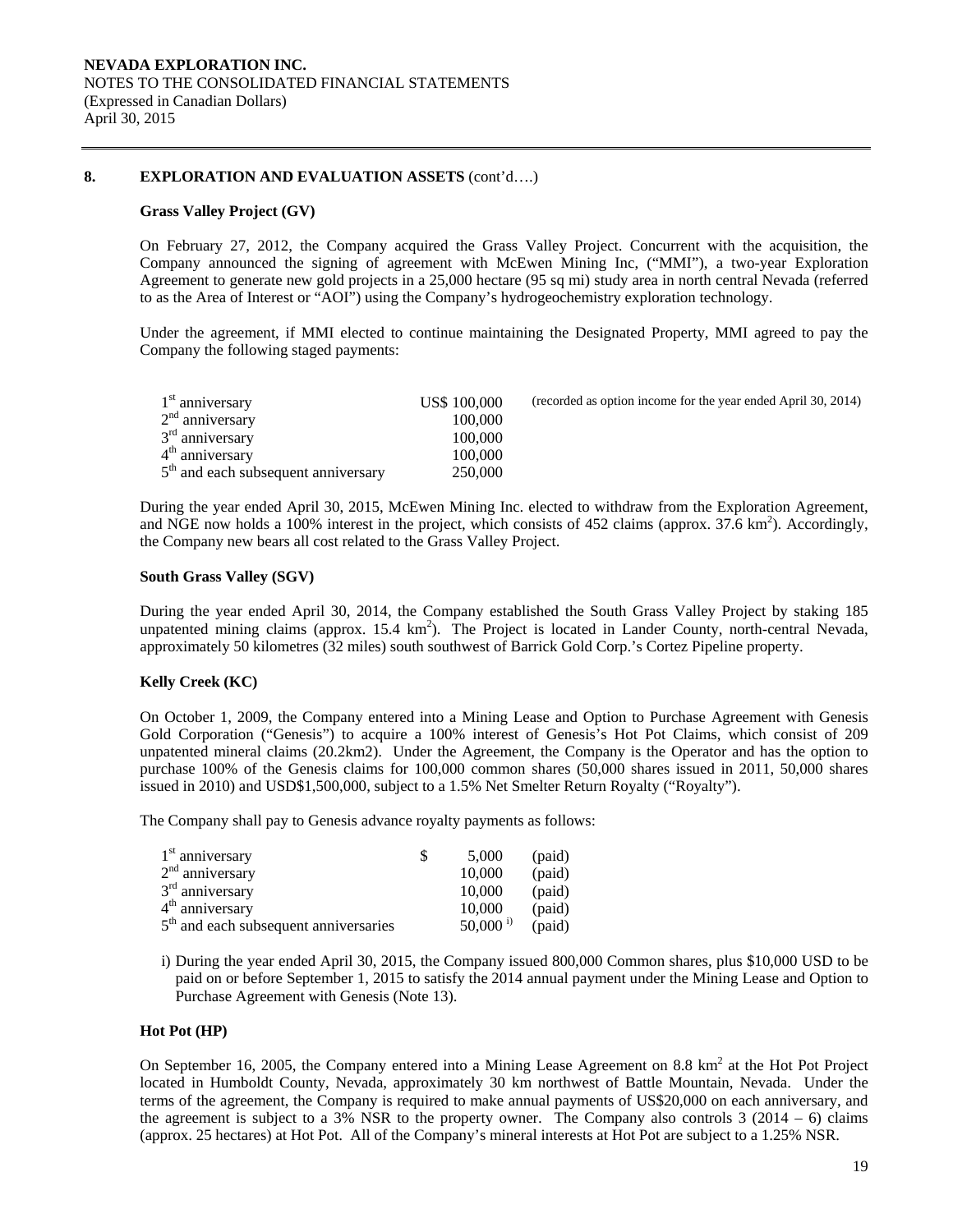### **8. EXPLORATION AND EVALUATION ASSETS** (cont'd….)

#### **Awakening (AW)**

The Awakening Project is located in Humboldt County, Nevada, approximately 50 km north-northwest of Winnemucca, Nevada. The Company has a 100% interest in  $72(2014 - 117)$  claims (approx. 4.5 km<sup>2</sup>) at Awakening.

#### **Fletcher Junction (FJ)**

During the year ended April 30, 2015, the Company decided to drop the Fletcher Junction Project in order to focus its resources on the projects demonstrating the highest potential. Accordingly, the Company has written off this project to \$Nil as at April 30, 2015.

#### **Bull Creek (BU)**

The Bull Creek Project is located in Humboldt County, Nevada, approximately 60 km west-northwest of Winnemucca, Nevada. In the prior fiscal year, the Company held a 100% interest in 108 claims (approx.  $8.7 \text{ km}^2$ ) at Bull Creek. During the year ended April 30, 2014, the Company realigned its land holdings in Nevada and decided to drop its land position in the Bull Creek Project. The Company wrote off all associated costs of \$1,352,613 during the year ended April 30, 2014.

#### **Jungo (JU)**

The Jungo Property is located in both Humboldt and Pershing Counties, Nevada, approximately 60 km west of Winnemucca, Nevada. In the prior fiscal year, the Company held a 100% interest in  $108$  claims (approx. 8.7 km<sup>2</sup>) at Jungo. During the year ended April 30, 2014, the Company realigned its land holdings in Nevada and decided to drop its land position in the Jungo Property. The Company wrote off all associated costs of \$241,891 during the year ended April 30, 2014.

# **Rye Patch (RP)**

The Rye Patch Project is located in Pershing County, Nevada, approximately 30 km northeast of Lovelock, Nevada. In the prior fiscal year, the Company held a 100% interest in 41 claims (approx. 3.3  $km^2$ ) at Rye Patch, as well as Mining Lease Agreements covering another 70 hectares.

During the year ended April 30, 2014, the Mining Lease Agreements expired and the Company dropped its claims at the Rye Patch Project. The Company wrote off all associated costs of \$278,034 during the year ended April 30, 2014.

#### **Sand Pass (SP)**

The Sand Pass Project is located in Humboldt County, Nevada, approximately 10 km north of Winnemucca, Nevada. In the prior fiscal year, the Company held a 100% interest in 89 claims (approx. 16.6 km<sup>2</sup>) at Sand Pass, as well as a Mining Lease Agreement covering another 940 hectares. During the year ended April 30, 2014, the Company terminated the Mining Lease Agreement, and dropped all its claims at Sand Pass. The Company wrote off all associated costs of \$448,802 during the year ended April 30, 2014.

### **Whiskey Flats (WF)**

The Whiskey Flats Project is located in Mineral County, Nevada, approximately 20 km south of Hawthorne, Nevada. In the prior fiscal year, the Company held a 100% interest in 99 claims (8.0 km<sup>2</sup>) at Whiskey Flats. During the year ended April 30, 2014, the Company realigned its land holdings in Nevada and decided to drop its land position in the Whiskey Flats Project. The Company wrote off all associated costs of \$311,579 during the year ended April 30, 2014.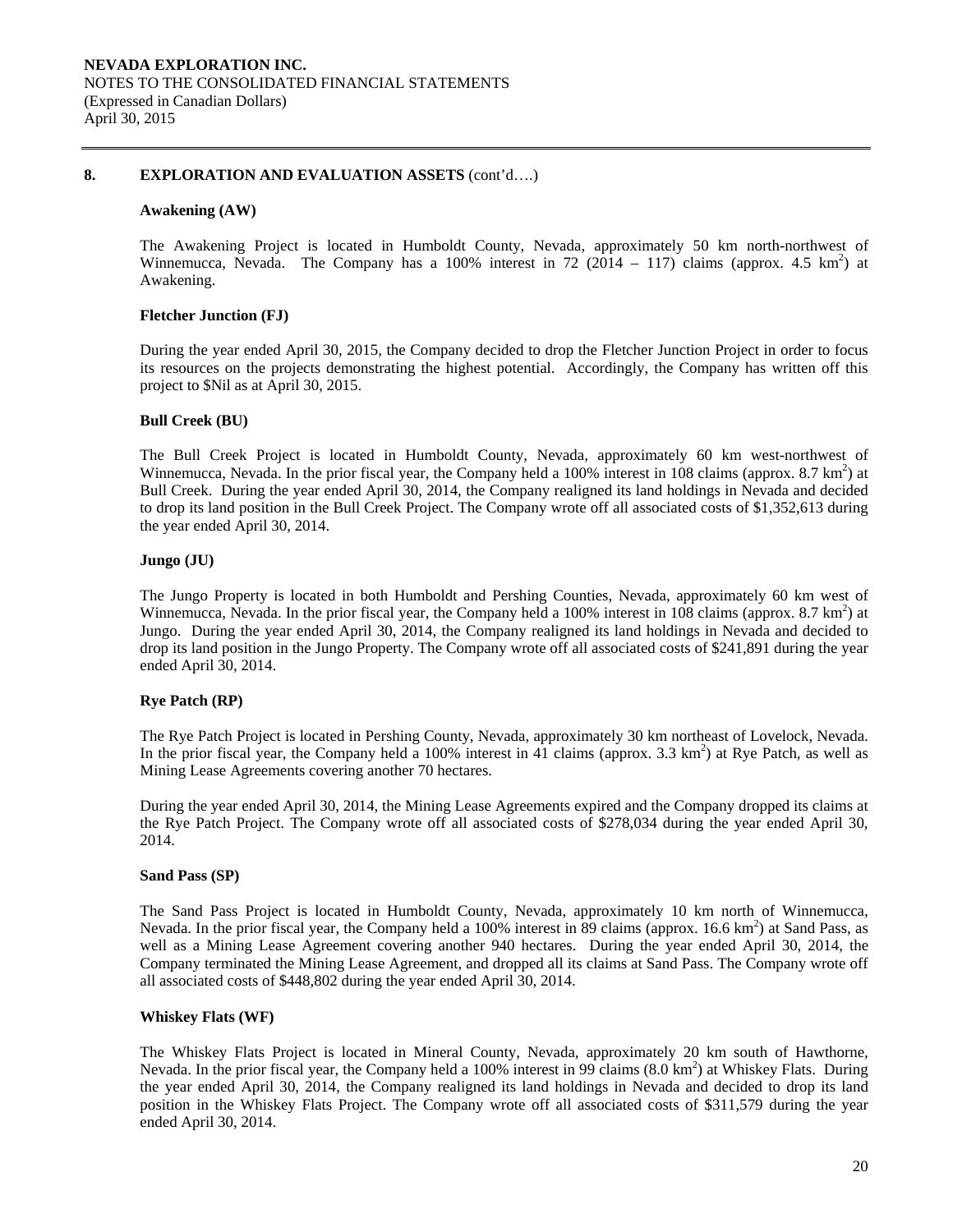### **9. DEPOSITS AND BONDS**

|                                                                              |   | April 30,<br>2015  | April 30<br>2014 |
|------------------------------------------------------------------------------|---|--------------------|------------------|
| Security deposits <sup>(1)</sup><br>Reclamation bond deposits <sup>(2)</sup> | S | 5,750 \$<br>23,144 | 11,500<br>75,821 |
|                                                                              | S | 28,894             | 87,321           |

<sup>(1)</sup> Security deposits consist of \$5,750 guaranteed investment certificate ("GIC") and bearing interest at prime less 2%. The GIC is used to secure the credit limit on a credit card.

(2) Reclamation bond deposits are required by the U.S. Bureau of Land Management ("BLM") and the U.S. Forest Service ("USFS") to ensure that any reclamation and clean-up work required on the Company's properties will be completed to the satisfaction of the BLM and the USFS. The Company did not have any asset retirement obligations as of April 30, 2015 and April 30, 2014.

# **10. ACCOUNTS PAYABLE AND ACCRUED LIABILITIES**

Accounts payable and accrued liabilities for the Company are as follows:

|                                                                                                                       |     | April 30,<br>2015                      |    | April 30,<br>2014                     |
|-----------------------------------------------------------------------------------------------------------------------|-----|----------------------------------------|----|---------------------------------------|
| Trade payables<br>Due to related parties (Note 6)<br>Due to key management personnel (Note 15)<br>Accrued liabilities | \$  | 111,693<br>91.143<br>208,268<br>37,474 | -S | 25,918<br>28,598<br>174,020<br>43,509 |
| Total                                                                                                                 | \$. | 448.578                                | -S | 272,045                               |

# **11. FINANCE LEASE OBLIGATIONS**

The Company has a finance lease obligation for a leased vehicle, with blended monthly payments of principal and interest totaling \$41,616 (US\$34,495) and bearing interest at a rate of 2.90% per annum.

|                                                                      | April 30,<br>2015            | April 30,<br>2014 |
|----------------------------------------------------------------------|------------------------------|-------------------|
| Finance lease obligations<br>Deduct: amount representing interest    | \$<br>$41,616$ \$<br>(2,131) | 48,375<br>(3,124) |
| Present value of minimum lease payments due<br>Less: current portion | 39.485<br>(10,630)           | 45,251<br>(9,381) |
| Non-current portion                                                  | \$<br>28,855                 | 35,870            |

The total of principal repayments of the finance lease obligations that are due within the next one year is \$10,630, and the remaining portion for \$28,855 is due between fiscal years 2016 to 2019.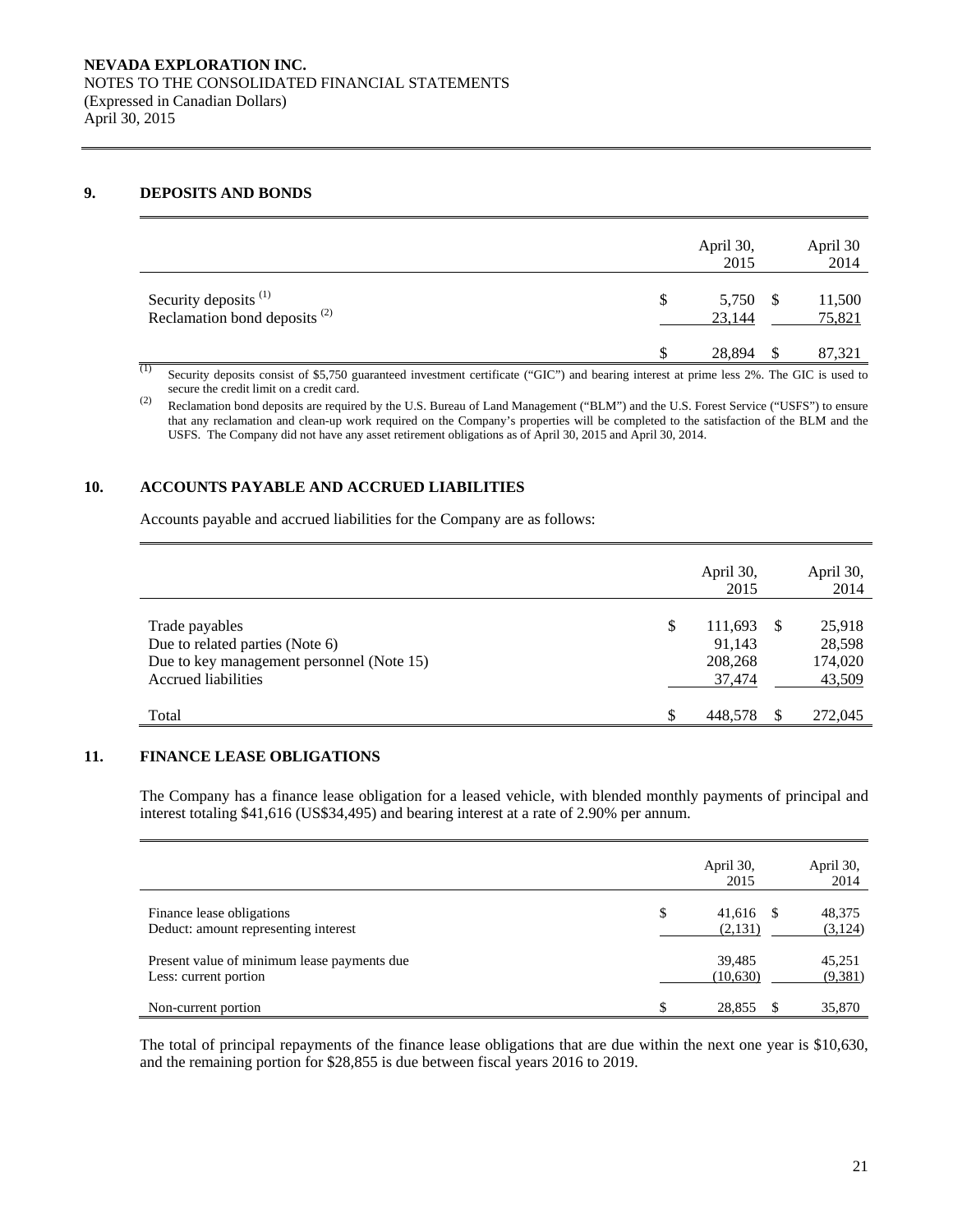# **12. SHORT-TERM DEMAND LOAN**

|                                                            | April 30,<br>2015 | April 30,<br>2014        |
|------------------------------------------------------------|-------------------|--------------------------|
| Loan payable on demand, with no interest and no fixed term | 30,000            | $\overline{\phantom{a}}$ |
|                                                            | 30,000            |                          |

 During the year ended April 30, 2015, the Company entered into a loan, payable on demand, with no interest and no fixed term with a shareholder of the Company. The Company may repay all or part of this loan through the issuance of Units at a price of \$0.05 per Unit. Each Unit is compromised of one common share of the Company and one nontransferable common share purchase warrant. Each warrant entitles the holder to purchase one additional common share of the Company at a price of \$0.10 for a term of three years after the closing of the Proposed Financing and Reorganization. See Note 20.

# **13. CAPITAL STOCK**

a) Authorized share capital:

As at April 30, 2015, the authorized share capital of the Company was: Unlimited number of common shares without par value; Unlimited number of preferred shares without par value; All issued shares are fully paid.

b) Issued share capital:

During the year ended April 30, 2015, the Company:

- i) issued 2,050,000 common shares at a market price of \$0.01 per common share to settle a total of \$114,268 in accrued salaries with management and a non-arms length party. The Company recognized a gain on debt settlement of \$93,768.
- ii) issued 800,000 common shares at a market price of \$0.01 per common share to satisfy part of the 2014 annual payment due to Genesis Gold Corporation under a Mining Lease and Option to Purchase Agreement; and
- iii) completed the first tranche of its non-brokered private placement by issuing 2,830,100 units at a price of \$0.05 per unit, for gross proceeds of \$141,505. Each unit consists of one common share and one nontransferable common share purchase warrant entitling the holder to purchase one common share at an exercise price of \$0.05 for a period of three years. Fair value allocated in connection to these warrants was \$46,892. In connection with the private placement, the Company paid finders' fee of \$3,530 to an arm's length party and issued 40,000 finders' warrants with a fair value of \$793.

During the year ended April 30, 2014, the Company did not have any share activities.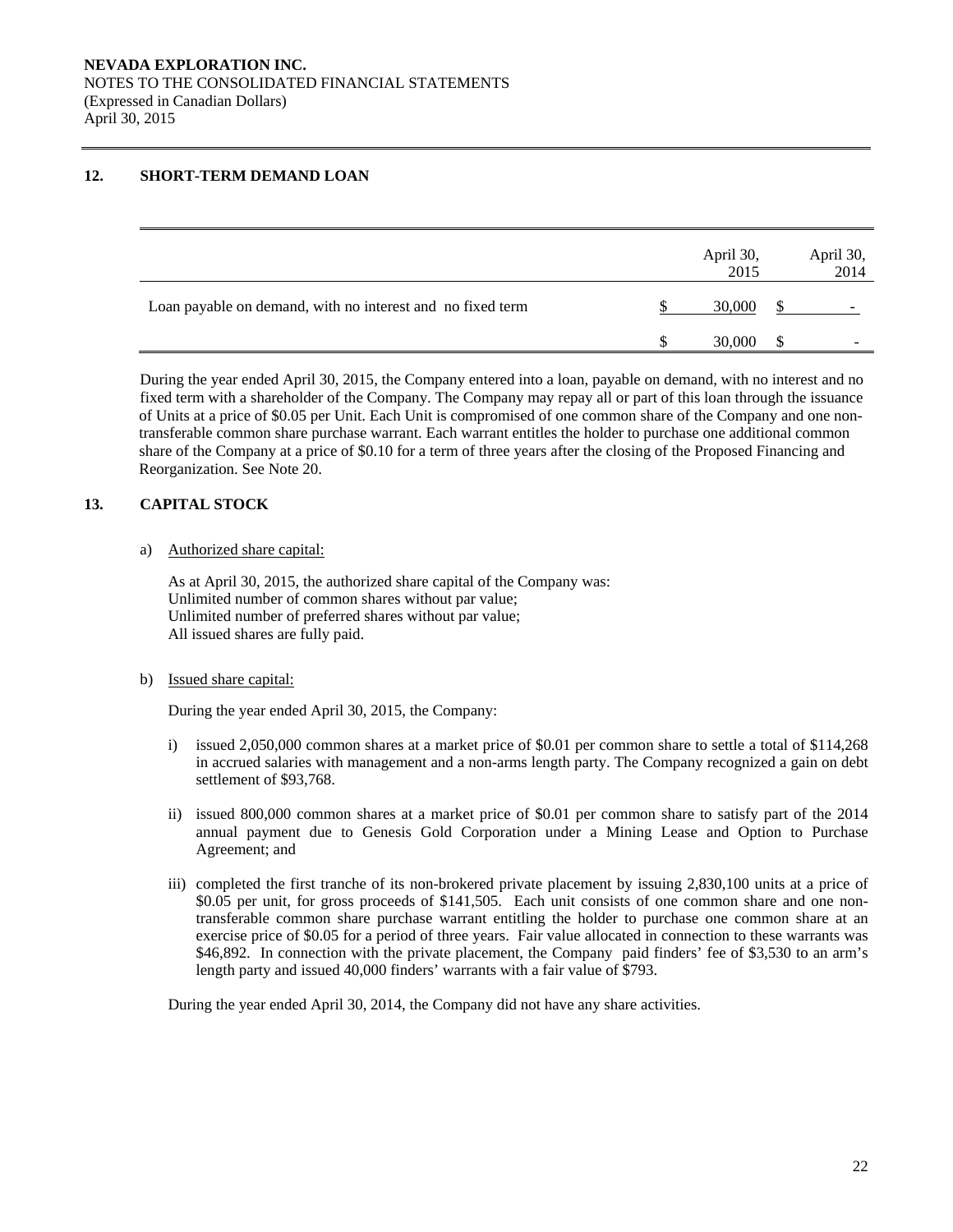# **13. CAPITAL STOCK** (cont'd…)

### c) Options

The Company has a stock option plan under which it is authorized to grant options to executive officers and directors, employees and consultants enabling them to acquire up to 10% of the issued and outstanding common stock of the Company. Under the plan, the exercise price of each option equals the market price, minimum price or a discounted price of the Company's stock as calculated on the date of grant. The options can be granted for a maximum term of five years, and generally vest over a 3 year period, or as determined by the Company's directors.

During the year ended April 30, 2015, the Company did not grant any stock options.

During the year ended April 30, 2014, the Company:

**i)** granted 3,050,000 stock options to directors and management resulting in share-based payments of \$235,483.

A continuity of share purchase options for the year ended April 30, 2015 is as follows:

| Expiry date                                            |     | Exercise<br>price |   | April 30,<br>2014 |   | Granted | Expired    | Cancelled  | April 30,<br>2015 | Exercisable |
|--------------------------------------------------------|-----|-------------------|---|-------------------|---|---------|------------|------------|-------------------|-------------|
|                                                        |     |                   |   |                   |   |         |            |            |                   |             |
| September 30, 2014                                     | \$. | 0.16              |   | 250,000           |   |         | (250,000)  |            |                   |             |
| September 30, 2014                                     |     | 0.10              |   | 900,000           |   |         | (900,000)  |            |                   |             |
| November 17, 2014                                      |     | 0.10              |   | 600,000           |   |         | (600,000)  |            |                   |             |
| December 31, 2015                                      |     | 0.10              |   | 2.950,000         |   |         |            | (450,000)  | 2,500,000         | 2,500,000   |
| August 9, 2016                                         |     | 0.10              |   | 400,000           |   |         |            | (200,000)  | 200,000           | 200,000     |
| September 25, 2017                                     |     | 0.11              |   | 100,000           |   |         |            |            | 100,000           | 100,000     |
| December 4, 2017                                       |     | 0.12              |   | 500,000           |   | ۰       |            |            | 500,000           | 500,000     |
| March 2, 2019                                          |     | 0.10              |   | 3.050.000         |   |         |            | (250,000)  | 2,800,000         | 2,800,000   |
| Total                                                  |     |                   |   | 8,750,000         |   |         | 1.750.000  | (900,000)  | 6.100.000         | 6,100,000   |
| Weighted average exercise price                        |     |                   | S | 0.10              | S |         | \$<br>0.11 | \$<br>0.11 | \$<br>0.10        | \$<br>0.10  |
| Weighted average remaining life of options outstanding |     |                   |   |                   |   |         |            |            | 2.33 years        |             |

Option pricing models require the use of estimates and assumptions including the expected volatility. Changes in underlying assumptions can materially affect the fair value estimates. The following weighted average assumptions were used for the Black-Scholes valuation of options granted during the year:

|                                                      | April 30,<br>2015 | April 30,<br>2014 |
|------------------------------------------------------|-------------------|-------------------|
| Share price                                          |                   | \$0.10            |
| Risk-free interest rate                              |                   | 1.60%             |
| Expected life of options                             |                   | 5 years           |
| Annualized volatility based on historical volatility |                   | 105.68%           |
| Dividend rate                                        |                   | $0.00\%$          |
| Forfeiture rate                                      |                   | 0.00%             |
| Fair value per option                                |                   | \$0.08            |
| Exercise price                                       |                   | \$0.10            |

#### c) Warrants

During the year ended April 30, 2015, the Company issued 2,870,100 (2014 - nil) warrants as part of its private placement.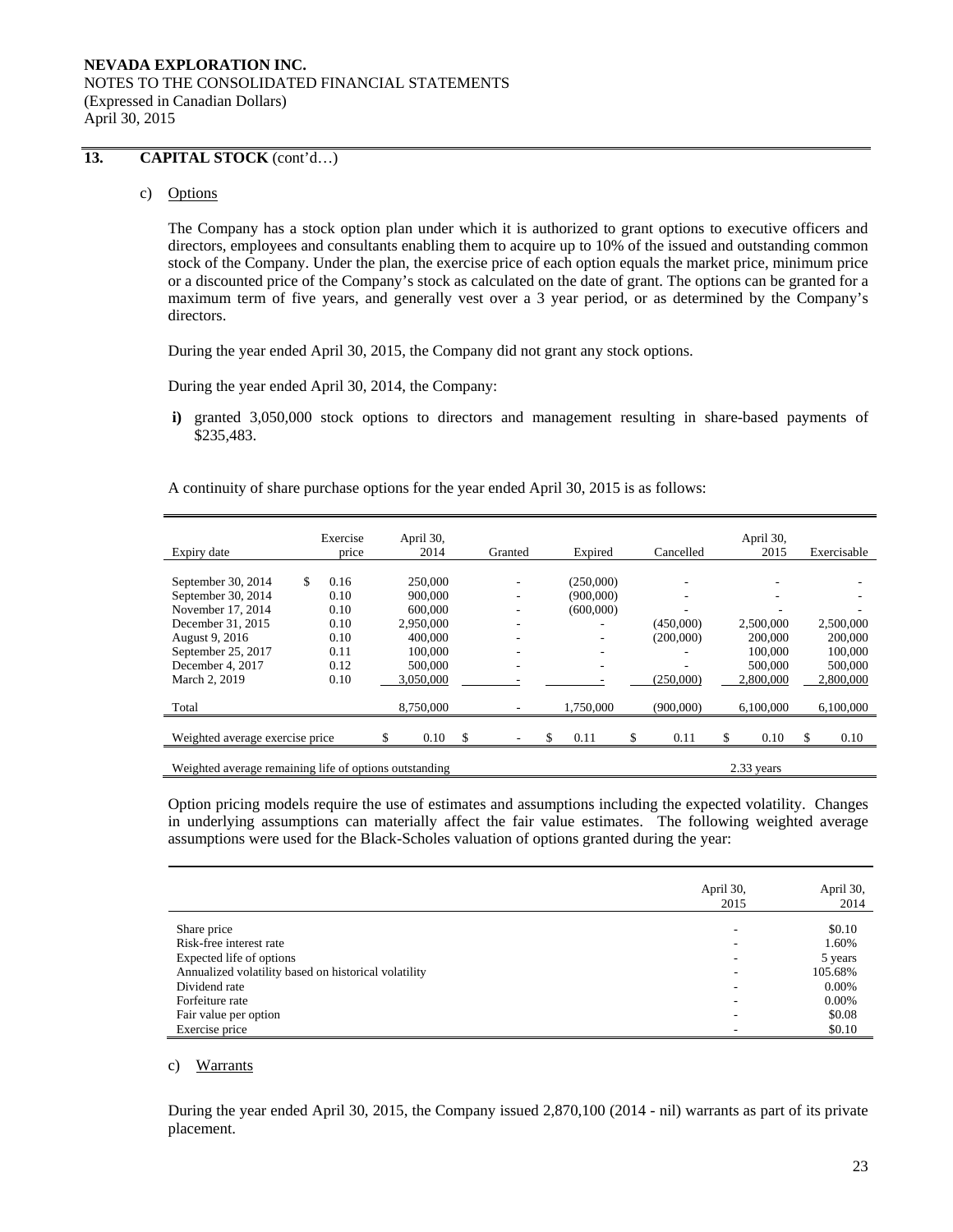# **13. CAPITAL STOCK** (cont'd…)

# c) Warrants (cont'd…)

A continuity of share purchase warrants for the year ended April 30, 2015 is as follows:

| Expiry date                                             | Exercise<br>price    | April 30,<br>2014                     | Granted             | Expired          | April 30,<br>2015        | Exercisable              |
|---------------------------------------------------------|----------------------|---------------------------------------|---------------------|------------------|--------------------------|--------------------------|
| December 24, 2014<br>August 19, 2017<br>August 19, 2017 | 0.15<br>0.05<br>0.05 | 5,000,000<br>$\overline{\phantom{a}}$ | 2,830,100<br>40,000 | (5,000,000)<br>- | ۰<br>2,830,100<br>40,000 | -<br>2,830,100<br>40,000 |
| Total                                                   |                      | 5,000,000                             | 2.870.100           | (5.000.000)      | 2,870,100                | 2,870,100                |
| Weighted average exercise price                         |                      | 0.15                                  | 0.05                | 0.15             | 0.05                     | 0.05                     |

|                                                      | April 30,<br>2015 | April 30,<br>2014 |  |  |
|------------------------------------------------------|-------------------|-------------------|--|--|
| Share price                                          | \$0.04            |                   |  |  |
| Risk-free interest rate                              | 1.09%             |                   |  |  |
| Expected life of warrants                            | 3 years           |                   |  |  |
| Annualized volatility based on historical volatility | 85.28%            |                   |  |  |
| Dividend rate                                        | $0.00\%$          |                   |  |  |
| Fair value per warrant                               | \$0.02            |                   |  |  |

# **14. SEGMENTED INFORMATION**

The Company operates in one industry segment, being the acquisition, exploration and development of resource properties. Geographic information is as follows:

|                                   | April 30,<br>2015 |               | April 30,<br>2014 |
|-----------------------------------|-------------------|---------------|-------------------|
|                                   |                   |               |                   |
| Non-current assets:               |                   |               |                   |
| <b>United States</b>              |                   |               |                   |
| Equipment                         | \$<br>138,643     | <sup>\$</sup> | 144,860           |
| Exploration and evaluation assets | 3,442,023         |               | 4,359,925         |
| Deposits and bonds                | 23,144            |               | 75,821            |
|                                   | \$<br>3,603,810   | \$            | 4,580,606         |
|                                   |                   |               |                   |
|                                   |                   |               |                   |
|                                   | April 30,         |               | April 30,         |
|                                   | 2015              |               | 2014              |
| Income:                           |                   |               |                   |
| <b>United States</b>              |                   |               |                   |
| Project management and consulting | \$                | $\mathbb{S}$  | 154,964           |
| Option payments                   |                   |               | 103,992           |
|                                   | \$                | S             | 258,956           |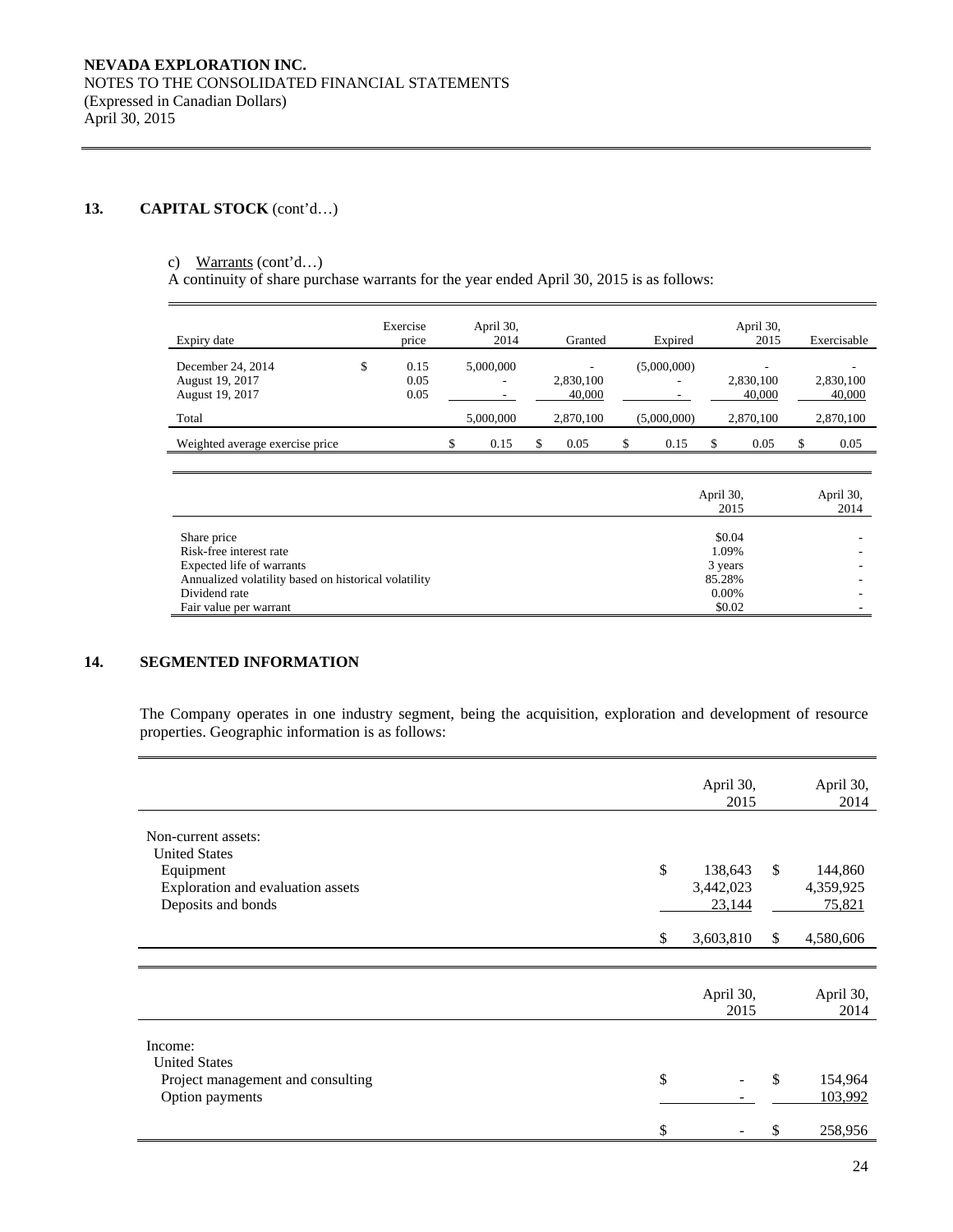# **15. KEY MANAGEMENT COMPENSATION**

Remuneration of key management of the Company is as follows:

|                                   | Year Ended<br>April 30,<br>2015 |      | Year Ended<br>April 30,<br>2014 |
|-----------------------------------|---------------------------------|------|---------------------------------|
| Salaries<br>Share-based payments* | \$<br>119,351                   | - \$ | 335,166<br>162,136              |
|                                   | \$<br>119,351                   | - \$ | 497,302                         |

 \* Share-based payment is the fair value of vesting options that are granted to key management personnel. During the year ended April 30, 2014, the Company granted 2,100,000 options to key management personnel.

The amount included in accounts payable and accrued liabilities which is due to key management personnel is as follows:

|                                 | April 30,<br>2015 | April 30,<br>2014 |
|---------------------------------|-------------------|-------------------|
| Due to key management personnel | 208,268           | 174,020           |

#### **16. FINANCIAL RISK MANAGEMENT**

### **Financial risk factors**

The Company's risk exposures and the impact on the Company's financial instruments are summarized below:

#### *Credit risk*

 Credit risk is the risk of loss associated with a counterparty's inability to fulfill its payment obligations. The Company's credit risk is primarily attributable to cash and deposits and bonds. Management believes that the credit risk concentration with respect to cash is remote as it maintains accounts with highly-rated financial institutions.

#### *Liquidity risk*

Liquidity risk is the risk that the Company will not be able to meet its financial obligations as they fall due. The Company manages liquidity risk through the management of its capital structure and financial leverage, as outlined in the discussion on capital management. It also manages liquidity risk by continuously monitoring actual and projected cash flows. The Board of Directors reviews and approves the Company's operating and capital budgets, as well as any material transactions out of the normal course of business.

As at April 30, 2015, the Company had a cash balance of \$29,674 (April 30, 2014 - \$22,603) to settle current liabilities of \$489,208 (April 30, 2014 - \$281,426). The Company will require financing from lenders, shareholders and other investors to generate sufficient capital to meet its short term business requirements.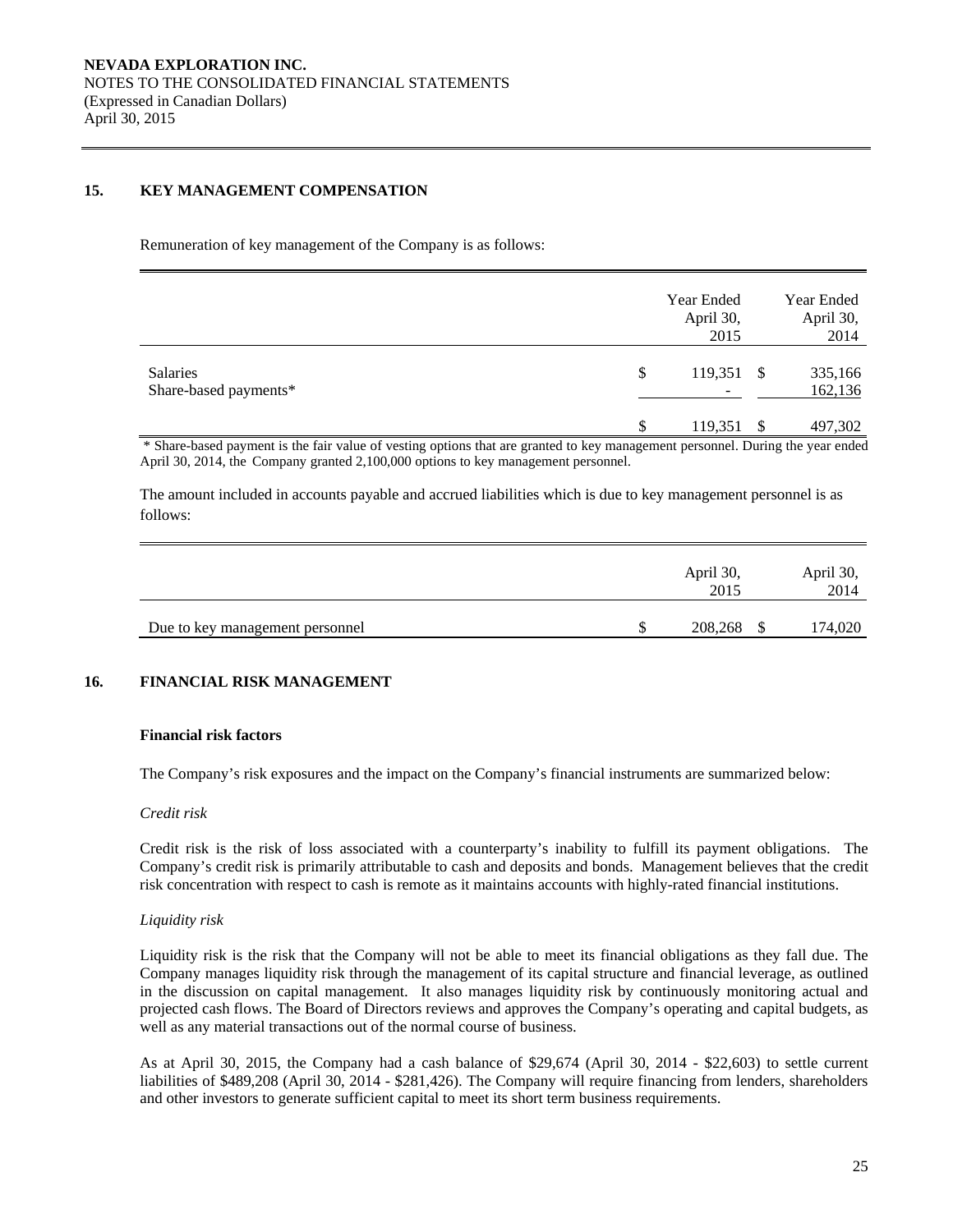# 16. FINANCIAL RISK MANAGEMENT (cont'd...)

#### *Market risk*

Market risk is the risk of loss that may arise from changes in market factors such as interest rates, foreign exchange rates and equity prices.

(a) Interest rate risk

 The Company is exposed to interest rate risk to the extent that the cash maintained at the financial institutions is subject to floating rate of interest. The interest rate risks on cash, deposits and bonds and on the Company's finance lease obligations are not considered significant.

(b) Foreign currency risk

The Company is exposed to financial risk arising from fluctuations in foreign exchange rates and the degree of volatility of these rates. A significant portion of the Company's expenses is denominated in US dollars. Consequently, certain assets, liabilities and operating expenses are exposed to currency fluctuations. The Company does not use derivative instruments to reduce its exposure to foreign currency risk.

Net assets denominated in foreign currency and the Canadian dollar equivalents at April 30, 2015 are as follows:

|                                                                                        | <b>CDN</b>                                           |    | USD                                          |
|----------------------------------------------------------------------------------------|------------------------------------------------------|----|----------------------------------------------|
| Current assets<br>Non-current assets<br>Current liabilities<br>Non-current liabilities | \$<br>37,504<br>3,603,810<br>(264, 219)<br>(28, 855) | S  | 31,087<br>2,987,243<br>(219,014)<br>(23,918) |
|                                                                                        | \$<br>3,348,240                                      | \$ | 2,775,398                                    |

Based on the above net exposures as at April 30, 2015, and assuming all other variables remain constant, a 1% change in the value of the US dollar against the Canadian dollar would result in an increase/decrease of \$33,482 in comprehensive profit or loss.

# **17. SUPPLEMENTAL DISCLOSURES WITH RESPECT TO CASH FLOW**

During the year ended April 30, 2015, significant non-cash transactions included:

- i) issued unit warrants in connection with private placement with a fair value of \$46,892;
- ii) reclassified fair value of \$128,376 from reserves to share capital for 5,000,000 warrants expired;
- iii) recognized a gain of \$93,768 through shares for debt settlement;
- iv) issued of finders' warrants in connection with private placement with a fair value of \$793; and
- v) reclassified fair value of \$269,234 from reserves to deficit for 1,750,000 stock options expired.
- vi) issued 800,000 common shares at a fair value of \$0.01/share for the acquisition of mineral interests
- vii) issued 2,050,000 common shares at a market price of \$0.01 per common share to settle a total of \$114,268 in accrued salaries with management and a non-arms length party; and

viii) reclassified fair value of \$70,914 from reserves to deficit for 900,000 options cancelled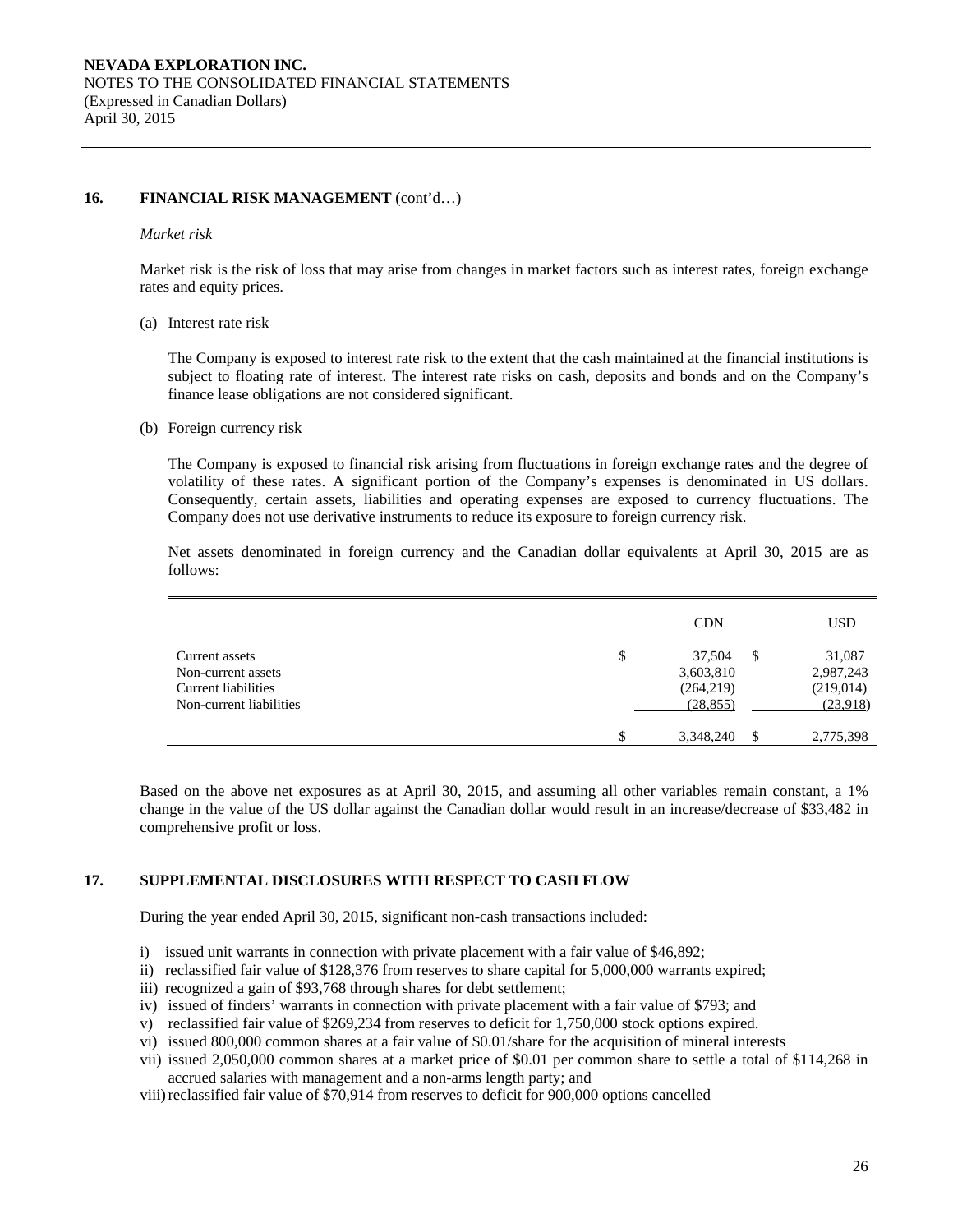# 17. SUPPLEMENTAL DISCLOSURES WITH RESPECT TO CASH FLOW  $(cont'd...)$

During the year ended April 30, 2014, the Company had the following significant non-cash transaction:

- i) incurred equipment costs of \$20,518 included in accounts payable and accrued liabilities;
- ii) incurred exploration and evaluation expenditures of \$19,492 included in accounts payable and accrued liabilities.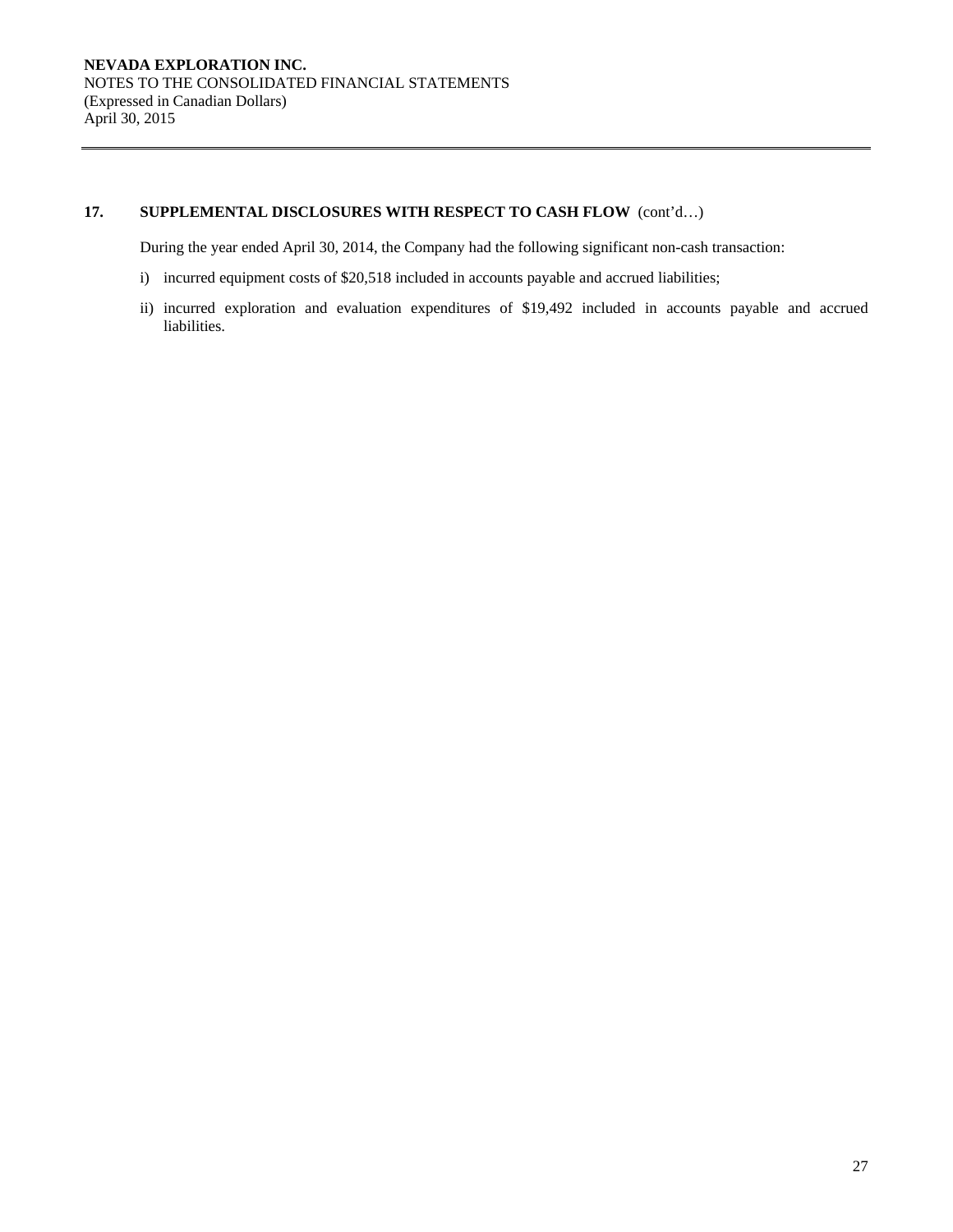# **NEVADA EXPLORATION INC.**  NOTES TO THE CONSOLIDATED FINANCIAL STATEMENTS (Expressed in Canadian Dollars) April 30, 2015

# **18. INCOME TAXES**

|                                                                                                                                                                                  |    | 2015                  |              | 2014                    |
|----------------------------------------------------------------------------------------------------------------------------------------------------------------------------------|----|-----------------------|--------------|-------------------------|
| Loss before income taxes                                                                                                                                                         | \$ | $(1,644,348)$ \$      |              | (3,532,587)             |
| Expected income tax recovery at average statutory rate of 26.00% for 2015<br>$(2014 - 26.00\%)$<br>Share-based payment and other non-deductible expenses<br>Share issuance costs | \$ | $(427,530)$ \$        |              | (918, 473)<br>66,000    |
| Change in statutory rates and other<br>Tax benefits not recognized                                                                                                               |    | (126, 470)<br>554,000 |              | (274, 527)<br>1,127,000 |
|                                                                                                                                                                                  | S  |                       | \$           |                         |
|                                                                                                                                                                                  |    |                       |              |                         |
|                                                                                                                                                                                  |    | 2015                  |              | 2014                    |
| Deferred tax assets:<br>Non-capital loss carry-forwards<br>Share issue costs and other                                                                                           | \$ | 4,555,000<br>15,000   | <sup>S</sup> | 3,992,000<br>24,000     |
| Deferred tax assets not recognized                                                                                                                                               |    | (4,570,000)           |              | (4,016,000)             |
| Net deferred tax assets                                                                                                                                                          | \$ |                       |              |                         |

 The Company has available for deduction against future taxable income non-capital losses of approximately \$4,156,000 and US net operating losses of approximately \$10,217,000 (expressed in Canadian dollars) expiring as follows:

|      | <b>CDN</b>      | US               |  |  |
|------|-----------------|------------------|--|--|
| 2025 | \$<br>33,000    | \$               |  |  |
| 2026 | 266,000         |                  |  |  |
| 2027 | 858,000         | 183,000          |  |  |
| 2028 | 569,000         | 680,000          |  |  |
| 2029 | 549,000         | 2,544,000        |  |  |
| 2030 | 81,000          | 826,000          |  |  |
| 2031 | 357,000         | 816,000          |  |  |
| 2032 | 591,000         | 241,000          |  |  |
| 2033 | 391,000         | 364,000          |  |  |
| 2034 | 331,000         | 3,008,000        |  |  |
| 2035 | 130,000         | 1,555,000        |  |  |
|      |                 |                  |  |  |
|      | \$<br>4,156,000 | \$<br>10,217,000 |  |  |

Deferred tax assets have not been recognized in respect of these items because it is not probable that future taxable income will be available against which the Company can utilize the benefits.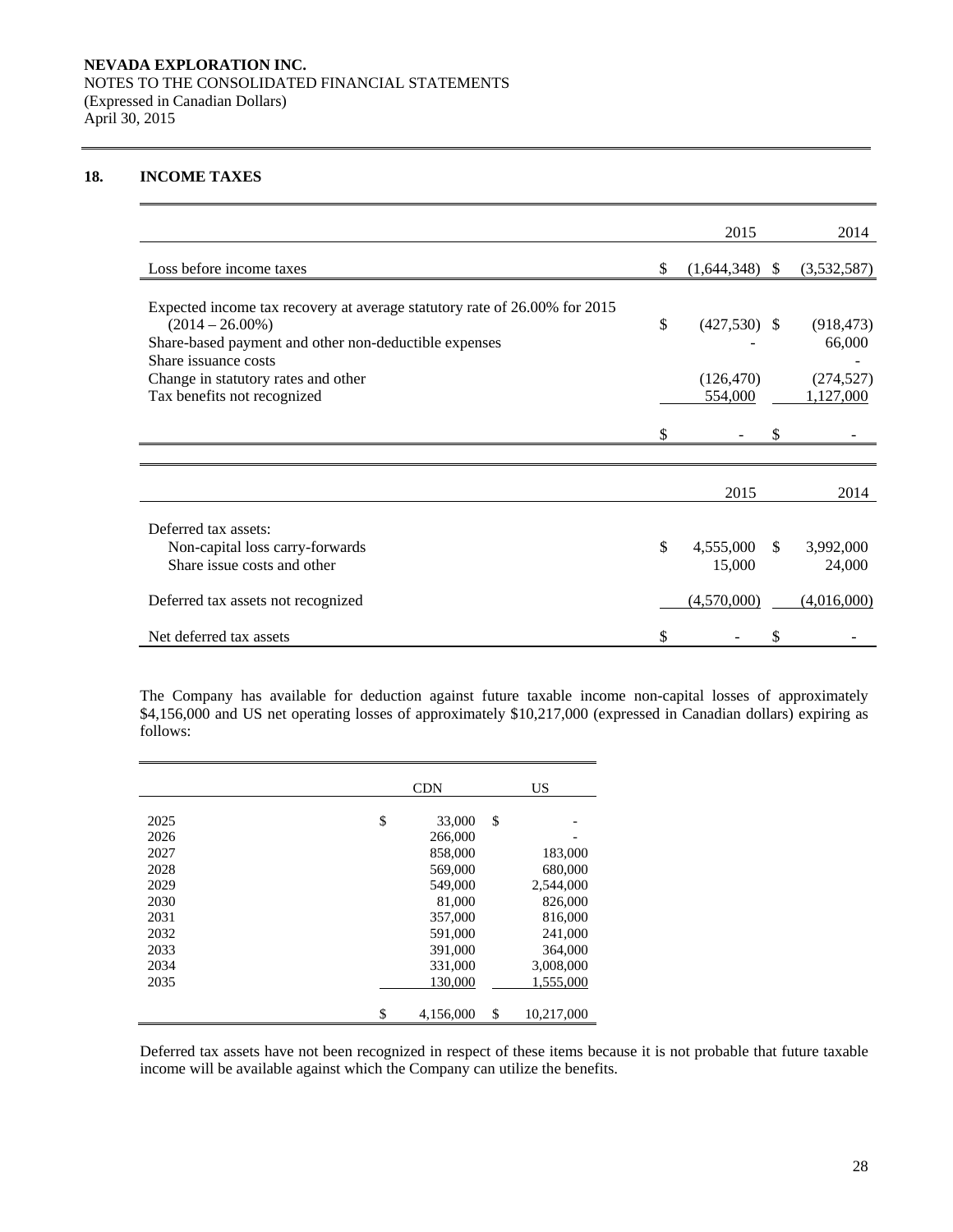### **19. COMMITMENTS**

The Company has the following commitments:

The Company has various commitments relating to its exploration and evaluation assets as disclosed in Note 8.

# **20. SUBSEQUENT EVENTS**

Subsequent to the year ended April 30, 2015, the Company announced its intention to complete a share consolidation, a proposed financing, a bridge loan and shares for debt settlement.

#### *Share consolidation*

The Company plans to complete a share consolidation on a basis of 1 post consolidation common share for every 10 pre-consolidation common shares.

#### *Proposed financing*

Concurrent with the share consolidation, the Company has entered into an agreement to complete a non-brokered private placement of up to \$750,000 in aggregate proceeds. The Company plans to issue up to 15,000,000 postconsolidation units at a price of \$0.05 per unit. Each unit will consist of one post-consolidation common share and one non-transferable post-consolidation common share purchase warrant, with each full warrant entitling the holder to purchase one post-consolidation common share for a period of three years at an exercise price of \$0.10.

#### *Bridge loan*

The Company has entered into loan agreements with arm's length parties to provide an aggregate of \$46,958 in the form of non-interest bearing unsecured demand loans to provide bridge financing to the Company as the Company seeks to complete the proposed financing and share consolidation. \$30,000 of this loan was received during the year ended April 30, 2015 (Note 12).Under the terms of the loan agreements, the loans can be repaid at the Company's discretion through the issuance of units with the same terms as the proposed financing.

Subject to the TSX Venture Exchange approval, the Company intends to issue up to 939,150 units, on the same terms as the units in the proposed financing, to settle the amounts due under the Bridge loan concurrent with the proposed financing.

#### *Shares for debt settlement*

The Company's management team has agreed to settle the outstanding amounts owing for accrued salaries with a combination of shares and cash. The Company's management team has agreed to settle \$250,000 in accrued salaries by accepting 2,500,000 post-consolidation common shares at a deemed price of \$0.05, for a total deemed value of \$125,000, plus \$50,000 in cash, and by agreeing to forgive \$75,000 in accrued salaries.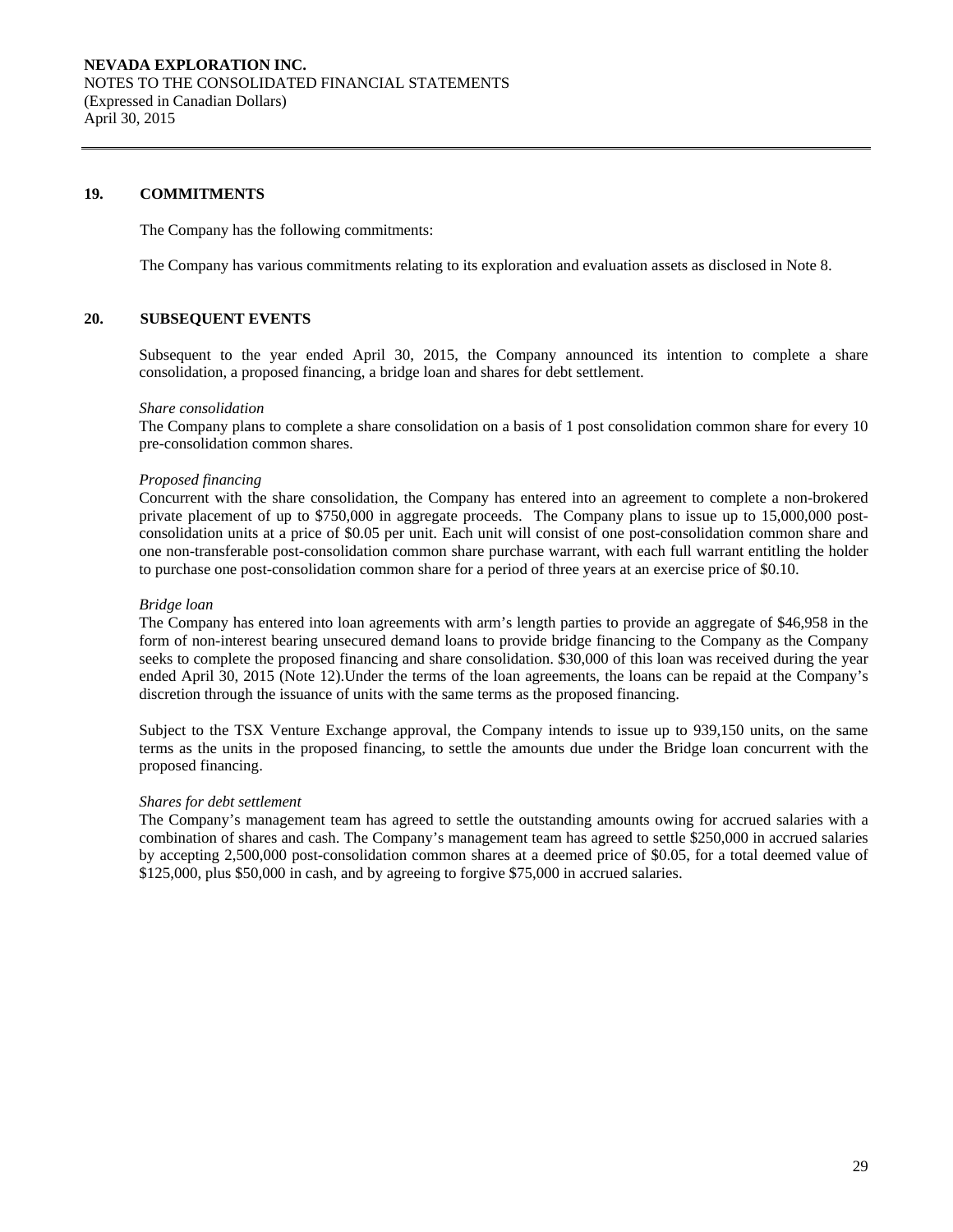The following Management Discussion and Analysis ("MD&A) prepared as of August 26, 2015 should be read in conjunction with the audited consolidated financial statements for the year ended April 30, 2015, and the related notes thereto. Those audited consolidated financial statements have been prepared in accordance with International Financial Reporting Standards ("IFRS"). All dollar amounts included therein and in the following MD&A are expressed in Canadian dollars except where noted.

The reader should also refer to the annual audited financial statements and the MD&A for the year ended April 30, 2014. Statements in this report that are not historical facts are forward-looking statements involving known and unknown risks and uncertainties, which could cause actual results to vary considerably from these statements. Readers are cautioned not to put undue reliance on forward-looking statements.

Additional information related to Nevada Exploration Inc. (the "Company" or "NGE") is available for view on SEDAR at www.sedar.com.

# **DESCRIPTION OF THE BUSINESS**

Nevada Exploration Inc. is a publicly traded junior mineral exploration company whose shares are traded on the TSX Venture Exchange ("TSX-V"). The Company is engaged in gold exploration in Nevada, USA. The Company was incorporated under the Canada Business Corporations Act on April 6, 2006. On July 14, 2010, the Company amalgamated with its subsidiary 2107189 Ontario Inc. The Company and its wholly owned subsidiary Pediment Gold LLC are referred to herein collectively as "the Company", "NGE", "our", or "we".

NGE is applying the latest in covered deposit exploration technology to identify, acquire, and advance new exploration properties in Nevada's highly prospective, yet underexplored covered basins. Specifically, the Company has developed proprietary hydrogeochemistry (groundwater chemistry) exploration technology to explore for gold in Nevada's covered basins where traditional exploration techniques are challenged. NGE's business model is to create shareholder value by leveraging its properties and technology through generative exploration, joint ventures, and other exploration partnerships.

# **LAND ACQUISITION AND MAINTENANCE**

On an ongoing basis, the Company evaluates the holding costs and results to date at each of its properties to ensure that the Company focuses its resources on land with the highest exploration potential.

As of December 23, 2014, NGE directly holds 712 unpatented mining claims and other mineral interests in the following properties through its wholly owned US subsidiary Pediment Gold LLC:

| <b>Project</b>            | <b>NGE Claims</b>        |               | OTHER*       | <b>Total</b>  |
|---------------------------|--------------------------|---------------|--------------|---------------|
|                           | <b>Claims</b>            | Area $(km^2)$ | Area $(km2)$ | Area $(km^2)$ |
| Grass Valley (GV)         | 452                      | 37.6          |              | 37.6          |
| South Grass Valley (SGVA) | 185                      | 15.4          |              | 15.4          |
| Kelly Creek (KC)          | $\overline{\phantom{a}}$ |               | 16.6         | 16.6          |
| Hot Pot (HP)              | 3                        | 0.2           | 8.8          | 9.0           |
| Awakening (AW)            | 72                       | 4.5           |              | 4.5           |
| TOTAL                     | 712                      | 57 7          | 25.4         | 831           |

\*Leased private lands and interest in claims on BLM land held by third parties.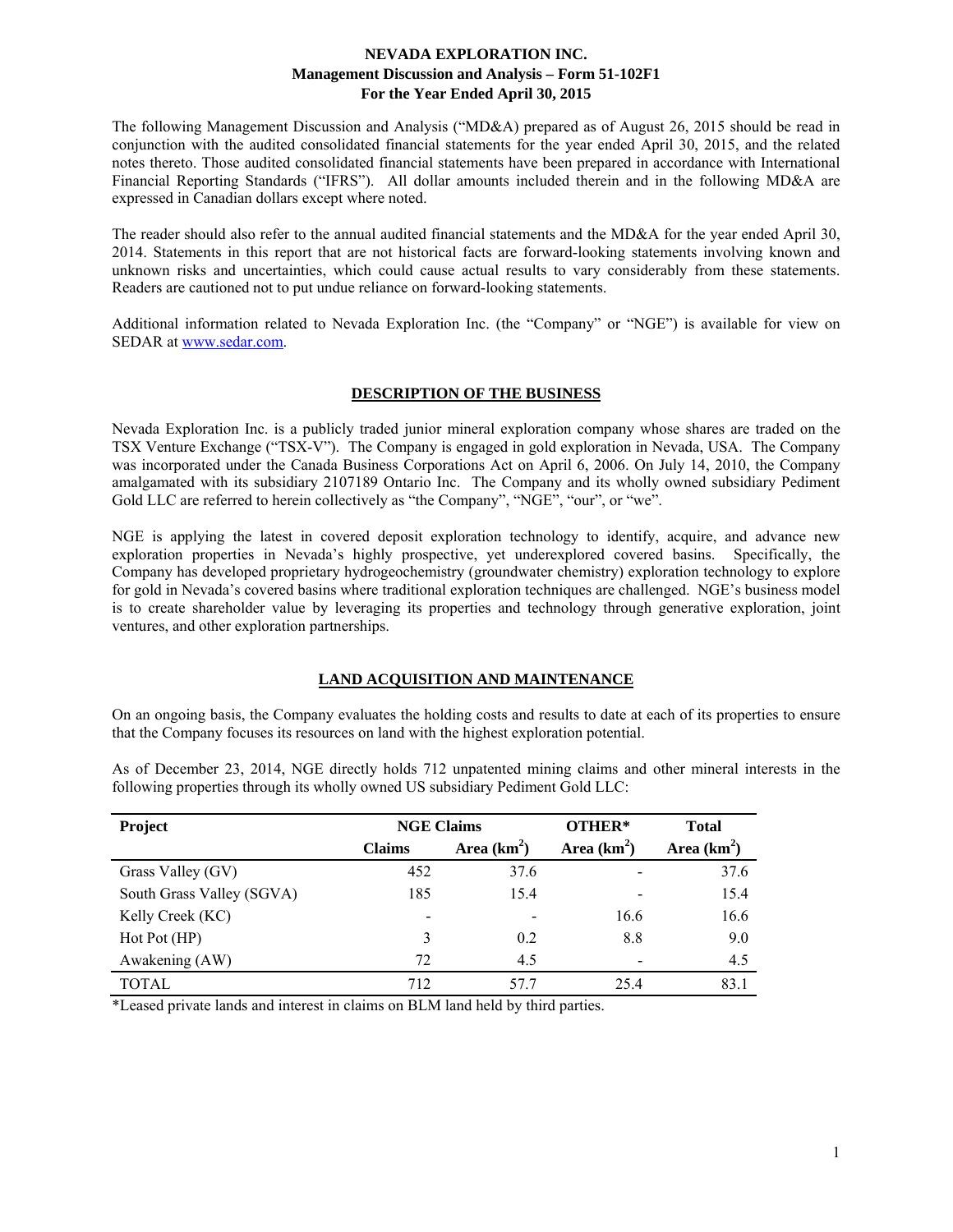# **EXPLORATION RISK MANAGEMENT STRATEGY**

NGE manages exploration risk by focusing exploration resources in specific, planned stages on each property. If the results from one stage are positive, then NGE allocates funds to the next stage. If at any stage, results are negative, NGE drops the property from further consideration. NGE's staged exploration strategy assures that properties showing positive results move aggressively through the exploration pipeline.

NGE's exploration stages include:

- − Hydrogeochemistry: NGE first uses its proprietary hydroprobe sampling technology to collect regularized hydrogeochemistry samples across areas already shown to be prospective based on samples collected from existing springs and wells. NGE uses the data to develop a computerized hydrogeochemistry model of each target.
- − Acquisition: NGE acquires the mineral rights covering prospective targets showing large areas of highly anomalous hydrogeochemistry. If a target of exploration interest is on BLM land that is open to location (available), NGE locates mineral claims. If a target lies on private land, NGE completes a title review to determine mineral title ownership, and then endeavours to negotiate an agreement with the owner.
- Surface Geochemistry: NGE completes detailed soil, vegetation, and/or soil gas sampling across areas demonstrating prospective hydrogeochemistry to detect the possible vertical migration of gold and traceelements from the underlying bedrock into the soils above. The use of surface geochemistry allows NGE to confirm the presences of anomalous levels of gold and other trace elements in a secondary medium in addition to in the groundwater.
- − Gravity Geophysics: NGE uses detailed gravity geophysics to provide valuable information about the depth to bedrock across a property. Gravity data can suggest areas of strong changes in the relief or composition of the underlying bedrock, which can be indicative of underlying fault zones and alteration that often control the location of gold mineralization.
- − Air Magnetics: NGE uses detailed air magnetic geophysics to provide information on the locations and types of rocks, fault zones, and hydrothermal alteration that generally accompany large gold deposits.
- − Seismic Geophysics: NGE uses seismic geophysics, where appropriate, to identify deep-seated, steeply-dipping fault zones that can be projected into the near surface environment. Major, high-angle structures are important since they provide a potential conduit or 'plumbing' system for potential gold-bearing, hydrothermal fluids to access near-surface areas and deposit gold.

Drilling: where properties successfully pass through the above exploration stages, NGE uses drilling to test for: (1) shallow bedrock (< 1,000ft beneath the surface); (2) structures or faults in bedrock that may source potential mineralization; (3) bedrock that has been altered by hydrothermal fluids; (4) anomalous concentrations of gold and associated trace-elements in bedrock; and (5) sufficiently sized target to reasonably contain an economic resource. NGE evaluates drilling results based on these criteria to determine whether or not to continue to maintain each property and commit further exploration expenditures towards them.

# **MINERAL EXPLORATION PROPERTIES**

#### *Grass Valley (GV)*

The Grass Valley Project is located 90 km (55 miles) southwest of Carlin in Lander County, Nevada, along the western side of Grass Valley, approximately 16 kilometres (10 mi) south of Barrick Gold Corp.'s Cortez Pipeline property, one of the world's largest and lowest cost gold mines. The Company has a 100% interest in 452 claims  $(37.6 \text{ km}^2)$  at Grass Valley.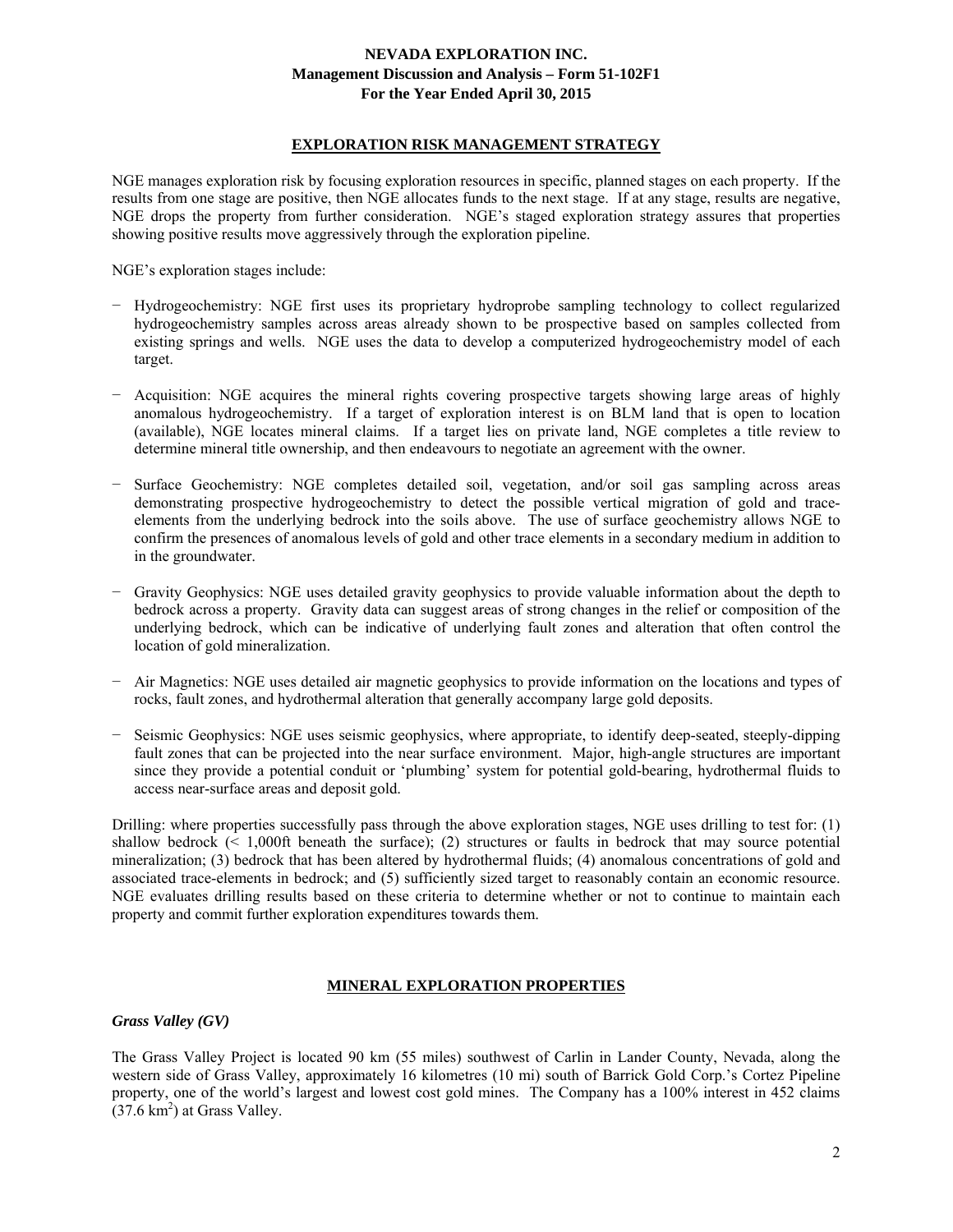# *Grass Valley (GV) (cont'd...)*

The Grass Valley project was identified and acquired in 2012 as a result of a hydrogeochemistry sampling program completed as part of a generative Exploration Agreement with McEwen Mining Inc. For the first two years of the project McEwen Mining Inc. controlled the project and advanced it by: collecting rock, soil, and vegetation geochemistry samples; mapping the exposed range front geology in the context of the regionally important structural controls; completing a detailed gravity geophysics survey; acquiring and reprocessing historic seismic geophysical data; and drilling one stratigraphic test drill hole.

The combined exploration dataset has confirmed that this Project represents a compelling new gold exploration target with significant upside in a region of Nevada known for large, world class gold deposits.

In the summer of 2014, McEwen Mining Inc. elected to withdraw from the Exploration Agreement, and NGE now holds a 100% interest in the Project.

### *South Grass Valley (SGV)*

NGE established the South Grass Valley Project in 2013 by staking 185 unpatented mining claims (approx. 15.4 km<sup>2</sup>). The Project is located in Lander County, north-central Nevada, approximately 50 kilometres (32 miles) south southwest of Barrick Gold Corp.'s Cortez Pipeline property.

# *Kelly Creek (KC)*

The Kelly Creek Project is located in Humboldt County, Nevada, approximately 40km north-northwest of Battle Mountain, Nevada. On January 1, 2009, the Company entered into a Mining Lease and Option to Purchase Agreement with Genesis Gold Corporation ("Genesis") to acquire a 100% interest of Genesis's Hot Pot Claims, which consist of 254 unpatented mineral claims  $(20.2 \text{km}^2)$ . Under the Agreement, the Company is the Operator and has the option to purchase 100% of the Genesis claims for USD\$1,500,000, subject to a 1.5% Net Smelter Return Royalty ("Royalty"). The Company also has the option to purchase one half of the royalty (0.75%) for USD\$750,000.

The Company shall pay to Genesis advance royalty payments as follows:

| 1 <sup>st</sup> anniversary                       | S | 5.000  | (paid)               |
|---------------------------------------------------|---|--------|----------------------|
| 2 <sup>nd</sup> anniversary                       |   | 10,000 | (paid)               |
| 3 <sup>rd</sup> anniversary                       |   | 10,000 | (paid)               |
| 4 <sup>th</sup> anniversary                       |   | 10,000 | (paid)               |
| 5 <sup>th</sup> and each subsequent anniversaries |   | 50,000 | (paid) <sup>i)</sup> |

i) During the year ended April 30, 2015, the Company agreed to issue 800,000 Common shares (issued), plus \$10,000 USD to be paid on or before September 1, 2015 to satisfy the 2014 annual payment under the Mining Lease and Option to Purchase Agreement with Genesis. (Note 12)

The Kelly Creek project area is located in the prolific Kelly Creek Basin, between multi-million ounce gold deposits on the north (Twin Creeks, Getchell, Turquoise Ridge and Pinson) and south (Lone Tree, Marigold, Converse, Trenton Canyon and Copper Canyon). With the addition of Genesis's Hot Pot claims, NGE is now one of the largest property holders in the Kelly Creek Basin, along with Newmont Mining Corporation, which controls the majority of the alternating sections. However, despite its close proximity to world class gold deposits, the Kelly Creek project area has seen very limited historic exploration activity because the Basin's bedrock is largely covered by syn- to post-mineral volcanic units and post-mineral alluvium.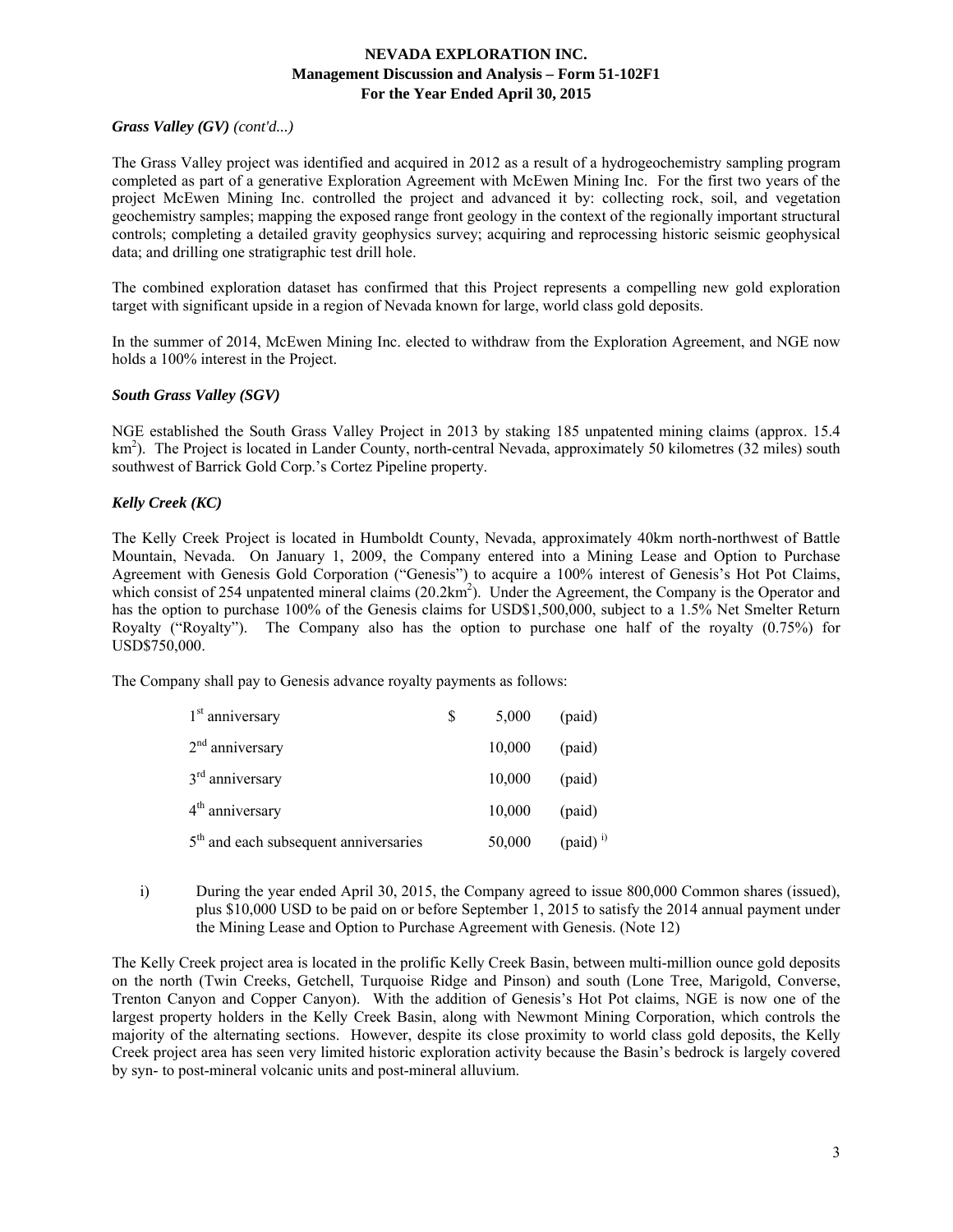# *Kelly Creek (KC) (cont'd...)*

During 2007 and 2008, NGE completed a large scale reconnaissance hydrogeochemistry sampling program across the Kelly Creek Basin and successfully delineated a significant area of anomalous hydrogeochemistry similar to that surrounding the adjacent gold mines. A detailed gravity geophysical survey was completed in 2010 with positive results confirming the presence of shallow bedrock over the large area.

Kelly Creek sits adjacent to NGE's Hot Pot Project and has benefited from the updated and improved understanding of the district geologic controls provided by the Enexco drilling at Hot Pot. Combined with the hydrogeochemistry and gravity geophysics that NGE has collected, and the favorable regional, district and property scale lithology, structure and alteration, NGE believes that it has narrowed the area of exploration focus at Kelly Creek and confirmed the strong potential for covered gold mineralization. NGE is now looking for an exploration partner to work with at Kelly Creek, and expects the next phases of work at Kelly Creek to include detailed air magnetic geophysics, additional groundwater sampling, and seismic geophysics.

# *Hot Pot (HP)*

In 2004, NGE's regional reconnaissance hydrogeochemistry program identified a prospective exploration target near Hot Pot in Humboldt County, Nevada, approximately 30km northwest of Battle Mountain, Nevada. Regional gravity data suggested that the Hot Pot area is underlain by a bedrock high covered by a thin layer of sand & gravel.

On September 16, 2005, the Company entered into a 10 year Mining Lease Agreement on 8.8km<sup>2</sup> at Hot Pot Project, subject to a 3% NSR to the land owner. The Company also controls 3 claims at Hot Pot (20 hectares). The lands within the Mining Lease Agreement and the 6 claims are subject to a 1.25% NSR to Royal Gold, Inc.

In 2005, nine RC drill holes were completed at Hot Pot to depths ranging from 92m (300ft) to 190m (620ft) for a total of 1,195m (3,900ft). The widely-spaced, shallow holes confirmed bedrock to range in depth from 33m (110ft) to 112m (370ft). The bedrock was hydrothermally altered and contained anomalous gold and trace elements similar to that associated with the Lone Tree gold mine. The drilling also confirmed and enlarged the area of anomalous hydrogeochemistry.

In 2007, NGE used its hydroprobe equipment to complete a detailed hydrogeochemistry survey at Hot Pot on a 400m (1/4 mi) grid. The resulting dataset showed highly anomalous gold and trace elements chemistry and further expanded the area of exploration interest. Additionally, in 2007, NGE completed two seismic geophysical lines, which identified several deep, north-trending, steeply-dipping fault zones. In 2008, NGE completed a detailed gravity geophysical survey, which successfully mapped the relative depth to the underlying bedrock by measuring the density contrast between 200m sampling points. The gravity survey delineated sharp changes in the slope of the bedrock that coincided with the fault zones identified by seismic geophysics.

In 2008, NGE completed 10 vertical, RC drill holes to test small segments of the steeply-dipping fault zones identified by the 2007 seismic and gravity geophysics. Three vertical holes were spaced 100m (330ft) apart on each of three lines. The holes ranged in depth from 50m (165ft) to 175m (575ft) for a total of 1,085m (3,565ft). The shallow drill holes encountered hydrothermally altered bedrock containing anomalous gold and trace elements. Deeper, angle drill holes designed to cross cut the areas where the steeply-dipping fault zones had been projected were planned, but the drilling contractor was unable to complete the program.

Also in 2008, an energy company, with business interests separate from NGE, started a deep test drill hole on the Hot Pot property. In exchange for NGE's seismic data, NGE was granted access to drill cuttings from the 1,372m (4,500ft) drill hole. Significantly, the deep drill hole encountered hydrothermally-altered, Paleozic Rocks underlying the Hot Pot Project. Hydrothermal alteration includes carbon re-mobilization, local bleaching, clay, decalcification and secondary pyrite.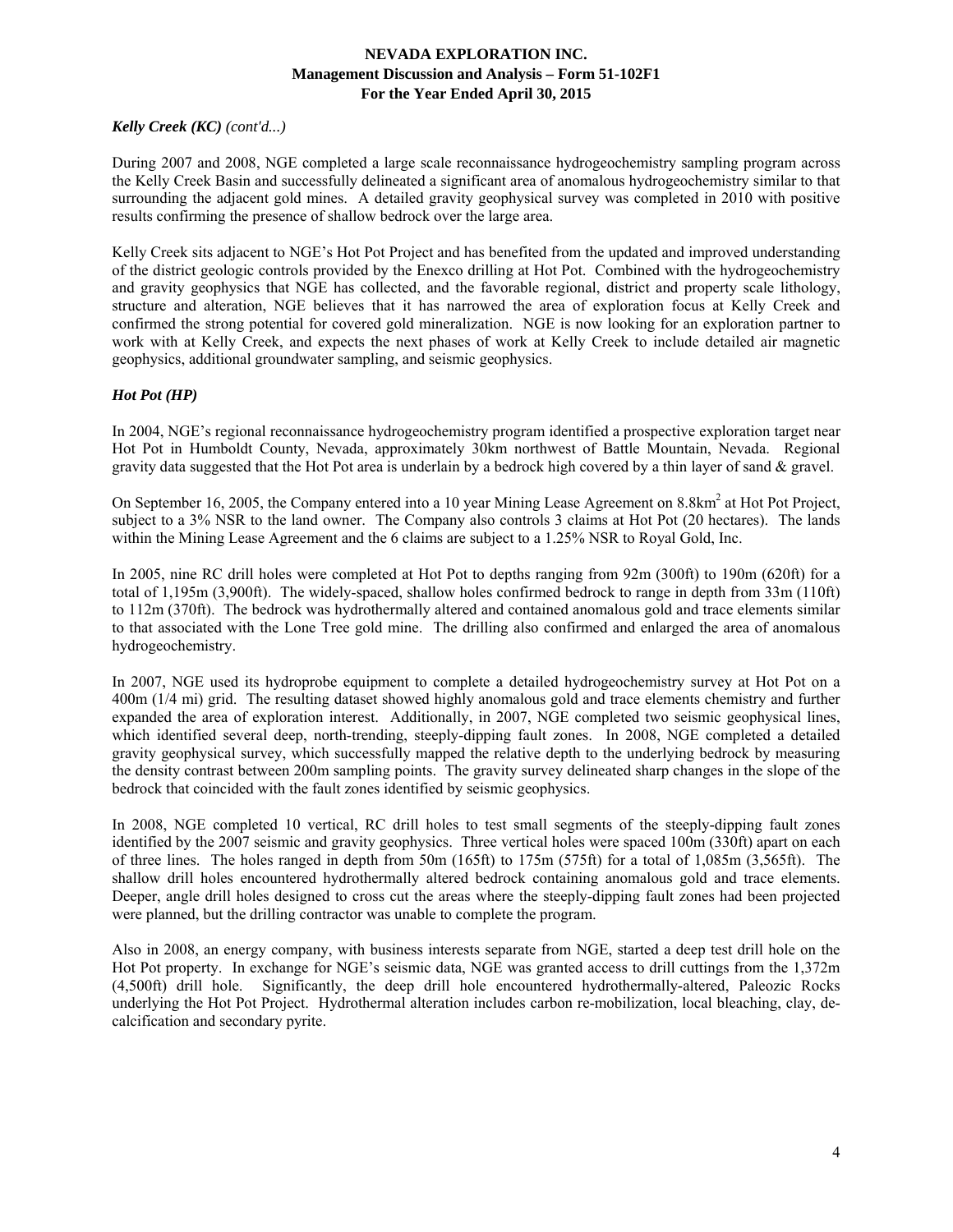# *Hot Pot (HP) (cont'd...)*

Although potentially economic quantities of gold mineralization have not yet been encountered at Hot Pot, drilling to date has been wide-spaced and could have easily missed the type of high-angle fault zones that control significant known gold mineralization elsewhere in the region. The widely-distributed, highly anomalous gold in groundwater together with the large area of hydrothermally-altered and geochemically anomalous bedrock strongly suggests that higher values for gold in bedrock than have been discovered to date may still be located nearby. The next step is more closely-spaced, shallow, vertical drill holes and/or deeper, angle holes targeted to intersect steeply-dipping, potentially ore-bearing fault zones and favourable bedrock units.

On September 16, 2009, the Company entered into an Exploration Agreement with International Enexco Ltd. ("Enexco") whereby Enexco can earn a 51% interest in the Hot Pot Property by drilling 6,000 meters (19,600ft) over three years, with the option to earn an additional 19%, for 70% total, by drilling another 3,000 meters (9,800ft) during the fourth year. On July 2, 2009, NGE announced that Enexco had begun drilling at Hot Pot.

In 2009 and early 2010, Enexco completed an 11 hole, 3,462 metre (11,360 ft) core drilling program at Hot Pot to collect stratigraphic information and test for mineralized structures beneath the alluvial cover. Enexco's drilling successfully encountered weak, but widespread anomalous gold values in all 11 holes. Importantly, the results showed that the anomalous gold values at Hot Pot are associated with increased copper values, an association that is related to ore-grade gold mineralization within the Marigold mine complex 9 km (6 miles) to the south-southwest. In addition, the results included anomalous silver concentrations, including one 4.57 metre (15 ft) interval averaging 15.5 gpt silver, as well as several other trace element distribution patterns indicative of a large hydrothermal system. Enexco engaged Doug McGibbon, an economic geologist with over 25 years of exploration experience in the Battle Mountain area and responsible for major discoveries at the Marigold and Pinson mines, to review the drilling results and the exploration data, and to put the Hot Pot property into regional context (taken from January 25, 2010, Enexco news release):

"Mr. McGibbon's study has confirmed that the hydrothermally altered and mineralized lithologies at Hot Pot are similar if not stratigraphically equivalent to those hosting orebodies at the Marigold mine. Although gold values only ranged up to 66 parts per billion, the mineralized zones encountered were up to 149 metres in length beneath overburden cover that was between 40 to 152 metres in all but two of the holes, with the spacing between holes still leaving sufficient room to host a significant gold deposit. Drilling also identified zones of oxidation to depths of 300 metres, significant intervals of brecciated material indicative of several major fault zones and an apparent horst block with similarities to the geologic setting at the Lone Tree mine. Structural analysis is currently under way, and additional geochemical and geophysical work are being considered to focus further drilling."

On August 16, 2011, NGE reported that Enexco withdrew from the Exploration Agreement at Hot Pot, and that as a result, Enexco retained no interest in the project. NGE has updated the exploration model for the project based on Enexco's drilling, and NGE believes that the combined dataset confirms that the project represents a compelling exploration target in an important part of Nevada.

# *Awakening (AW)*

The Awakening Project is located in Humboldt County, Nevada, approximately 50km north-northwest of Winnemucca, Nevada, and directly north of the Sleeper Gold Mine. The Company has a 100% interest in 72 claims (4.5 km<sup>2</sup>) at Awakening. The Awakening gold property is largely covered by syn- to post-mineral volcanic units and post-mineral alluvium and as a result, has seen little historic exploration activity. Projections of favourable lithology, structure, and alteration at regional, district and property scales suggest that potentially important goldsilver mineralization may be located within economic depths beneath the cover at Awakening.

In 2007 and 2008, NGE completed a detailed hydrogeochemistry program at Awakening. The groundwater samples contained high levels of gold and other trace elements in concentrations similar to those found at the adjacent Sleeper mine. During April and June, 2008, the Company's field crews completed soil sampling programs across the property and successfully confirmed the presence of anomalous gold and gold-related trace elements.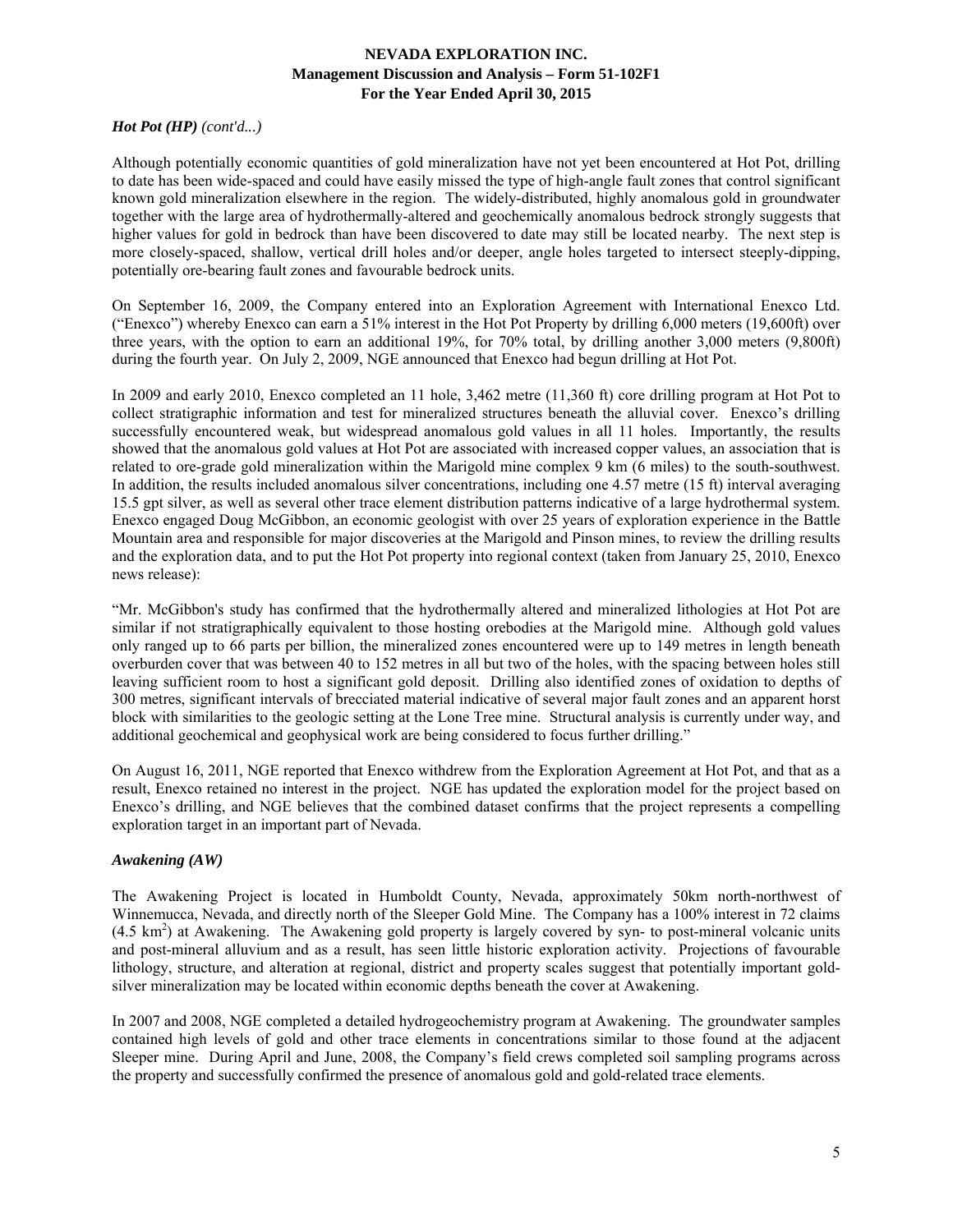### *Awakening (AW)(cont'd...)*

Also in 2008, NGE acquired approximately 85km<sup>2</sup> (33mi<sup>2</sup>) of high quality gravity geophysics data and approximately 173 km<sup>2</sup> ( $67 \text{ m}^2$ ) of air magnetic data. The gravity geophysical survey was collected to delineate depth to metasedimentary and granitic bedrock, potential thickness of preserved rhyolitic volcanic rocks, and the location and orientation of prominent lithologic offsets that might be indicative of major fault zones. The detailed air magnetic survey was completed to be used in conjunction with the gravity data to define magnetically anomalous volcanic lithologies and zones of hydrothermal and/or structural magnetite destruction that might be indicative of major fault zones and possible hydrothermal alteration.

The results of the geochemistry and geophysical programs combined to improve NGE's exploration model and demonstrated that Awakening is a compelling target. In 2008, NGE commenced a Phase I RC drilling program at the Awakening property but drilling was suspended due to drilling difficulties.

During 2009, NGE completed detailed geologic mapping at a scale of 1:10,000 in the northern-most Slumbering Hills along the eastern edge of Awakening. In March, 2010, the Company completed a 258 page technical report summarizing all work completed on the property and began discussions with potential JV partners.

On June 4, 2010, Northgate Minerals Corp. ("Northgate") (TSX: NGX, NYSE Amex: NXG) and NGE announced the completion and execution of an Exploration and Option to Enter Joint Venture Agreement ("Agreement") on NGE's Awakening Gold Project ("Property"), in Humboldt County, Nevada. The Agreement granted Northgate the option to earn an initial 51% interest in the Property by spending USD\$4,100,000 in exploration and making additional cash payments totaling USD\$436,000 over five years. If Northgate completed the initial 51% earn-in, it had the option to earn an additional 14%, for a total of 65%, by completing a feasibility report on the Property.

During 2011, Northgate completed a seven hole core drilling program totalling 2,194 metres (7,198 feet). In January, 2011, Northgate was acquired by AuRico Gold Inc. ("AuRico"). AuRico indicated to NGE that Northgate's drilling results at Awakening were not encouraging enough to warrant AuRico's continuation of the Agreement, and during the year ended April 30, 2012, AuRico elected to terminate the Agreement. AuRico retains no interest in the project.

On July 1, 2008, the Company entered into a Mining Lease agreement with DIR Exploration Inc. on 15 claims  $(1.2km<sup>2</sup>)$  contained within NGE's larger claim block known as the Shine Claims. In early 2011, NGE completed a 10 hole, 1,573 metre (5,160 feet), Phase I drilling program on the Shine Claims. Based on the results of the drilling at the Shine Claims in the context of the other data collected elsewhere at the Awakening Project, the Company decided to focus its exploration on areas within the claims controlled directly by NGE; and accordingly, NGE terminated the Mining Lease on the Shine Claims during the year ended April 30, 2013.

NGE's management believes that the results of NGE's integrated exploration program at Awakening have delineated a focused pediment target along a structural zone extending north from Paramount Gold & Silver Corp.'s Sleeper Gold Project.

# *Fletcher Junction (FJ)*

The Fletcher Junction Project is located in Mineral County, Nevada, approximately 30km southwest of Hawthorne, Nevada. The Fletcher Junction Project was identified as part of NGE's ongoing hydrogeochemistry reconnaissance program.

NGE and an exploration partner advanced the Project by completing additional surface geochemistry, VTEM geophysics, and both reverse circulation and core drilling. The results confirmed the presence of a large, potentially, gold-bearing hydrothermal system, and have demonstrated the effectiveness of using groundwater chemistry to identify important, previously unknown gold exploration targets.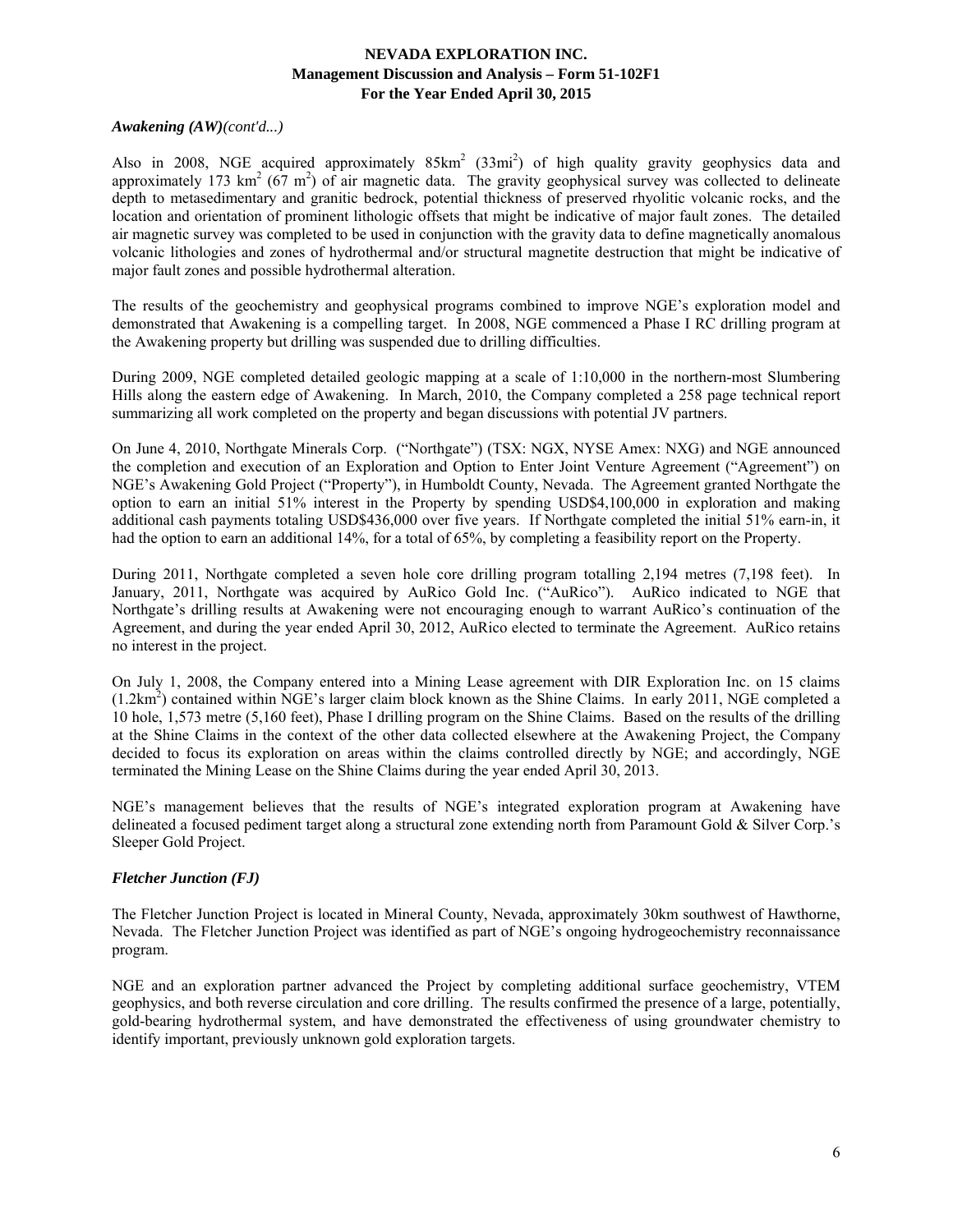# *Fletcher Junction (FJ) (cont'd...)*

Unfortunately, while the Fletcher Junction Project contains large volumes of hydrothermally-altered volcanic rock reporting highly-anomalous gold-associated trace elements consistent in size, shape, and geology with the adjacent Aurora Mining District, the exploration dataset suggested that the primary zone of potential mineralization lies beneath a relatively deep layer of basalt, alluvium, and other material measuring approximately 600 metres (2,000 feet). At this depth, the economics of a deposit of this size become less attractive, and for this reason, in September 2014, NGE chose to stop advancing the Project in order to focus its resources on the projects demonstrating the highest potentials.

For a summary of NGE's property expenditures to date, please refer to Note 8 in the associated condensed consolidated interim financial statements.

# **RESULTS OF OPERATIONS**

### **For the three month period ended April 30, 2015**

During the three month period ended April 30, 2015, NGE's net losses were \$82,700 compared to \$400,762 for the three month period ended April 30, 2014. The significant decrease in net losses for the quarter ended April 30, 2015 was primarily as a result of a lower share based payments of  $\text{\$nil}$  (2014 -  $\text{\$235,483}$ ) and lower salaries of  $\text{\$25,799}$ (2014 - \$96,886). The decrease is primarily as a result of decreased management fees taken during the period due to cost-saving initiatives of the Company. Included in salaries is compensation of key management personnel which is described below under the subheading "Key Management Compensation".

General exploration costs during the three month period ended April 30, 2015, were \$5,430 compared to \$218 for the three month period ended April 30, 2014. Because the expenditures are not related to any specific property, they have been expensed.

# **For the year ended April 30, 2015**

During the year ended April 30, 2015, NGE's net losses were \$1,644,348 compared to \$3,532,587 for the year ended April 30, 2014. The significant decrease in net losses for the year ended April 30, 2015 was primarily as a result of a lower write-off of exploration and evaluation assets of \$1,349,346 (2014 - \$2,632,919).

General exploration costs during the year ended April 30, 2015, were \$7,078 compared to \$146,015 for the year ended April 30, 2014. The decrease is a result of decreased reconnaissance groundwater sampling during the period. Because the expenditures are not related to any specific property, they have been expensed.

Salaries and related expenses during the period ended April 30, 2015, were \$122,724 compared to \$402,405 for the period ended April 30, 2014. The decrease is primarily as a result of decreased management fees taken during the period due to cost-saving initiatives of the Company. Included in salaries is compensation of key management personnel which is described below under the subheading "Key Management Compensation".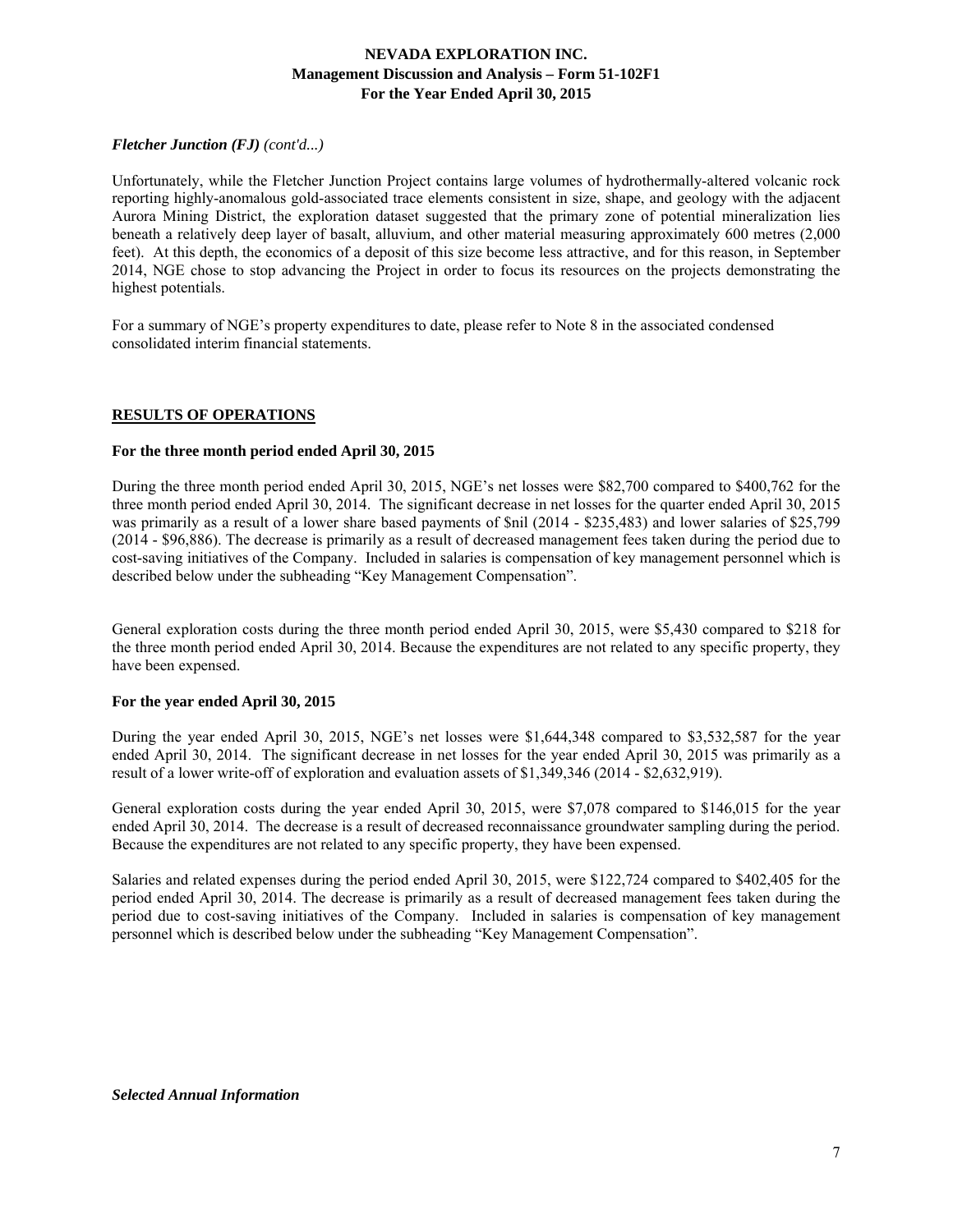The following table provides a brief summary of the Company's financial operations. For more detailed information, refer to the financial statements.

|                                              |   | Year Ended<br>April 30,<br>2015 |   | Year Ended<br>April 30,<br>2014 | Year Ended<br>April 30,<br>2013 |
|----------------------------------------------|---|---------------------------------|---|---------------------------------|---------------------------------|
| Total revenues                               | D | $\overline{\phantom{a}}$        | S | 259,065                         | 240,710                         |
| Net loss<br>Basic and diluted loss per share |   | (1,644,348)<br>(0.01)           |   | (3,532,587)<br>(0.02)           | (821, 148)<br>(0.01)            |
| Total assets                                 |   | 3,656,933                       |   | 4,637,976                       | 7,321,666                       |
| Total long-term liabilities                  |   | 28,855                          |   | 35,870                          |                                 |

### *Summary of Quarterly Results*

|                                                                                                                                                         |     | Three Month<br>Period Ended<br>April 30,<br>2015                        |   | Three Month<br>Period Ended<br>January 31,<br>2015                 |    | Three Month<br>Period Ended<br>October 31,<br>2014                        |   | Three Month<br>Period Ended<br>July 31,<br>2014                            |
|---------------------------------------------------------------------------------------------------------------------------------------------------------|-----|-------------------------------------------------------------------------|---|--------------------------------------------------------------------|----|---------------------------------------------------------------------------|---|----------------------------------------------------------------------------|
| Total assets<br>Exploration and evaluation assets<br>Working capital (deficiency)<br>Equity<br>Revenues<br>Net income (loss)<br>Income (loss) per share | \$. | 3,656,933<br>3,442,023<br>(441, 835)<br>3,138,870<br>(82,700)<br>(0.00) | S | 3,828,560<br>3,626,215<br>(361,788)<br>3,404,521<br>12,122<br>0.00 | S. | 3,424,458<br>3,207,458<br>(371, 244)<br>2,965,948<br>(127, 941)<br>(0.01) | S | 3,260,932<br>2,993,997<br>(287, 926)<br>2,878,357<br>(1,445,829)<br>(0.01) |

|                                                                                             |     | Three Month<br>Period Ended<br>April 30,<br>2014     | Three Month<br>Period Ended<br>January 31,<br>2014 |    | Three Month<br>Period Ended<br>October 31,<br>2013 | Three Month<br>Period Ended<br>July 31,<br>2013 |
|---------------------------------------------------------------------------------------------|-----|------------------------------------------------------|----------------------------------------------------|----|----------------------------------------------------|-------------------------------------------------|
| Total assets<br>Exploration and evaluation assets<br>Working capital (deficiency)<br>Equity | \$. | 4,637,976 \$<br>4,359,925<br>(235, 556)<br>4,320,680 | 4,781,464<br>4,410,525<br>(85,974)<br>4,559,258    | -S | 4,540,055 \$<br>4,081,553<br>99,560<br>4,418,070   | 4,562,712<br>3,904,561<br>295,558<br>4,435,798  |
| Revenues<br>Net income (loss)<br>Loss per share                                             |     | 15,477<br>(400, 762)<br>(0.00)                       | 40,195<br>(154, 967)<br>(0.00)                     |    | 203,393<br>(75,018)<br>(0.00)                      | (2,901,840)<br>(0.02)                           |

#### **ASSETS & LIABILITIES**

Deposits for land reclamation also add to the Company's asset base. Those deposits as at April 30, 2015 are \$23,144 (April 30, 2014 - \$75,821). These deposits (bonds) are required by the U.S Bureau of Land Management (BLM) and US Forest Service (USFS) to ensure that reclamation and clean-up work on NGE's properties will be completed to the satisfaction of the BLM and the USFS.

# **LIQUIDITY AND CAPITAL RESOURCES**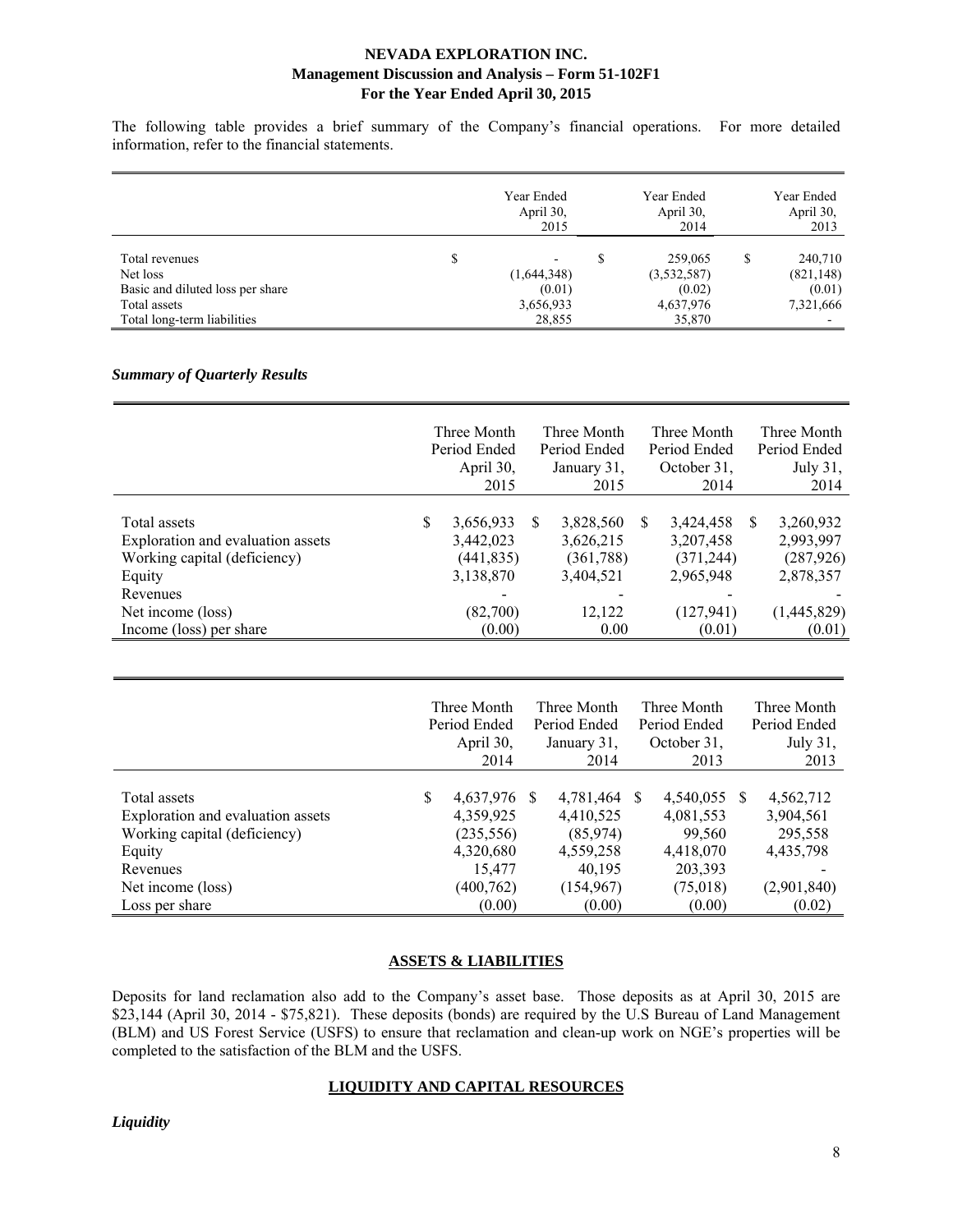The Company has financed its operations primarily through the issuance of common shares. The Company continues to seek capital through various means including the issuance of equity and/or debt.

The financial statements have been prepared on a going concern basis which assumes that the Company will be able to realize its assets and discharge its liabilities in the normal course of business for the foreseeable future. The continuing operations of the Company are dependent upon its ability to continue to raise adequate financing.

Net cash used in operating activities for the year ended April 30, 2015 was \$96,027 compared to \$537,330 during the year ended April 30, 2014 and consists primarily of the operating loss and changes in non-cash working capital items.

Net cash used in investing activities for the year ended April 30, 2015 was \$110,935 compared to \$33,772 provided during the year ended April 30, 2014, and consists primarily of land holding and exploration expenditures.

Net cash provided by financing activities for the year ended April 30, 2015 was \$212,045 compared to 3,821 used during the year ended April 30, 2014. The difference is attributable to private placement completed and short term loan received during the year ended April 30, 2015.

### *Capital Resources*

During the year ended April 30, 2015, the Company:

- i) completed the first tranche of its non-brokered private placement by issuing 2,830,100 units at a price of \$0.05 per unit, for gross proceeds of \$141,505. Each unit consists of one common share and one non-transferable common share purchase warrant entitling the holder to purchase one common share at an exercise price of \$0.05 for a period of three years. Fair value allocated in connection to these warrants was \$46,892. In connection with the private placement, the Company paid finders' fee of \$2,000 and issued 40,000 finders' warrants with a fair value of \$793;
- ii) issued 2,050,000 common shares at a market price of \$0.01 per common share to settle a total of \$114,268 in accrued salaries with management and a non-arms length party; The Company recognized a gain on debt settlement of \$93,768; and
- iii) issued 800,000 common shares at a market price of \$0.01 per common share to satisfy part of the 2014 annual payment due to Genesis Gold Corporation under a Mining Lease and Option to Purchase Agreement.

As of April 30, 2015, the Company has a finance lease obligation for a leased vehicle, with blended monthly payments of principal and interest of \$41,616 (US\$34,495) and bearing interest at a rate of 2.90% per annum. The total portion representing interest is \$2,131. The total of principal repayments of the finance lease obligations that are due within the next one year is \$10,630, and the remaining portion for \$28,855 is due between fiscal year 2016 to 2019.

As of April 30, 2015 the Company has the following commitments:

a) The Company has various commitments relating to its exploration and evaluation assets as disclosed in Note 8 of its annual financial statements for the year ended April 30, 2015

### *Off Balance Sheet Arrangements*

As at April 30, 2015, NGE had no off balance sheet arrangements such as guaranteed contracts, contingent interests in assets transferred to an entity, derivative instrument obligations or any instruments that could trigger financing, market or credit risk to NGE.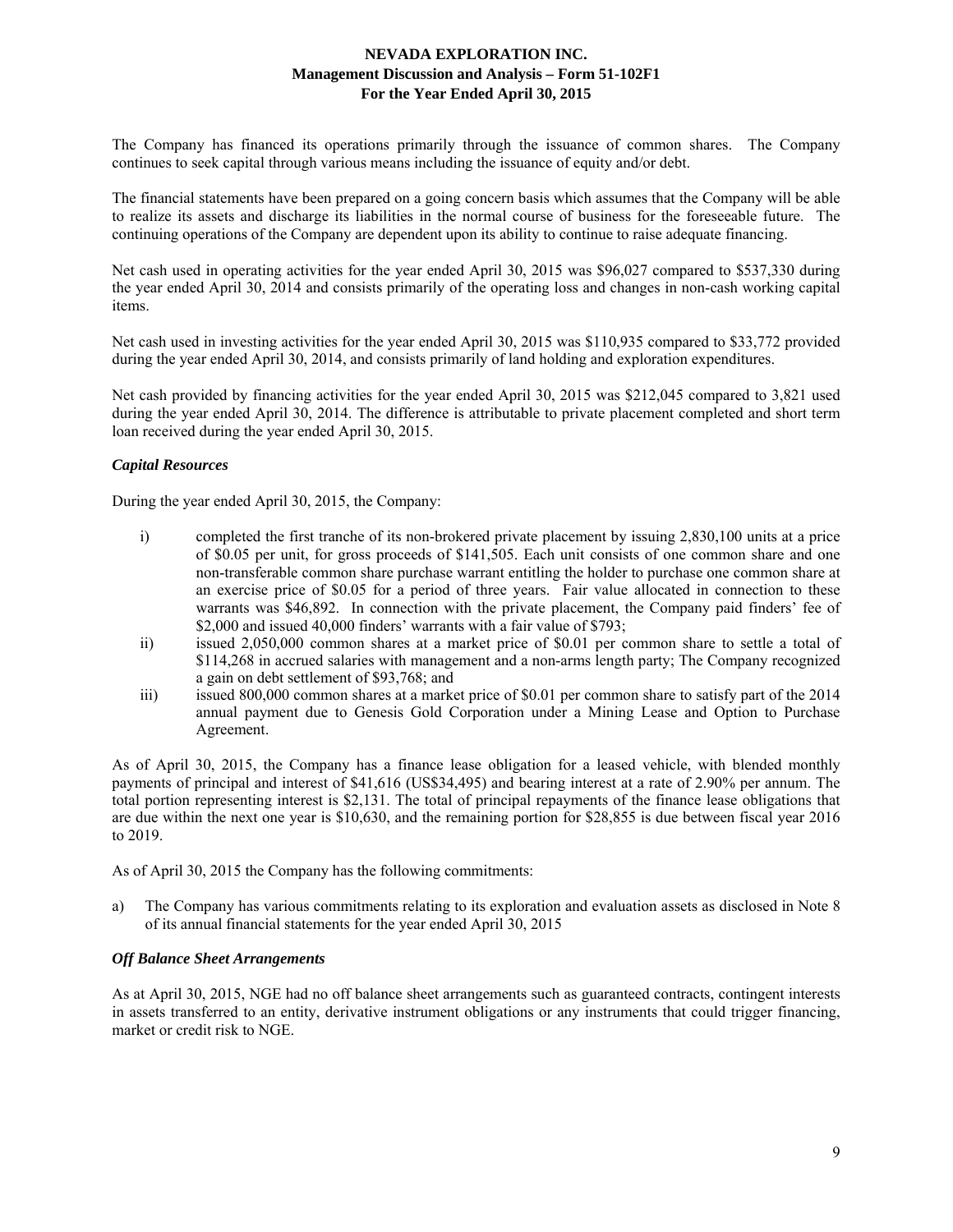# **RELATED PARTY TRANSACTIONS**

During the year ended April 30, 2015, the Company:

- i) paid or accrued \$47,408 in professional fees to a firm in which the Chief Financial Officer of the Company is a partner; and
- ii) issued 250,000 common shares at a market price of \$0.01 per share to settle \$12,500 of indebtedness to a firm of which the Chief Financial Officer is a partner.

During the year ended April 30, 2014, the Company:

- i) paid or accrued \$51,380 in professional fees to a firm in which the Chief Financial Officer of the Company is a partner.
- ii) granted 950,000 stock options to independent directors of the Company resulting in share-based payments of \$73,347.
- iii) received \$22,348 in option payments from Spruce Ridge on the Company's Fletcher Junction Project (Note 8). At the time the option payments were received, an Officer and Director of Spruce Ridge was also a Director of the Company.

The amounts of due to related parties included in accounts payable and accrued liabilities are as follows:

|                                                                                                                                        |   | April 30,<br>2015          |   | April 30,<br>2014 |
|----------------------------------------------------------------------------------------------------------------------------------------|---|----------------------------|---|-------------------|
| Due to a firm of which the Chief Financial Officer is a partner<br>Due to President of the Company<br>Due to a director of the Company | S | 65,848<br>13,635<br>11,660 | S | 28,598            |
|                                                                                                                                        |   | 91.143                     |   | 28,598            |

# **KEY MANAGEMENT COMPENSATION**

Remuneration of key management of the Company was as follows:

|                                         | Year Ended<br>April 30,<br>2015           |               | Year Ended<br>April 30,<br>2014 |
|-----------------------------------------|-------------------------------------------|---------------|---------------------------------|
| <b>Salaries</b><br>Share-based payments | \$<br>119,351<br>$\overline{\phantom{a}}$ | $\mathcal{S}$ | 335,166<br>162,136              |
|                                         | \$<br>119,351                             | S             | 497,302                         |

The amount included in accounts payable and accrued liabilities which is due to key management personnel is as follows:

|                                 | April 30,<br>2015 | April 30,<br>2014 |
|---------------------------------|-------------------|-------------------|
| Due to key management personnel | 208,268           | 174.020           |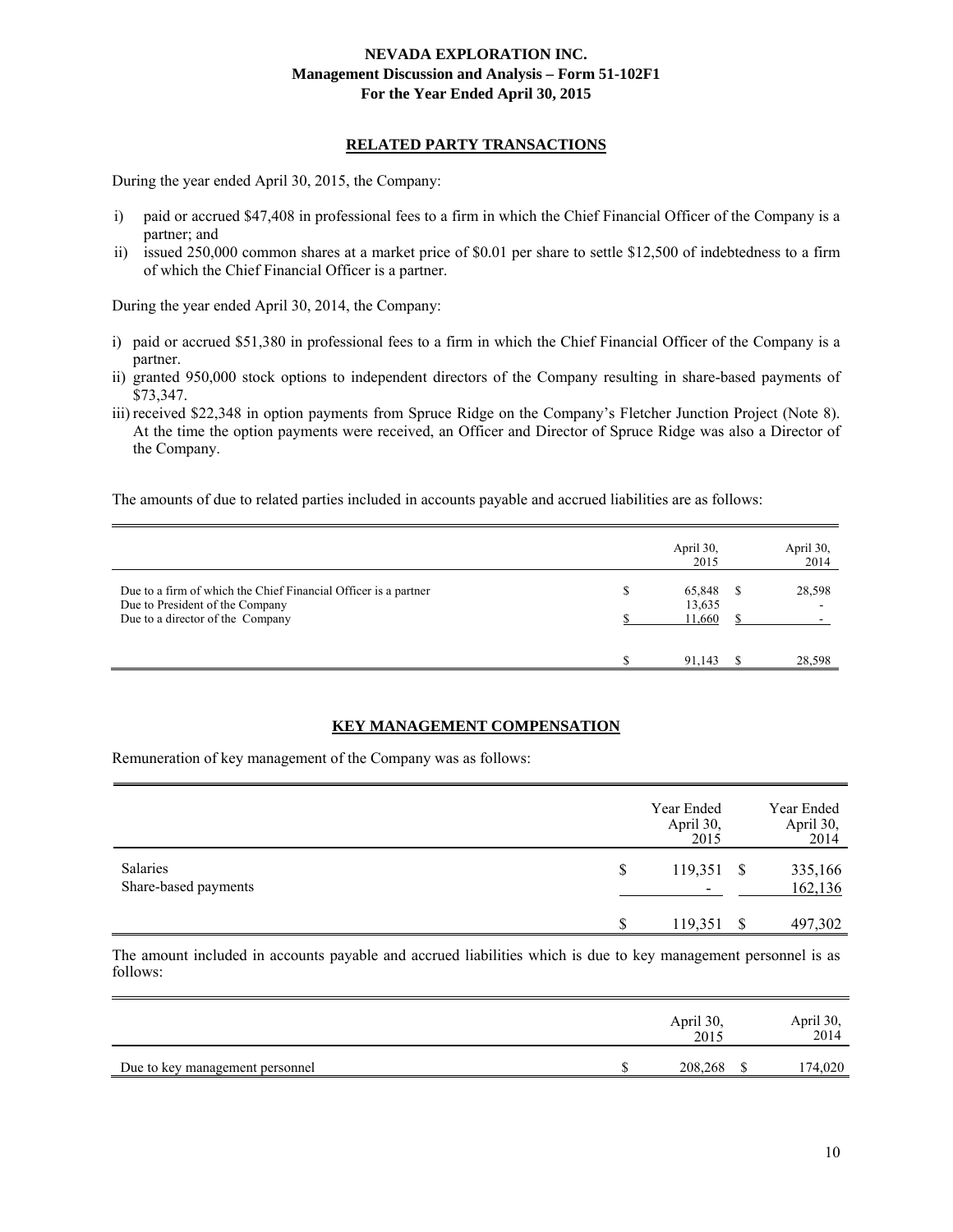# **DISCLOSURE OF OUTSTANDING SHARE DATA**

As at August 26, 2015, the Company has 133,746,000 common shares issued and outstanding and has the following stock options and warrants outstanding:

|                      | Number<br>of Options                                                 | Exercise<br>Price                    | <b>Expiry Date</b>                                                                             |  |
|----------------------|----------------------------------------------------------------------|--------------------------------------|------------------------------------------------------------------------------------------------|--|
| <b>Stock options</b> | 2,500,000<br>200,000<br>100,000<br>500,000<br>2,800,000<br>6,100,000 | 0.10<br>0.10<br>0.11<br>0.12<br>0.10 | December 31, 2015<br>August 9, 2016<br>September 25, 2017<br>December 4, 2017<br>March 2, 2019 |  |
| <b>Warrants</b>      | 2,870,100<br>2,870,100                                               | 0.05                                 | August 19, 2017                                                                                |  |

# **Fully diluted:** 142,716,100

# **FINANCIAL INSTRUMENTS AND FINANCIAL RISK FACTORS**

# *Risk Management Policies*

The Company is exposed to risk due to the nature of its financial instruments. Risk management is the responsibility of management and the Company did not use derivative instruments.

# *Fair Value*

Financial instruments measured at fair value are classified into one of three levels in the fair value hierarchy according to the relative reliability of the inputs used to estimate the fair values. The three levels of the fair value hierarchy are:

- Level 1 Unadjusted quoted prices in active markets for identical assets or liabilities;
- Level 2 Inputs other than quoted prices that are observable for the asset or liability either directly or indirectly; and
- Level 3 Inputs that are not based on observable market data.

Short term investments are measured at level 1 of the fair value hierarchy. The fair value of short term investments is measured at the market price of the common shares held at the measurement date. The carrying value of cash, accounts receivable (excluding GST receivable), deposits and bonds, finance lease obligations and accounts payable and accrued liabilities approximated their fair value because of the short-term nature of these instruments.

# *Financial Risk Factors*

The Company's risk exposures and the impact on the Company's financial instruments are summarized below:

#### *Credit risk*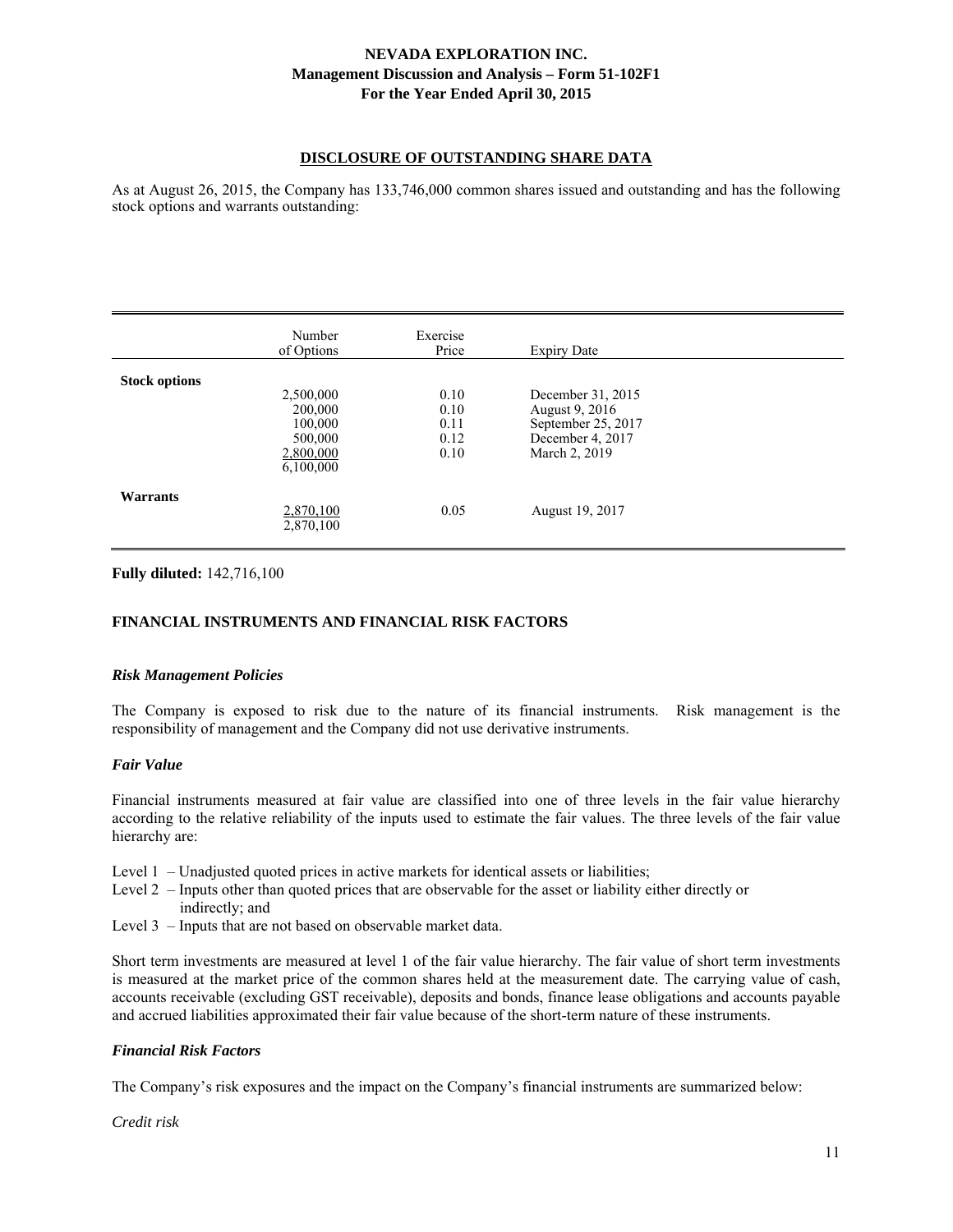Credit risk is the risk of loss associated with a counterparty's inability to fulfill its payment obligations. The Company's credit risk is primarily attributable to cash. Management believes that the credit risk concentration with respect to cash is remote as it maintains accounts with highly-rated financial institutions.

#### *Liquidity risk*

Liquidity risk is the risk that the Company will not be able to meet its financial obligations as they fall due. The Company manages liquidity risk through the management of its capital structure and financial leverage, as outlined in the discussion on capital management. It also manages liquidity risk by continuously monitoring actual and projected cash flows. The Board of Directors reviews and approves the Company's operating and capital budgets, as well as any material transactions out of the normal course of business.

As at April 30, 2015, the Company had a cash balance of \$29,674 (April 30, 2014 - \$22,603) to settle current liabilities of \$489,208 (April 30, 2014 - \$281,426). The Company will require financing from lenders, shareholders and other investors to generate sufficient capital to meet its short term business requirements.

#### *Market risk*

Market risk is the risk of loss that may arise from changes in market factors such as interest rates, foreign exchange rates, and commodity and equity prices.

(a) Interest rate risk

 The Company is exposed to interest rate risk to the extent that the cash maintained at the financial institutions is subject to floating rate of interest. The interest rate risks on cash, deposits, and bonds, and on the Company's finance lease obligations are not considered significant.

(b) Foreign currency risk

 The Company is exposed to financial risk arising from fluctuations in foreign exchange rates and the degree of volatility of these rates. A significant portion of the Company's expenses is denominated in US dollars. Consequently, certain assets, liabilities and operating expenses are exposed to currency fluctuations. The Company does not use derivative instruments to reduce its exposure to foreign currency risk.

 Net assets denominated in foreign currency and the Canadian dollars equivalent at April 30, 2015 are as follows:

|                                                                                        |    | <b>CDN</b>                                     |   | USD                                           |
|----------------------------------------------------------------------------------------|----|------------------------------------------------|---|-----------------------------------------------|
| Current assets<br>Non-current assets<br>Current liabilities<br>Non-current liabilities | \$ | 37,504<br>3,603,810<br>(264, 219)<br>(28, 855) | S | 31,087<br>2,987,243<br>(219, 014)<br>(23,918) |
|                                                                                        | S  | 3,348,240                                      |   | 2,775,398                                     |

#### *Net exposure*

 Based on the above net exposures as at April 30, 2015, and assuming all other variables remain constant, a 1% change in the value of the US dollar against the Canadian dollar would result in an increase/decrease of \$33,482 in profit or loss.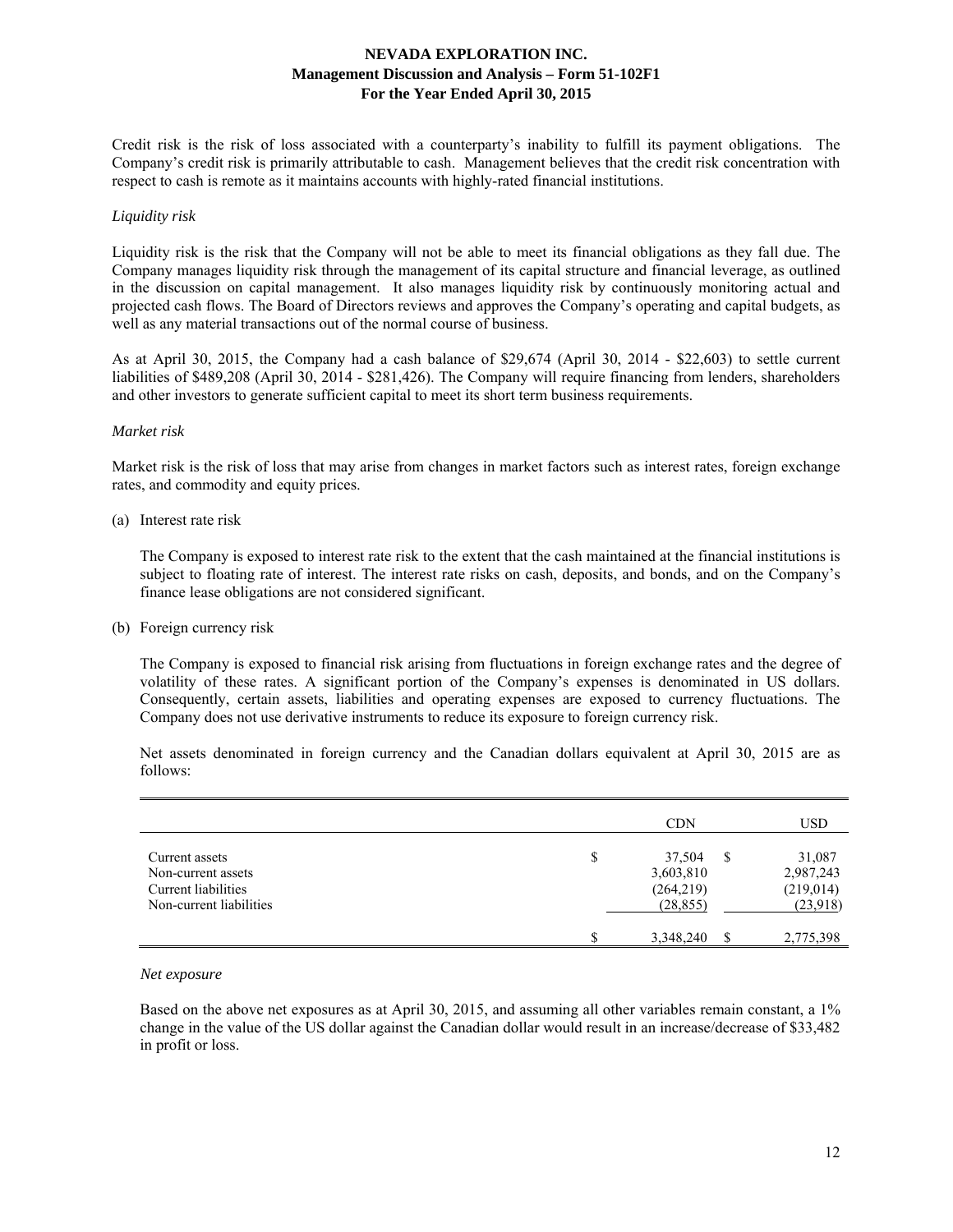# **CAPITAL DISCLOSURES**

In order to maintain its capital structure, the Company, is dependent on equity funding and when necessary, raises capital through the issuance of equity instruments, primarily comprised of common shares and incentive stock options. In the management of capital, the Company includes the components of equity as well as cash.

The Company prepares annual estimates of exploration expenditures and monitors actual expenditures compared to the estimates to ensure that there is sufficient capital on hand to meet ongoing obligations. The Company's investment policy is to invest any excess cash in highly liquid short-term deposits with terms of one year or less and which can be liquidated after thirty days without interest penalty. The Company currently has insufficient capital to fund its exploration programs and is reliant on completing equity financings to fund further exploration. The Company is not subject to any externally imposed capital requirements.

There were no changes in the Company's approach to capital management during the year ended April 30, 2015.

# *Financial liabilities*

Accounts payable and accrued liabilities, and finance lease obligations are classified as financial liabilities and are measured at face value. Management has determined that the face value of financial liabilities approximates fair value due to the expected short-term maturity of the debts.

The Company's financial liabilities primarily constitute trade payables owing to both arms' length and related parties. These are unsecured and, excepting normal trade credit terms, are due on demand.

The Company believes the fair value of its financial liabilities approximate their carrying values primarily due to their short-term nature. There are no quoted market prices from active markets for any of the financial liabilities held by the Company and thus fair values were assessed using valuation techniques consistent with International Financial Reporting Standards. The Company intends to reduce its financial liabilities by re-financing through additional share issuances.

# **RISKS AND UNCERTAINTIES**

In conducting its business of mineral exploration, NGE is subject to a wide variety of known and unknown risks, uncertainties and other factors which may affect the results, performance or achievement of the Company. Such risks and factors include, among others: risks related to the actual results of current and future exploration activities; future prices for gold, silver, and other commodities; environmental risks and hazards; the Company's lack of substantial revenue; the Company's ongoing need to raise money through equity financings; increases to operating, labour, and supply costs; and changes to government regulation, taxes, and fees. Although the Company attempts to identify and plan for these important factors that could affect results materially, the Company cautions the reader that the above list of risk factors is not exhaustive there may be other factors that cause results to differ from anticipated, estimated, or intended results. Ultimately, there can be no guarantee that the Company will be successful in making an economic mineral discovery.

# **LIST OF DIRECTORS AND OFFICERS**

Wade A. Hodges, CEO, Chairman and Director Cyrus Driver, CFO and Director Kenneth Tullar, COO and Director Dr. John E. Larson, Director James Buskard, President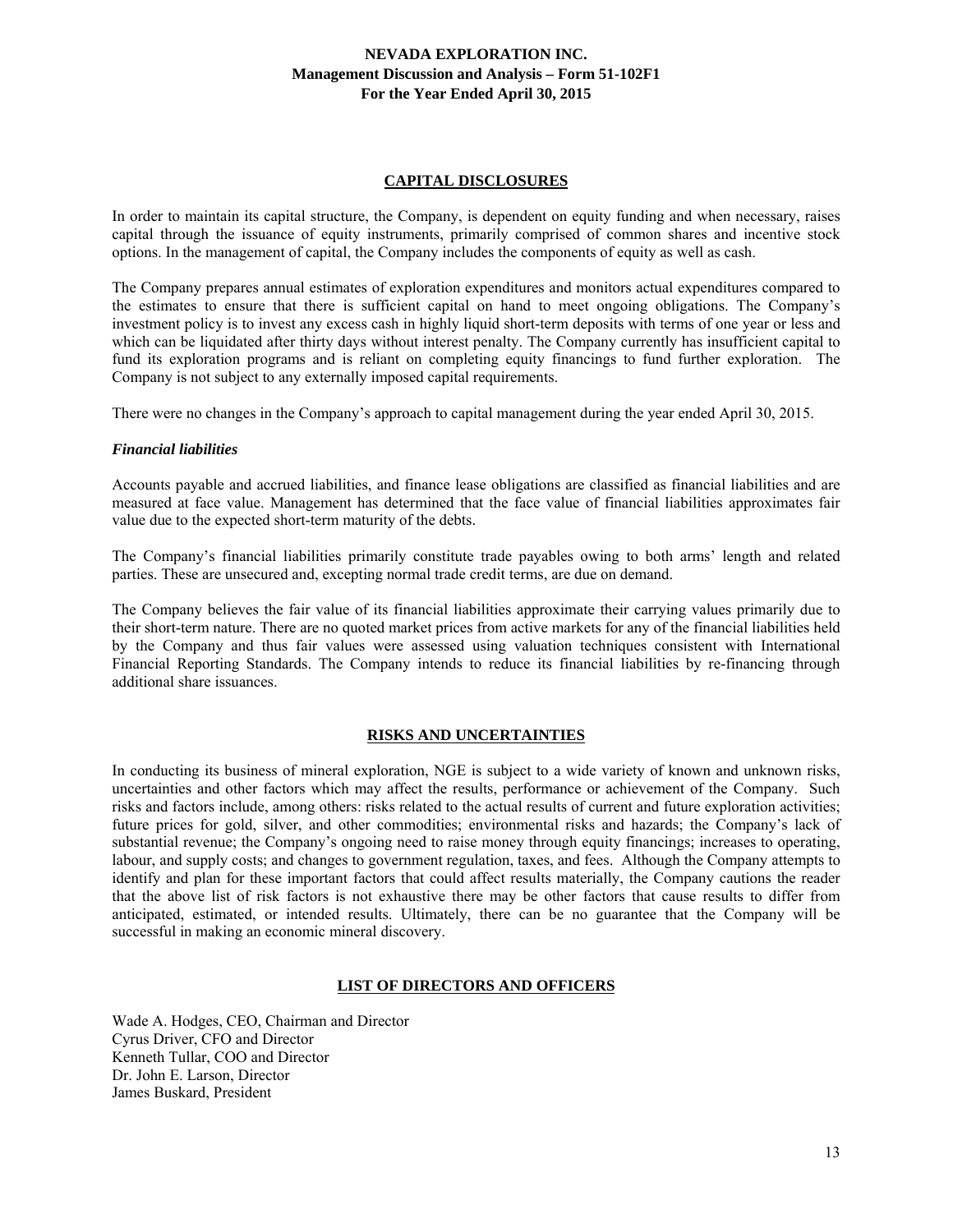# **GOING CONCERN OF OPERATIONS**

During the year ended April 30, 2015, the Company incurred a comprehensive loss of \$1,347,074 (2014 – \$3,128,431) and as at that date, the Company had accumulated deficit of \$14,393,150 (April 30, 2014 – \$13,088,950), a working capital deficiency of \$441,835 (April 30, 2014 - \$235,556) and negative cash flows from operations of \$96,027 (2014 – negative cash flow of \$537,330). These factors create material uncertainties that may cast substantial doubt upon the Company's ability to continue as a going concern.

As is common with junior mining companies, the Company continues to seek capital through various means including the issuance of equity and/or debt to finance its on-going and planned exploration activities and to cover administrative costs.

In order to continue as a going concern and to meet its corporate objectives, the Company will require additional financing through debt or equity issuances or other available means. Although the Company has been successful in the past in obtaining financing, there is no assurance that it will be able to obtain adequate financing in the future or that such financing will be on terms advantageous to the Company.

Recovery of the carrying value of the mining claims and related deferred exploration expenditures are dependent upon the discovery of economically recoverable resources, the ability of the Company to develop necessary financing to continue exploration and development, the ability of the Company to secure and maintain title and beneficial interest in the properties, entering into agreements with others to explore and develop the properties and upon future profitable production or proceeds from disposition of such properties.

# **CHANGES IN ACCOUNTING POLICIES**

#### *New and amended standards adopted by the Company during the current period*

There are no IFRS or IFRIC interpretations that are effective May 1, 2014 that are expected to have a material impact on the Company

# **DISCLOSURE CONTROLS AND PROCEDURES AND INTERNAL CONTROLS**

In connection with National Instrument 52-109 (Certificate of Disclosure in Issuer's Annual and Interim Filings) ("NI 52- 109"), the Chief Executive Officer and Chief Financial Officer of the Company have filed a Venture Issuer Basic Certificate with respect to the financial information contained in the condensed consolidated interim financial statements and this accompanying interim MD&A (together the "Interim Filings"). In contrast to the full certificate under NI 52-109, the Venture Issuer Basic Certificate does not include representations relating to the establishment and maintenance of disclosure controls and procedures and internal control over financial reporting, as defined in NI 52-109. For further information the reader should refer to the Venture Issuer Basic Certificates filed by the Company with the Annual Filings on SEDAR at www.sedar.com.

# **NOTE REGARDING FORWARD-LOOKING STATEMENTS**

Statements herein that are not historical facts are forward-looking statements that are subject to risks and uncertainties. Words such as "expects", "intends", "may", "could", "should", "anticipates", "likely", "believes" and words of similar import also identify forward-looking statements.

Forward-looking statements are based on current facts and analyses and other information that are based on forecasts of future results, estimates of amounts not yet determined and assumptions of management, including, but not limited to, assumptions regarding the Company's ability to raise additional debt and/or equity financing to fund operations and working capital requirements and assumptions regarding the Company's mineral properties.